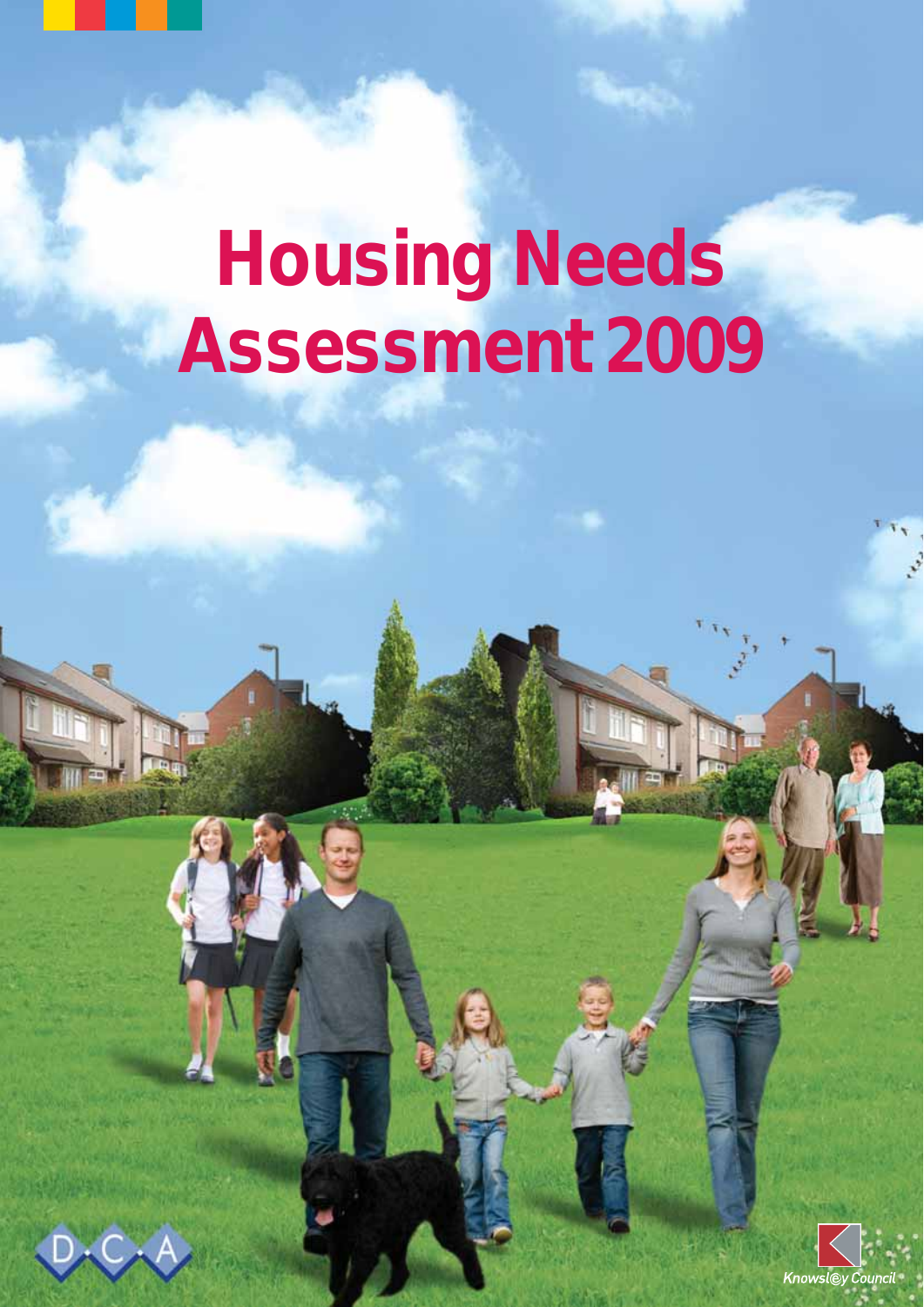|                         | <b>CONTENTS</b> |  |
|-------------------------|-----------------|--|
| 1                       |                 |  |
|                         | 1.1             |  |
|                         | 1.2             |  |
|                         | 1.3             |  |
|                         | 1.4             |  |
|                         | 1.5             |  |
| $\overline{2}$          |                 |  |
|                         | 2.1             |  |
|                         | 2.2             |  |
|                         | 2.3             |  |
|                         | 2.4             |  |
|                         | 2.5             |  |
| $\overline{\mathbf{3}}$ |                 |  |
|                         | 3.1             |  |
|                         | 3.2             |  |
|                         | 3.3             |  |
|                         | 3.4             |  |
|                         | 3.5             |  |
|                         | 3.6             |  |
| 4                       |                 |  |
|                         |                 |  |
|                         | 4.1             |  |
|                         | 4.2             |  |
|                         | 4.3             |  |
|                         | 4.4             |  |
|                         | 4.5             |  |
|                         | 4.6             |  |
|                         | 4.7             |  |
|                         | 4.8             |  |
|                         | 4.9             |  |
|                         | 4.10            |  |
|                         | 4.11            |  |
| 5                       |                 |  |
|                         | 5.1             |  |
|                         | 5.2             |  |
|                         | 5.3             |  |
|                         | 5.4             |  |
|                         | 5.5             |  |
|                         | 5.6             |  |
|                         | 5.7             |  |
| 6                       |                 |  |
|                         | 6.1             |  |
|                         | 6.2             |  |
|                         | 6.3             |  |
|                         | 6.4             |  |
|                         | 6.5             |  |
|                         | 6.6             |  |
|                         | 6.7             |  |
|                         | 6.8             |  |

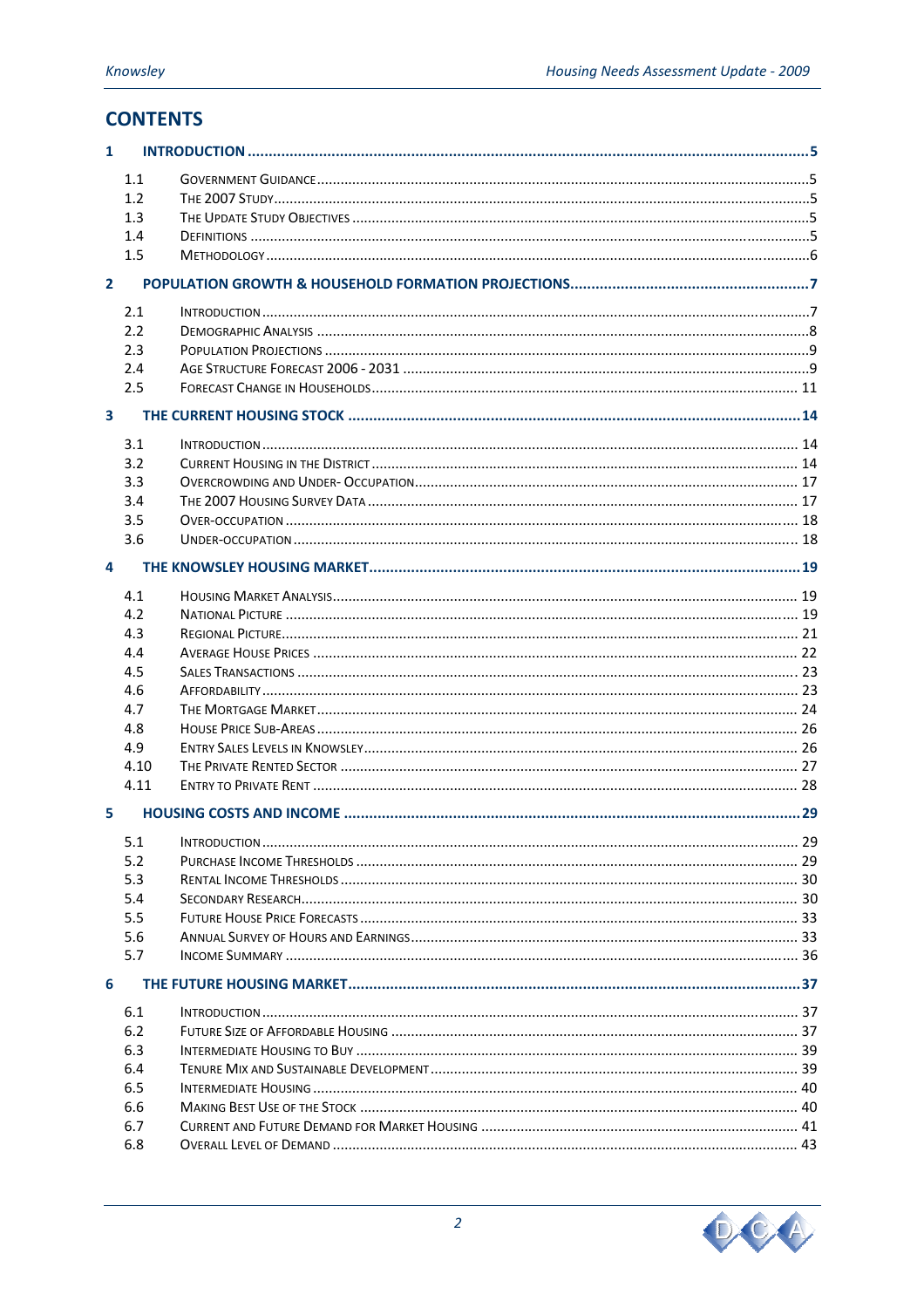| 7.1 |                                        |  |
|-----|----------------------------------------|--|
|     |                                        |  |
| 8.1 |                                        |  |
|     |                                        |  |
|     |                                        |  |
|     |                                        |  |
|     |                                        |  |
|     |                                        |  |
|     |                                        |  |
| 8.8 |                                        |  |
|     | 8.2<br>8.3<br>8.4<br>8.5<br>8.6<br>8.7 |  |

#### **TABLES**

| Table 2-1  |                                                                             |  |
|------------|-----------------------------------------------------------------------------|--|
| Table 2-2  |                                                                             |  |
| Table 2-3  |                                                                             |  |
| Table 2-4  |                                                                             |  |
| Table 3-1  |                                                                             |  |
| Table 3-2  |                                                                             |  |
| Table 3-3  |                                                                             |  |
| Table 3-4  |                                                                             |  |
| Table 3-5  |                                                                             |  |
| Table 3-6  |                                                                             |  |
| Table 4-1  |                                                                             |  |
| Table 4-2  |                                                                             |  |
| Table 4-3  |                                                                             |  |
| Table 4-4  |                                                                             |  |
| Table 4-5  |                                                                             |  |
| Table 4-6  |                                                                             |  |
| Table 4-7  |                                                                             |  |
| Table 4-8  |                                                                             |  |
| Table 5-1  |                                                                             |  |
| Table 5-2  |                                                                             |  |
| Table 5-3  |                                                                             |  |
| Table 5-4  |                                                                             |  |
| Table 5-5  |                                                                             |  |
| Table 5-6  |                                                                             |  |
| Table 5-7  |                                                                             |  |
| Table 5-8  |                                                                             |  |
| Table 5-9  |                                                                             |  |
| Table 5-10 |                                                                             |  |
| Table 5-11 |                                                                             |  |
| Table 6-1  |                                                                             |  |
| Table 6-2  | HomeBuy Costs, Incomes Required and Concealed Households able to afford  39 |  |
| Table 6-3  |                                                                             |  |
| Table 6-4  |                                                                             |  |
| Table 7-1  |                                                                             |  |
| Table 7-2  |                                                                             |  |
| Table 8-1  |                                                                             |  |
| Table 8-2  |                                                                             |  |
| Table 8-3  |                                                                             |  |
| Table 8-4  |                                                                             |  |
| Table 8-5  |                                                                             |  |
| Table 8-6  |                                                                             |  |
| Table 8-7  |                                                                             |  |

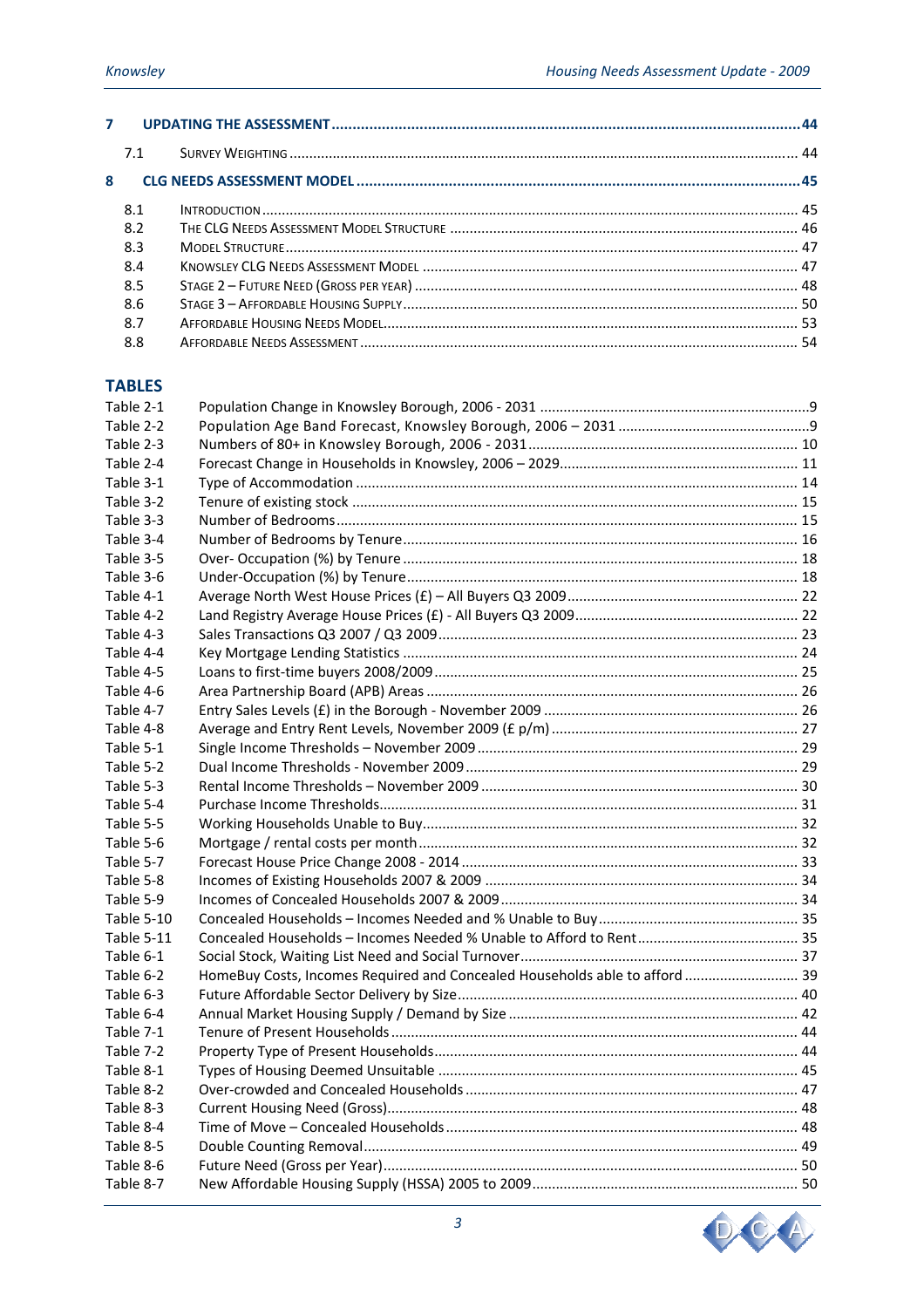| Table 8-8  |  |
|------------|--|
| Table 8-9  |  |
| Table 8-10 |  |
|            |  |
|            |  |

#### **FIGURES**

| Figure 2-1 |  |
|------------|--|
| Figure 2-2 |  |
| Figure 3-1 |  |
| Figure 3-2 |  |
| Figure 3-3 |  |
| Figure 3-4 |  |
| Figure 4-1 |  |
| Figure 4-2 |  |
| Figure 4-3 |  |
| Figure 4-4 |  |
|            |  |

#### **APPENDICES**

**I Glossary of Terms**

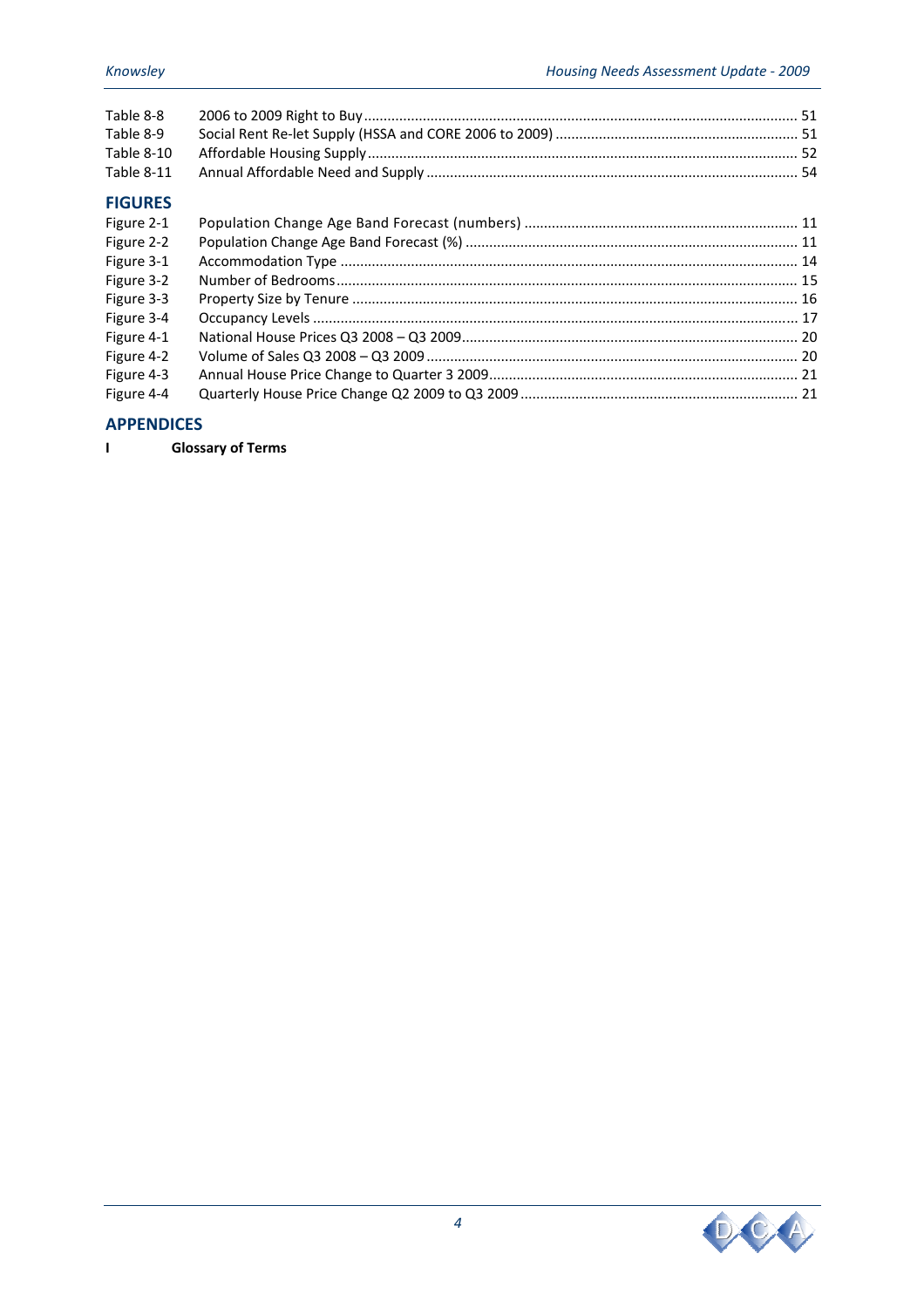# **1 INTRODUCTION**

#### **1.1 Government Guidance**

1.1.1 Government Guidance in PPS3 and the Practice Guidance for Strategic Housing Market Assessment require that local authorities have robust and up to date assessments of the housing needs in their area. These are required to support the Housing Strategy and bids for resources and in policies and targets for future delivery by type and size in all sectors and affordable housing provision Development Plan Documents.

#### **1.2 The 2007 Study**

1.2.1 DCA conducted a wide ranging housing assessment study in Knowsley Borough in 2007. This study examined housing requirements in both market and social sectors. The data is now two years old and this study is being undertaken to maintain the study up to date in accordance with Guidance.

#### **1.3 The Update Study Objectives**

- 1.3.1 The objectives of this update study are to:‐
	- $\triangleright$  Re-weight the survey data to the 2009 household population and re-configure the data structure to identify Super Output Areas;
	- $\geq$  2009 house prices / rents and current income levels to be able to calculate up to date affordability thresholds;
	- $\triangleright$  Review the most recent population forecasts in view of the impact of demographic change on household formation and future demand and comparison to 2001 Census data;
	- $\triangleright$  Re-calculate the Affordable housing need in the new Assessment Model in the 2007 CLG Good Practice Guidance;
	- $\triangleright$  Provide targets for affordable and market housing:
	- $\triangleright$  Up-date the stock Supply and Demand Analysis to identify the future requirements by type and size for market, intermediate and social rented housing.

#### **1.4 Definitions**

- 1.4.1 DCA work to a definition of housing requirements that encompasses demand, need and preferences. Households that can enter the general market without intervention of any sort can be defined as demand, whereas those households unable to enter the general market without some form of intervention can be defined as having a housing need.
- 1.4.2 Our methodology enables us to identify this distinction by asking for both a household's characteristics in terms of size, current property condition and income and a household's view on suitability of current housing and preferences for moving or modification.
- 1.4.3 Affordability in our view is defined by the relationship between local incomes and the local general housing market. Our definition of affordable housing is as follows:‐

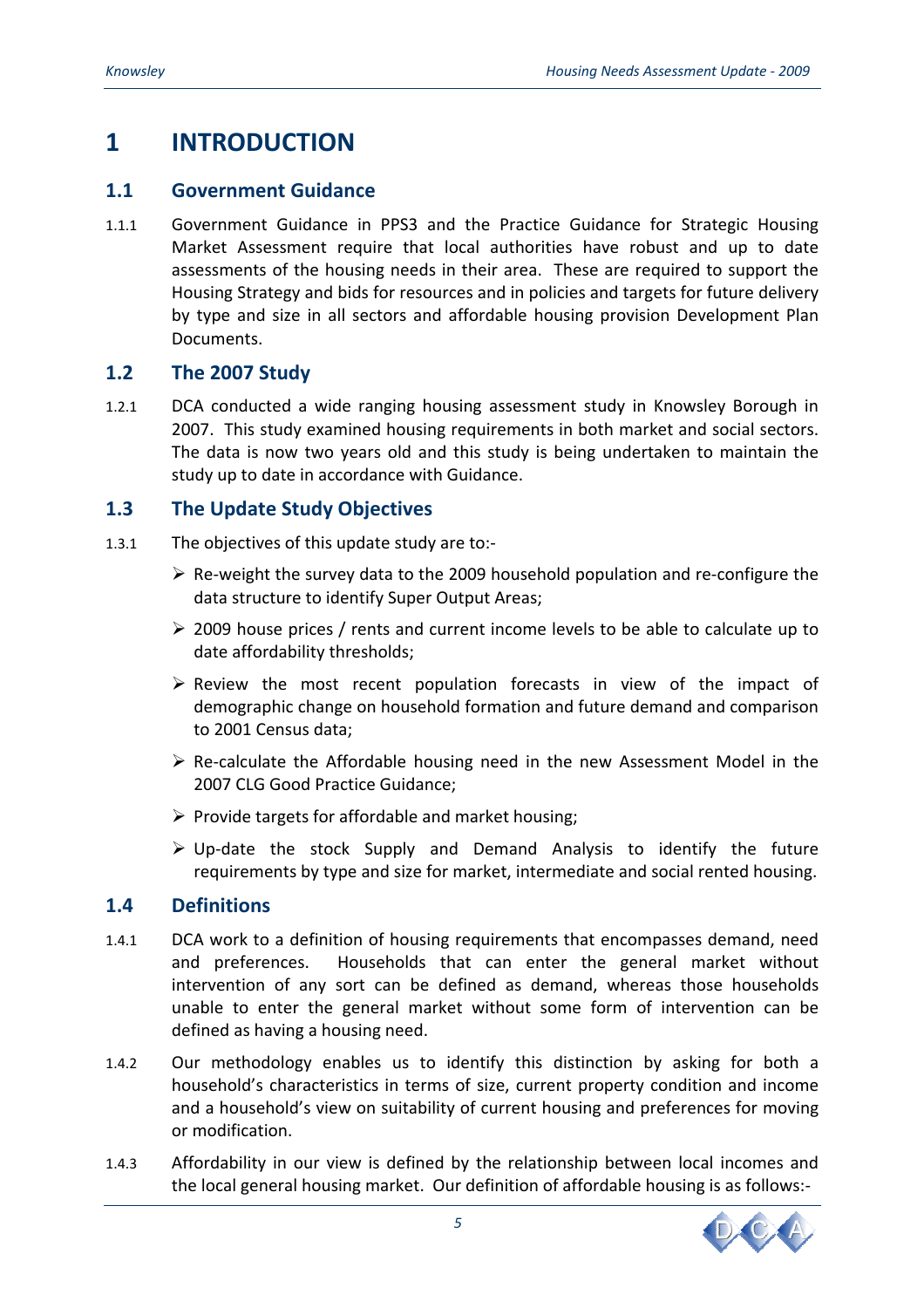*Affordable housing is that provided with subsidy, both for rent and low cost market housing, for people who are unable to resolve their housing requirements, in the general housing market because of the relationship between local housing costs and incomes. This definition covers housing for social rent, shared ownership, low cost home ownership and sub‐market rent.*

- 1.4.4 The types of affordable housing which comply with our definition are as follows:‐
	- ¾ *Units for rent, the major requirement;*
	- ¾ *shared ownership with grant;*
	- ¾ *shared equity where land value is retained to provide housing for sale at below market levels and where control of the 'equity discount' can be retained as long as they are needed;*
	- ¾ *discounted market rented housing.*
- 1.4.5 The issue of affordability is central to our approach. Within the project, a range of data is captured on actual incomes and costs of housing and the likely level of incomes and the accessible costs of housing for moving or newly forming households. Secondary data is also examined on incomes, house prices and rent levels. Thus a reliable indicator of affordability is derived that leads towards the identification of real options for meeting housing need.

#### **1.5 Methodology**

- 1.5.1 The study consisted of the following elements:‐
	- ¾ A Housing Market Survey analysis using :‐
		- the Land Registry database;
		- an estate agents survey to assess the current price levels in the survey subareas and rental costs in the private rented sector.
	- $\triangleright$  a review of the most recent Population and Household formation forecasts;
	- ¾ analysis of the HSSA data at 31/03/2009 to calculate an annual level of re‐lets, waiting list change, right to buy and loss of stock and new unit delivery since 2007. The information required from the Council would be similar to the data provided for the 2007 survey on these elements.
	- ¾ develop a 'flows' Needs Assessment Model in line with current Guidance using 2008 / 2009 secondary data and the primary data from the 2007 survey on the needs of existing households in unsuitable housing and of new forming households accessing the local market;
	- $\triangleright$  an update of the Supply and Demand Analysis to identify the stock balance requirements by type and size for market, intermediate and social rented housing.
- 1.5.2 A full update of the external survey data is required every three to four years. Your 2007 Housing Needs survey data has a valid 'life' to 2010 / 2011 and the update does not require new primary data.
- 1.5.3 As a database therefore the achieved sample of 2,400 achieved in 2007 is robust and is larger than sample required, achieving 95% statistical confidence.

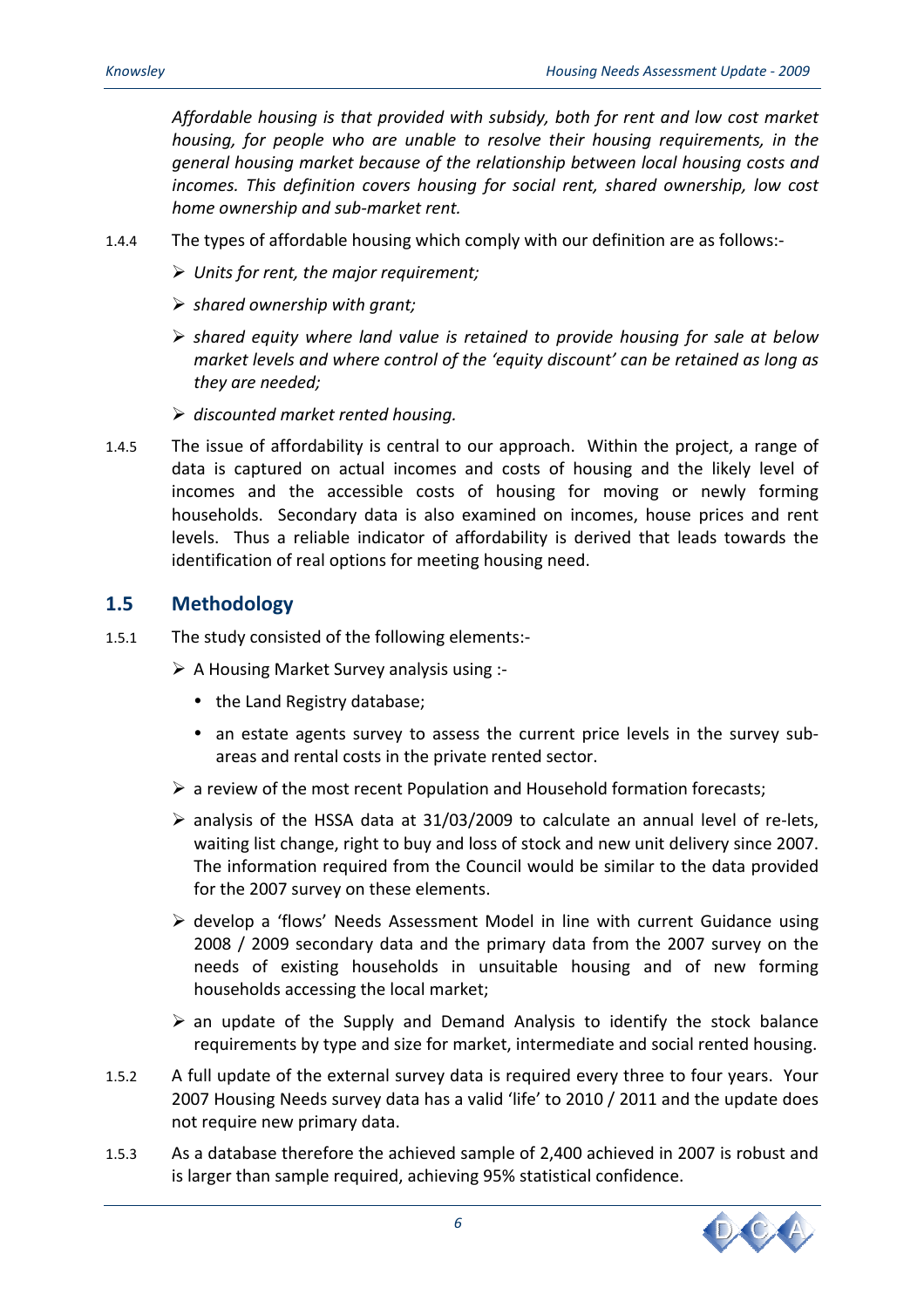# **2 POPULATION GROWTH & HOUSEHOLD FORMATION PROJECTIONS**

#### **2.1 Introduction**

- 2.1.1 In this section of the report a short background commentary is provided to the demographic element in housing demand in Knowsley Borough. The purpose is two‐ fold. First, to provide a context in which the results of the postal questionnaire can be interpreted. Secondly, to give a more specific focus on the demand for affordable housing provision and to make projections for five and ten year periods.
- 2.1.2 Modelling housing needs is a very complex procedure and it is only very recently that attempts have been made to model local housing needs. Most of the established procedures are aimed at the provision of national level estimates of housing need, including:‐
	- $\triangleright$  simple estimates such as those provided by the CLG, which measured the crude dwelling to household surplus (and concluded no additional building was necessary to meet need);
	- $\triangleright$  a second approach by the Audit Commission measured household growth minus expected private sector output;
	- $\triangleright$  Glen Bramley's work focused on local supply and demand to calculate for a particular point in time the proportion of new households unable to buy in the market (minus social sector re‐lets);
	- ¾ Steve Wilcox described a 'Net Stock' approach which calculates net household increase and adds a factor for concealed households before deducting new private sector output to arrive at estimates of need in the social sector.
- 2.1.3 Kleinman and Whitehead have devised a so‐called 'Gross Flows' approach which looks at gross household formation, tenure choice, demand from in-migrants and deducts these from new social output and re‐lets to yield a measure of social housing requirements.
- 2.1.4 How these national models translate to the local level is not at all clear. Kleinman and Whitehead have attempted a 'Gross Flows' analysis for Cambridge but relied entirely on secondary data for their estimates. This is a problem in the model particularly for the incorporation of measures of concealed households and factors relating to affordability are not considered directly but by modelling the tenure propensities of new households.
- 2.1.5 Our method emphasises the affordability issue and gives much greater weight to the issue of concealment of households than most of the 'national' level studies.
- 2.1.6 The affordability measure is derived from primary data collected in the household's surveys and from access to the Land Registry database on house prices and the concealment issue is also addressed through the survey findings. Since our study is targeted at Knowsley Borough, there are inevitable limitations because local housing markets encompass much wider areas than a single Local Authority area.

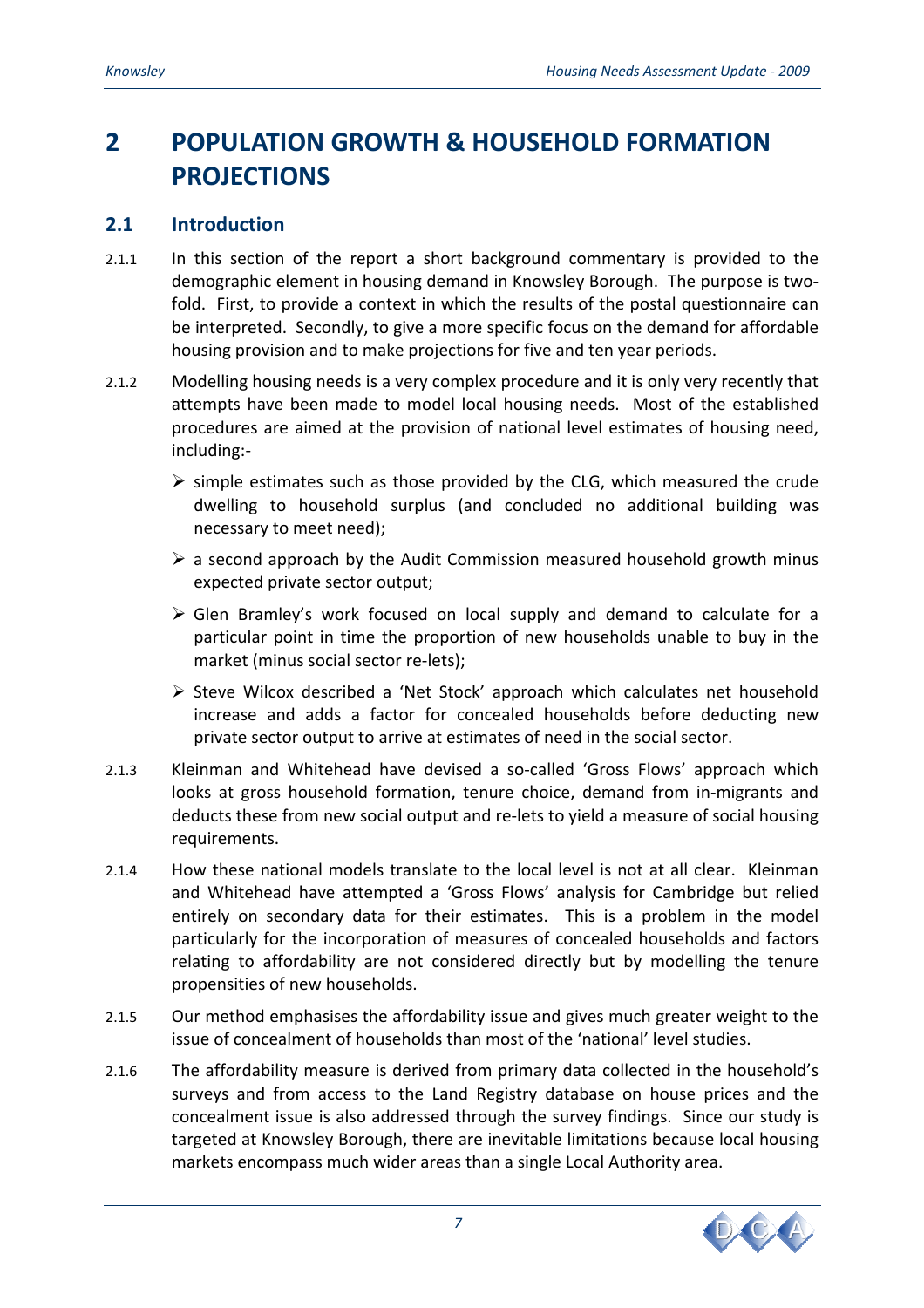#### **2.2 Demographic Analysis**

- 2.2.1 There are four basic components to changes in the number and composition of households. The aim of this section of the report is to highlight the issues which are relevant to the evaluation of housing needs in Knowsley Borough particularly the changes in:‐
	- $\triangleright$  the age distribution of the population arising from births, deaths and ageing of the indigenous population;
	- $\triangleright$  family units such as marriage, divorce and child bearing patterns;
	- $\triangleright$  the number and composition of households arising from migration, particularly due to employment opportunities in the area;
	- $\triangleright$  the probabilities that family units form a separate household, particularly in response to changes in incomes in the labour market area.
- 2.2.2 In local area forecasting new household formation is mainly due to responses to income and employment opportunities. New household formation is also affected by life cycle patterns. This purely demographic influence on the number of households contributes to about 40% of the growth in the number of new households at any one time (Dicks, 1988; Ermisch, 1985).
- 2.2.3 The general demographic forecasts in the tables in this section are Office for National Statistics (ONS) 2006 based population projections, released on the  $12<sup>th</sup>$  June 2008.
- 2.2.4 They project forward mid‐2006 population estimates to give an indication of future trends in population by age and sex down to local authority level for the next 25 years from 2006 to 2031.
- 2.2.5 Being trend based projections, assumptions for future levels of births, deaths and migration are based on observed levels; mainly over the previous five years (2002 to 2006). They show what the population will be if recent trends continue.
- 2.2.6 The projections are produced on a consistent basis across all local authorities in England. They do not take into account any future policy changes or local development policies that have not yet occurred.
- 2.2.7 They are fully consistent with the 2006 mid-year population estimates published on 22 August 2007. They are constrained at a national level to the 2006‐based National Population Projections published by the Office for National Statistics on 23 October 2007.
- 2.2.8 The data has taken into account dwellings built in 2004 and a balanced mix, within the estimates. These projections replace the original 2004‐based population projections published in October 2006. These revisions have been made to take account of the improved methodology for international migration, developed as part of the ONSCD 'Improvements to Migration and Population Statistics' work programme.

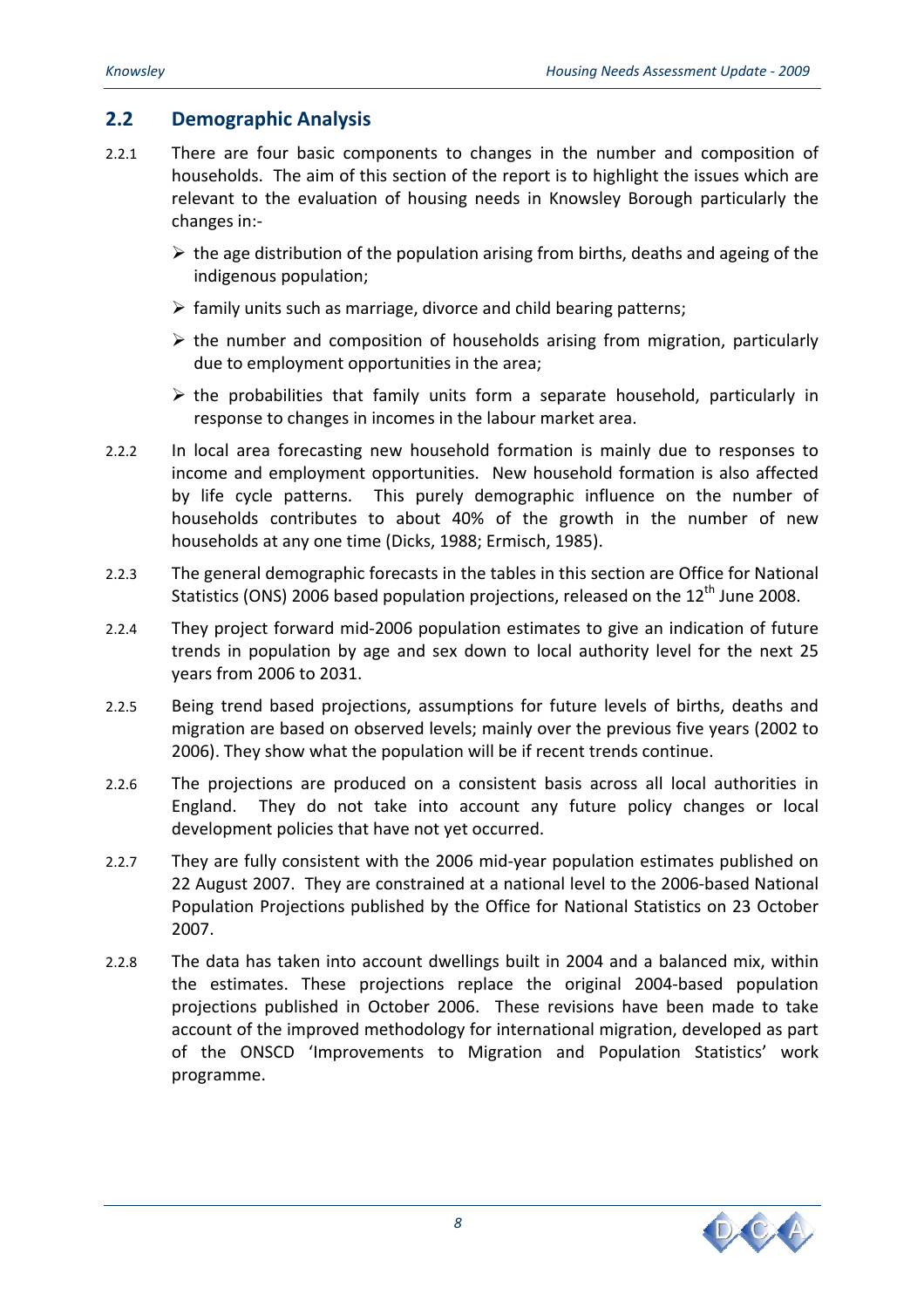- 2.2.9 The factors which combine to produce the population and household forecasts are:‐ population age‐sex structures, headship rates, survival factors, infant mortality, fertility rates, base numbers of dwellings, vacancy rates, building / demolition programmes and the age‐sex structure of migrants. The summary of this data is provided in the following tables with the population changes from 2006 to 2031.
- 2.2.10 These projections are produced periodically by the Government and use the 2001 mid year estimate as their starting point. They assume the continuation of current trends in fertility and mortality and migration moves into and out of the area. They do not reflect change due to future housing development in the area.

#### **2.3 Population Projections**

2.3.1 The projections in Table 2‐1 are based on the predictions made by ONS (2006‐based). These figures are based on the assumptions outlined in paragraphs 2.2.1 to 2.2.10 regarding mortality, fertility and migration etc, and are contained in population projections for the Borough for the period 2006 – 2031.

|                                   | 2006    | 2011     | 2016     | 2021     | 2026     | 2029    | 2031    | Change   |
|-----------------------------------|---------|----------|----------|----------|----------|---------|---------|----------|
| <b>Total</b><br><b>Population</b> | 151.300 | 152,900  | 154,900  | 156,600  | 157,900  | 158.500 | 158.800 |          |
| Change                            |         | $+1,600$ | $+2.000$ | $+1,700$ | $+1,300$ | $+600$  | $+300$  | $+7,500$ |
| % Change                          |         | $+1.1$   | $+1.3$   | $+1.1$   | $+0.8$   | $+0.4$  | $+0.2$  | $+5.0%$  |

**Table 2‐1 Population Change in Knowsley Borough, 2006 ‐ 2031**

Source: ONS 2006‐based sub‐national population projections

2.3.2 The table shows an increase in the population Knowsley Borough of 7,500 people over the forecast period (5%).

#### **2.4 Age Structure Forecast 2006 ‐ 2031**

- 2.4.1 The next stage in the forecast is to disaggregate the population data into age bands because there may be changes in the population structure with significant housing implications.
- 2.4.2 Table 2‐2 is based on the net migration model and for this purpose best represents the position.

**Table 2‐2 Population Age Band Forecast, Knowsley Borough, 2006 – 2031**

|           | 2006    | 2011    | 2016    | 2021    | 2026    | 2029    | 2031    | <b>Change</b> |
|-----------|---------|---------|---------|---------|---------|---------|---------|---------------|
| $0 - 19$  | 40,700  | 39,000  | 38,700  | 39,600  | 40,000  | 39,500  | 39,100  | $-1,600$      |
| $20 - 29$ | 19,000  | 21,900  | 20,900  | 18,700  | 17,500  | 17,800  | 18,400  | $-600$        |
| $30 - 44$ | 32,700  | 28,900  | 28,200  | 30,300  | 31,700  | 31,000  | 30,000  | $-2,700$      |
| $45 - 64$ | 35,900  | 39,900  | 41,900  | 41,000  | 38,500  | 37,800  | 37,500  | $+1,600$      |
| $65+$     | 23,000  | 23,100  | 25,100  | 27,000  | 30,300  | 32,400  | 33,800  | $+10,800$     |
| Total     | 151,300 | 152,900 | 154,900 | 156,600 | 157,900 | 158,500 | 158,800 | $+7,500$      |
| % Change  |         | $+1.1$  | $+1.3$  | $+1.1$  | $+0.8$  | $+0.4$  | $+0.2$  | $+5.0$        |

Source: ONS 2006‐based sub‐national population projections

Figures are rounded to the nearest 100 so totals may not agree with the sum of their rounded counterparts.

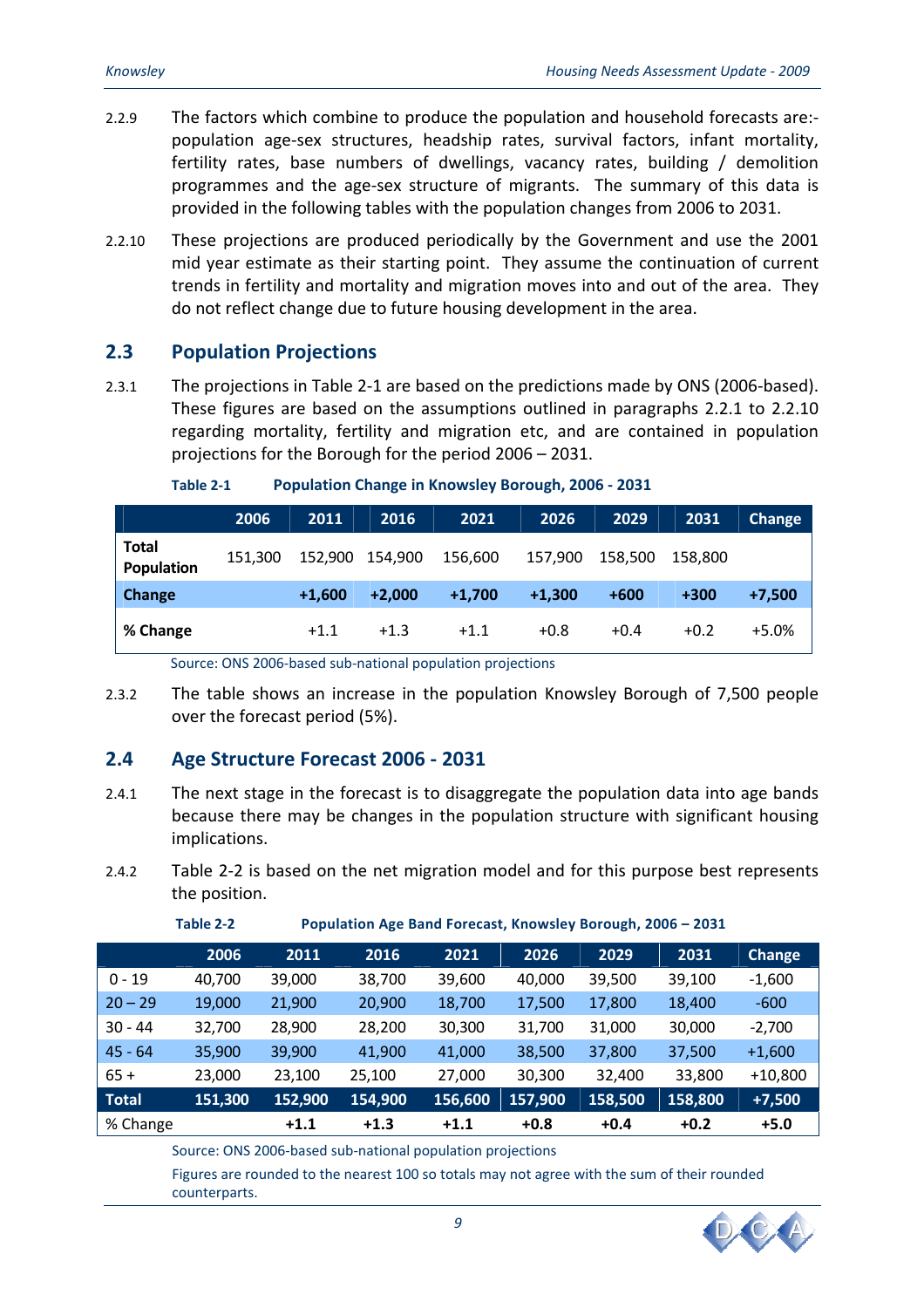- 2.4.3 Percentage change is measured between year bands, not the base population. This is a better representation of the incremental change.
- 2.4.4 The 0-19 age range shows a decrease of 1,600 people, 3.9%. Numbers fluctuate throughout the forecast period with the largest decrease of 1,215 people seen between 2006 and 2011 (4.2%).
- 2.4.5 The 20‐29 age range comprises new households forming and will have implications for future affordable housing need both in the short and longer term. Overall this age group shows a fall of 600, 3.2%. Numbers fluctuate throughout the forecast period with the largest decrease seen between 2006 and 2011 (2,900; 15.3%).
- 2.4.6 The 30‐44 age group, the main economically active and household forming and moving group also shows a decline overall (2,700; 8.3%). The largest fall is between 2006 and 2011 (3,800; 11.6%).
- 2.4.7 The 45‐64 age group shows an increase in numbers of 1,600 people (4.5%). The main increase occurs between 2006 and 2011 (4,000; 11.1%).
- 2.4.8 The most significant feature is the growth of the population in the over 65 age group with an increase of 10,800 people (47.0%) over the forecast period. Numbers rise throughout the forecast period, with the largest rise of 3,500 occurring between 2026 and 2031.
- 2.4.9 Within the older age group, numbers in the 80+ age group increase by 4,500 (90.0%) up to 2031. Numbers increase steadily to 2031, but with the greatest rise in percentage terms occurring in the current period between 2006 and 2011 (1,000; 20.0%). Given the resource demands often associated with very elderly people, these are significant figures.

|          | 2006  | 2011     | 2016     | 2021     | 2026    | 2029   | 2031    | Change   |
|----------|-------|----------|----------|----------|---------|--------|---------|----------|
| $80+$    | 5,000 | 6,000    | 6.900    | 7.600    | 8.100   | 9.000  | 9,500   |          |
| Change   |       | $+1,000$ | $+900$   | $+700$   | $+500$  | $+900$ | $+500$  | $+4.500$ |
| % Change |       | $+20.0%$ | $+15.0%$ | $+10.1%$ | $+6.6%$ | 11.1%  | $+5.6%$ | +90.0%   |

#### **Table 2‐3 Numbers of 80+ in Knowsley Borough, 2006 ‐ 2031**

Source: Office for National Statistics

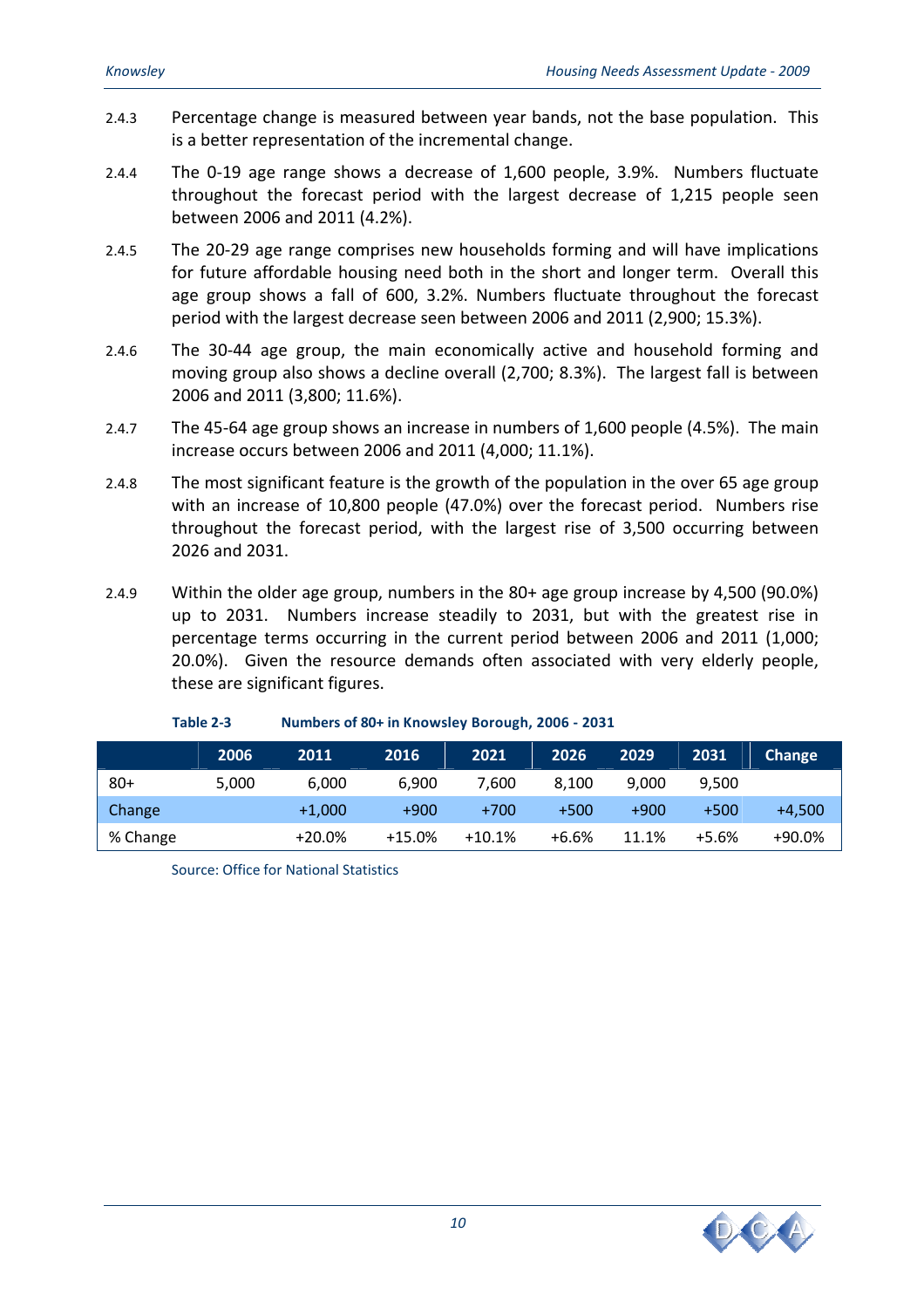#### 2.4.10 The following graphs show the change in population in Knowsley Borough by age group from 2006 to 2031, in both number and percentage terms.







#### **2.5 Forecast Change in Households**

- 2.5.1 Table 2‐4 below outlines the household forecasts for Knowsley from 2006 to 2029.
- 2.5.2 The household projections were supplied by Knowsley and are 2004 based sub‐ regional household projections.

| Table 2-4<br>Forecast Change in Households in Knowsley, 2006 - 2029 |        |        |        |        |        |        |        |                             |
|---------------------------------------------------------------------|--------|--------|--------|--------|--------|--------|--------|-----------------------------|
|                                                                     | 2006   | 2011   | 2016   | 2021   | 2026   | 2029   | Change | <b>Merseyside</b><br>Change |
| Households                                                          | 62,000 | 64.000 | 66.000 | 67.000 | 68,000 | 69.000 |        |                             |
| Household change                                                    |        | 2,000  | 2,000  | 1,000  | 1,000  | 1.000  | 7.000  | 100,000                     |
| % Change                                                            |        | 3.2    | 3.1    | 1.5    | 1.5    | 1.5    | 11.3   | 17.2                        |
| N <sup>os</sup><br>per household                                    | 2.44   | 2.39   | 2.35   | 2.34   | 2.34   | 2.30   |        |                             |

Source: CLG (March 2007)

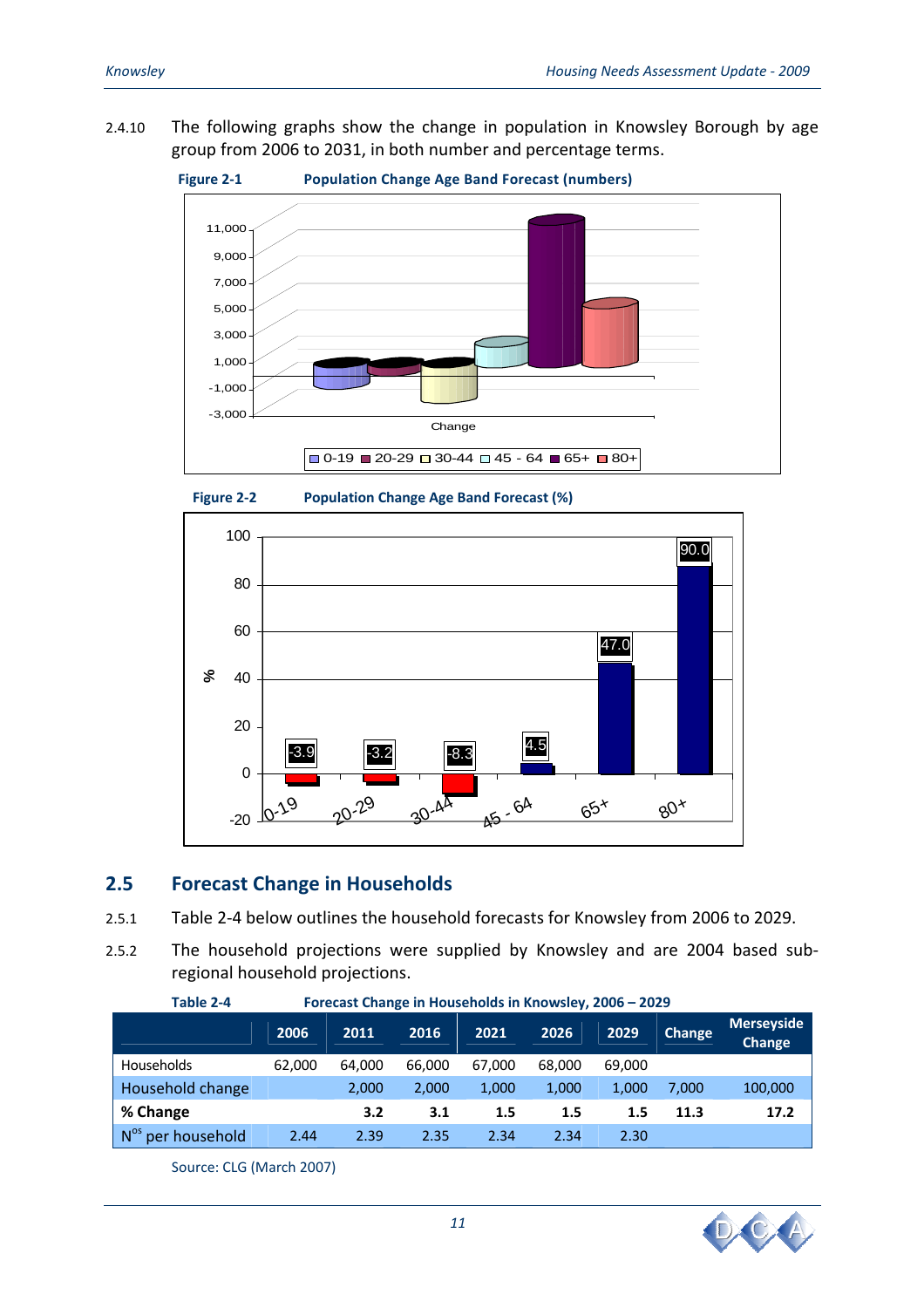2.5.3 There is predicted to be 7,000 (11.3%) more households in Knowsley in 2029 than in 2006, lower than that projected for the wider Merseyside region of 17.2%.

#### **Household Size**

- 2.5.4 CLG data which is available at a national and North West regional level shows that over the forecast period 2006 to 2029, the average household size in the North West region is projected to fall from 2.3 to 2.05.
- 2.5.5 The scale of reduction in Knowsley from 2.44 to 2.35 is lower than the national and regional pattern with only a marginal fall throughout the period to 2029.
- 2.5.6 This forecast decline in household size to 2029 can be linked to the significant predicted growth in the over 65 population where more older people are living longer; the impact of relationship breakdown, and the increase in the number of single / couple households.
- 2.5.7 Declining average household size combined with a growing population creates a requirement for additional housing units.



**Fig. 2‐1 2004 Based CLG Household Size Trends and Projections (2006‐2029)**

Source: CLG Household Projections

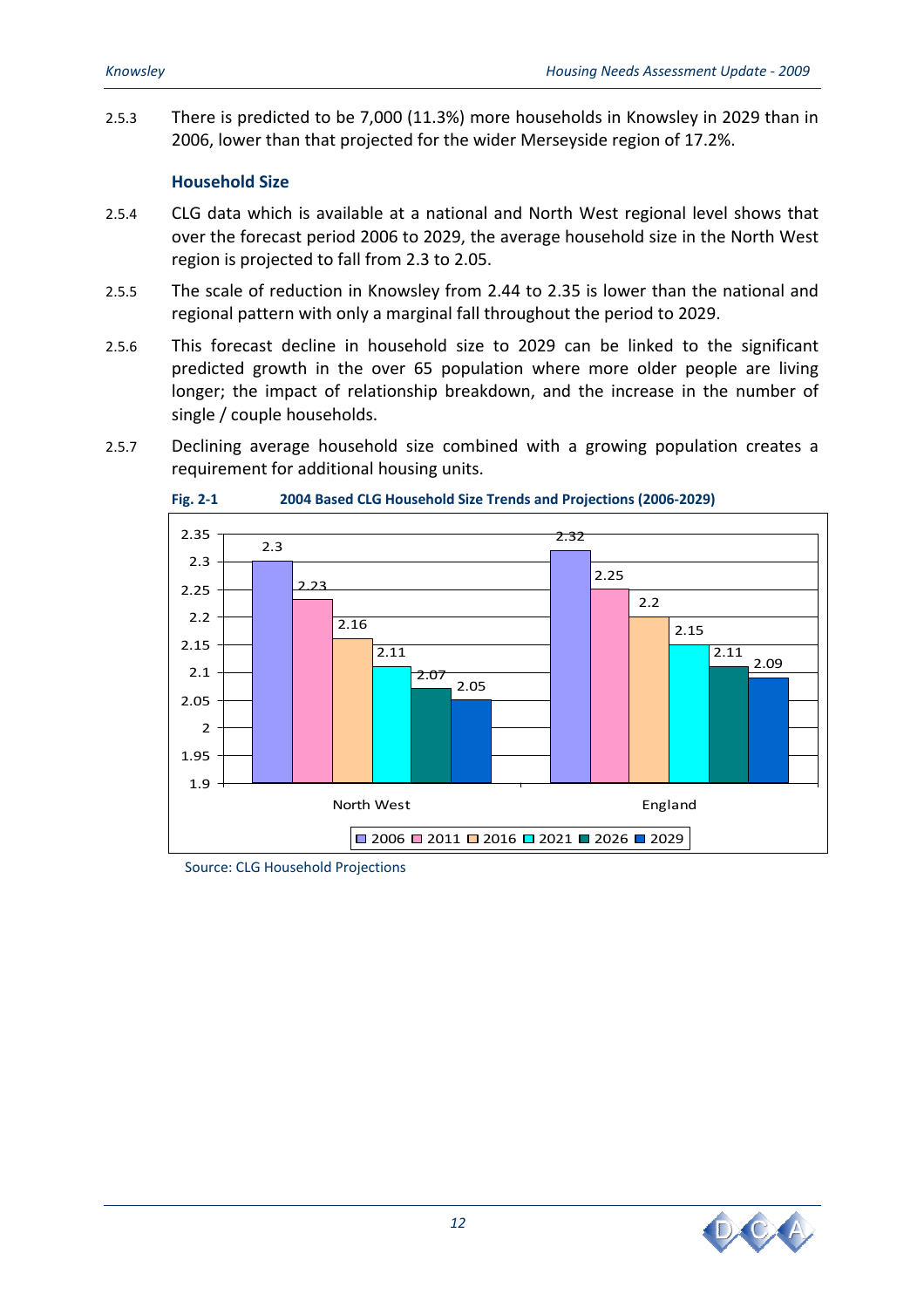#### **2.6 Summary**

- $\triangleright$  The forecasts to 2031 are based on the assumptions outlined in paragraphs 2.2.1 to 2.2.3 regarding mortality, fertility and migration etc, and are contained in population projections for Knowsley Borough for the period 2006 ‐ 2031 provided by the Office of National Statistics (ONS) in June 2008.
- $\triangleright$  The population is projected to increase by 7,500 people, increasing over the 25 years to 2031, but with a reduction in all age groups up to 45.
- $▶$  There are falls in the numbers of children aged 0-19, in the 20-29 age range which comprises new households forming and will have implications for future affordable housing need both in the short and longer term and in the 30‐44 age group, the main economically active and household forming and family moving group.
- $▶$  The 45-64 age group shows an increase in numbers of 1,600 people (4.5%), with the main increase occurring between 2006 and 2011 (4,000; 11.1%).
- $\triangleright$  The most significant growth is in the over 65 age group with an increase of 10,800 people (47.0%) over the forecast period. Numbers rise throughout the forecast period, with the largest rise of 3,500 occurring between 2026 and 2031.
- $\triangleright$  Numbers in the 80+ age group increase by 4,500 (90%) up to 2031. The greatest rise in percentage terms occurs between 2006 and 2011 (1,000; 20%). Given the resource demands often associated with very elderly people, these are significant figures.
- $\triangleright$  This pattern is similar to almost all authority areas nationally except growth areas where younger populations are forecast to in‐migrate due to economic expansion.

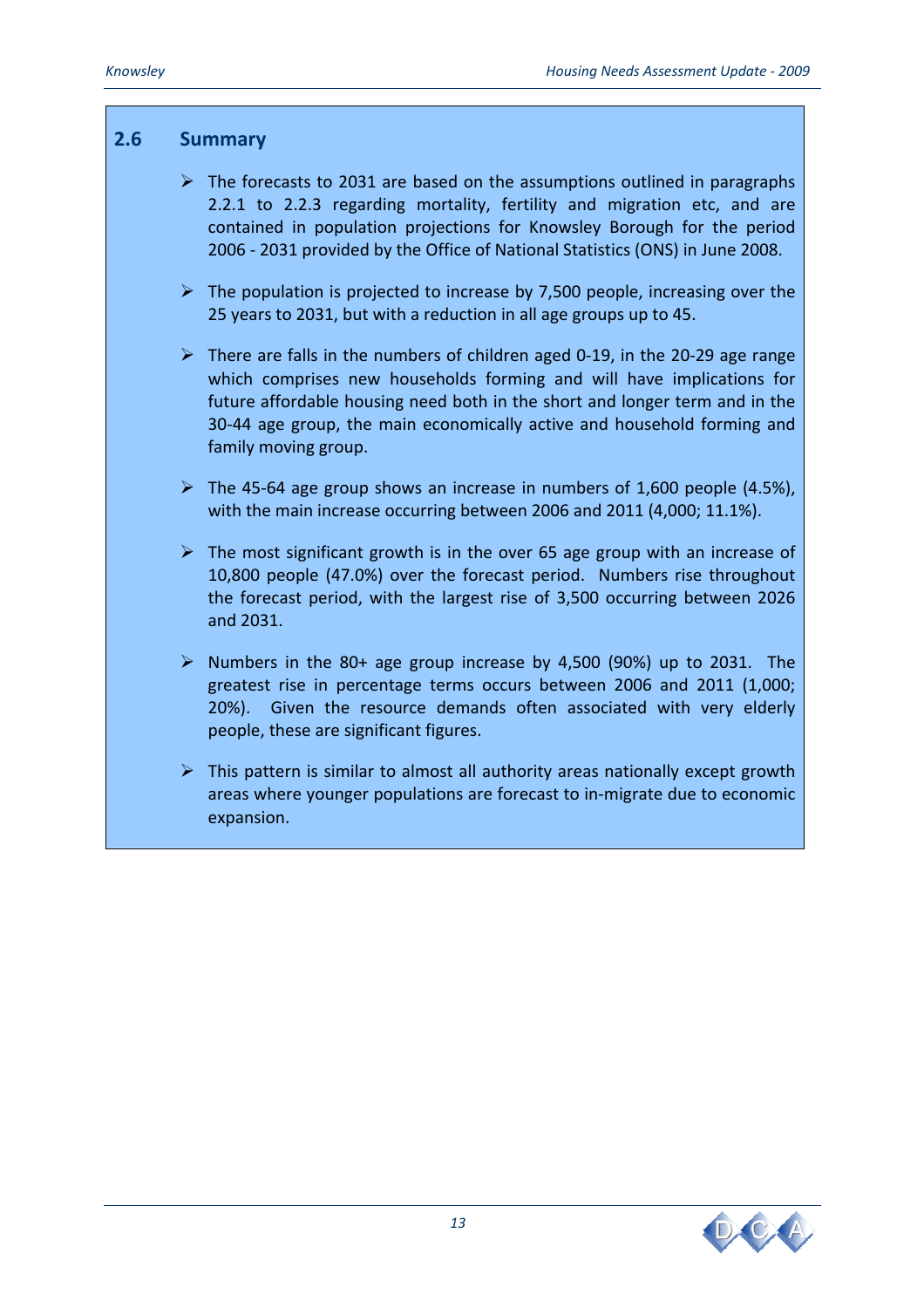# **3 THE CURRENT HOUSING STOCK**

## **3.1 Introduction**

- 3.1.1 This section builds upon the primary data regarding the current housing stock within Knowsley District.
- 3.1.2 The 2007 household survey asked a range of questions about the current housing circumstances of people living in the District. The 2007 data has been re‐weighted and the following tables show the re‐weighted 2009 data.

## **3.2 Current Housing in the District**

**Table 3‐1 Type of Accommodation**

3.2.1 Table 3‐1 and Figure 3‐1 below indicates the type of accommodation occupied by existing households in the District.

| <b>Question 1</b>                 |        |                          |  |  |  |  |
|-----------------------------------|--------|--------------------------|--|--|--|--|
| <b>Type</b>                       | 2009 % | N <sup>os.</sup> implied |  |  |  |  |
| Detached House / bungalow         | 9.7    | 6,001                    |  |  |  |  |
| Semi-detached House / bungalow    | 45.3   | 28,076                   |  |  |  |  |
| Terraced House / bungalow         | 37.7   | 23,405                   |  |  |  |  |
| Flat / maisonette                 | 6.3    | 3,886                    |  |  |  |  |
| Multi-Storey                      | 0.3    | 208                      |  |  |  |  |
| Bed-sit                           | 0.4    | 278                      |  |  |  |  |
| Houseboat / Caravan / Mobile home | 0.3    | 183                      |  |  |  |  |
| <b>Total</b>                      | 100.0  | 62,037                   |  |  |  |  |

Source: 2007 Housing Needs Survey data re‐weighted



**Figure 3‐1 Accommodation Type** 



3.2.2 The proportion of semi‐detached and detached houses and bungalows at 45.3% was lower than the national level of 55%. Terraced properties represent 37.7% of the existing stock and flats / maisonettes represent 6.3%.

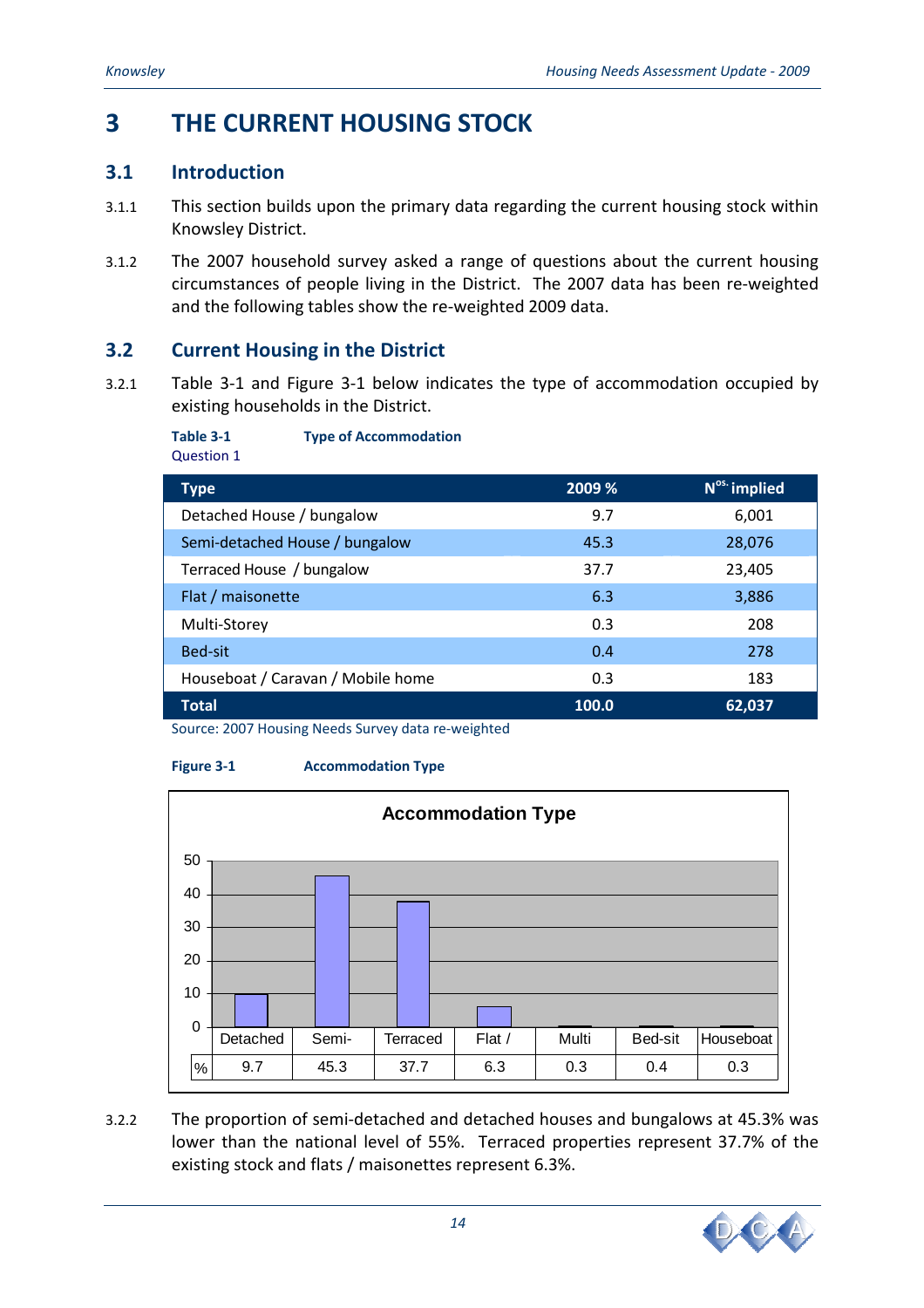#### 3.2.3 The following table shows the tenure of the existing stock in the District.

**Table 3‐2 Tenure of Existing Stock** Question 2

| <b>Type</b>                         | 2009 % | N <sup>os.</sup> implied |
|-------------------------------------|--------|--------------------------|
| Owner Occupied (with mortgage)      | 40.5   | 25,162                   |
| <b>Owner Occupied (no mortgage)</b> | 22.3   | 13,858                   |
| Private rented                      | 6.0    | 3,703                    |
| <b>HA</b> rented                    | 29.5   | 18,277                   |
| <b>Shared Ownership</b>             | 0.7    | 437                      |
| Tied to your employment             | 0.3    | 177                      |
| Living rent free                    | 0.7    | 423                      |
| <b>Total</b>                        | 100.0  | 62,037                   |

Source: 2007 Housing Needs Survey data re‐weighted

- 3.2.4 40.6% of existing households are owner occupiers with a mortgage, 22.3% own the property outright. 29.5% are HA rented and 6.0% are private rented.
- 3.2.5 Table 3‐3 shows the results for the responses to the question on the number of bedrooms in the current home.

| Table 3-3<br><b>Question 4</b> | <b>Number of Bedrooms</b> |       |                 |
|--------------------------------|---------------------------|-------|-----------------|
| <b>Bedrooms</b>                |                           | %     | $Nos$ . implied |
| Bed-sit                        |                           | 0.5   | 285             |
| One                            |                           | 4.4   | 2,693           |
| Two                            |                           | 18.3  | 11,297          |
| <b>Three</b>                   |                           | 62.6  | 38,861          |
| Four                           |                           | 12.9  | 7,970           |
| Five or more                   |                           | 1.3   | 778             |
| <b>Total</b>                   |                           | 100.0 | 61,884          |

Source: 2007 Housing Needs Survey data re‐weighted



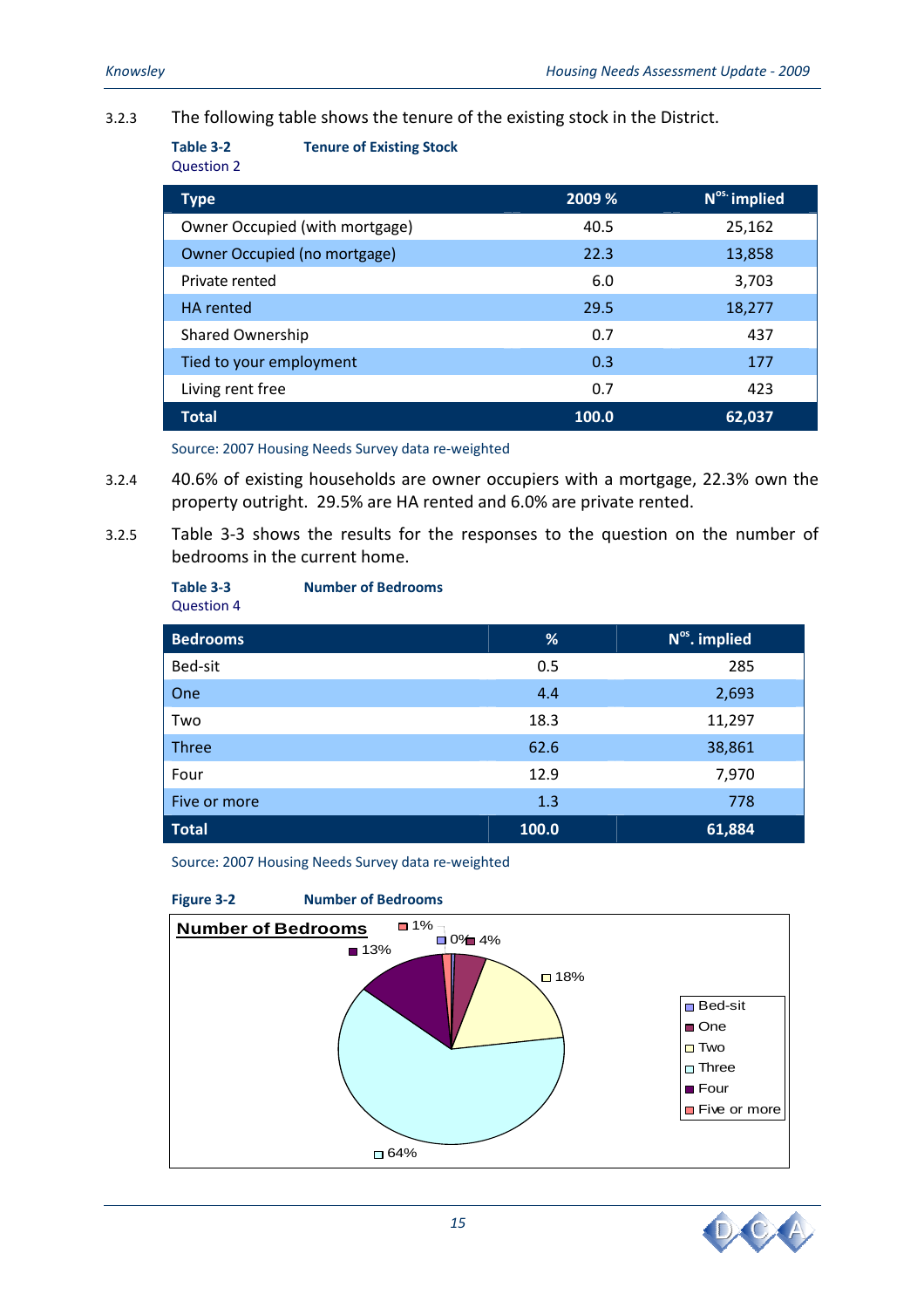3.2.6 The average number of bedrooms across the stock in the District was 2.9, slightly above the average found in other recent DCA surveys (2.8). The breakdown of size by number of bedrooms in percentage terms between the ownership and rental sectors was assessed by cross-tabulation with the following results.

| <b>Bedsit</b> | <b>One</b> | <b>Two</b> | <b>Three</b>                                       | <b>Four</b> | Five+ | <b>Total</b>  |
|---------------|------------|------------|----------------------------------------------------|-------------|-------|---------------|
| 0.0           | 0.5        | 13.9       | 69.1                                               | 15.5        | 1.0   | 100.0         |
| 0.0           | 2.0        | 33.3       | 49.8                                               | 10.2        | 4.7   | 100.0         |
| 1.2           | 12.8       | 23.4       | 53.3                                               | 8.4         | 0.9   | 100.0         |
| 0.0           | 22.2       | 67.4       | 10.4                                               | 0.0         | 0.0   | 100.0         |
| 0.0           | 0.0        | 10.2       | 32.2                                               | 20.3        | 37.3  | 100.0         |
| 15.6          | 0.0        | 20.0       | 64.4                                               | 0.0         | 0.0   | 100.0         |
|               |            |            | Course: 2007 Housing Needs Survey data so weighted |             |       | $*$ Lowcample |

#### **Table 3‐4 Number of Bedrooms by Tenure** Question 2 by Question 4

Source: 2007 Housing Needs Survey data re‐weighted \* Low sample

- 3.2.7 The proportion of small units (1 and 2‐bed properties) is higher in the rented sector than the owner occupied sector. 35.3% of the small units are in the private rented sector and 37.4% in the HA rented sector. 69.1% of the properties owned are 3 bed properties and 15.5% are 4‐bed properties.
- 3.2.8 Figure 3‐3 below shows the market and social sector stock broken down by 1 to 2 and 3 or more bedrooms. The data shows that the vast majority of stock in the market sector has 3+ bedrooms (83.6%) compared to the social sector where 61.4% of properties have 3+ bedrooms. Only 16.4% of market properties are small units.



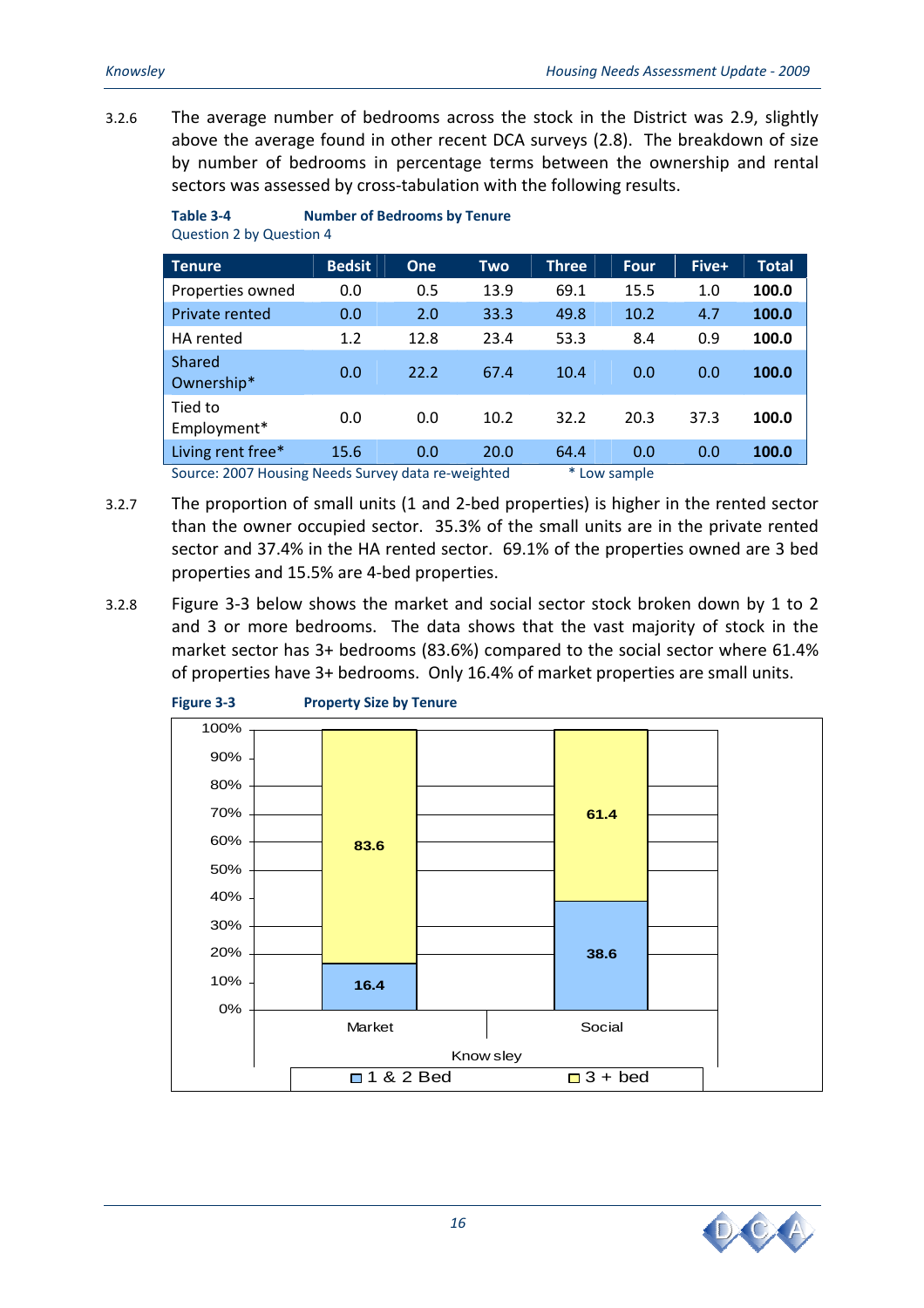#### **3.3 Overcrowding and Under‐ Occupation**

- 3.3.1 There are two measures available to assess the extent of under‐occupancy and overcrowding. These are the occupancy rating measure of overcrowding and the CLG Bedroom Standard.
- 3.3.2 **The 2001 Census** uses the occupancy rating measure of overcrowding. Occupancy rating is a measure of under‐occupancy and overcrowding. A positive measure refers to the number of rooms in addition to the minimum requirements. A negative measure refers to the number of rooms short of the minimum and gives some indication of overcrowding.
- 3.3.3 Using the CLG bedroom standard, overcrowding occurs if there are insufficient bedrooms in the property, based on the number of residents and their age / sex / marital status composition. In the case of over-occupation, any dwelling without sufficient bedrooms to meet that requirement has been categorised as over‐ occupied. In the case of under‐occupation, any dwellings with more than one 'spare' bedroom above requirement has been categorised as under‐occupied.
- 3.3.4 Figure 3‐4 shows that the majority of households, 72.1% in Knowsley, had an occupancy rating of +1 or more, slightly lower than the benchmark areas. This indicates a lower level of overcrowding compared to the wider benchmark areas.

| Figure 3-4 | <b>Occupancy Levels</b> |
|------------|-------------------------|
|            |                         |

| 100.0                                     |          |                   |         |
|-------------------------------------------|----------|-------------------|---------|
| 80.0                                      |          |                   |         |
| 60.0                                      |          |                   |         |
| 40.0                                      |          |                   |         |
| 20.0                                      |          |                   |         |
| 0.0                                       | Knowsley | <b>North West</b> | England |
|                                           |          |                   |         |
| $\Box$ Occupancy Rating of + 2<br>or more | 44.7     | 49.1              | 50.9    |
| $\Box$ Occupanc Rating of +1              | 27.4     | 25.5              | 26.6    |
| Occupancy Rating of 0                     | 20.7     | 18.2              | 17.1    |
| □ Occupancy Rating of -1                  | 7.2      | 7.1               | 5.4     |

Source: Crown Copyright © Census 2001

#### **3.4 The 2007 Housing Survey Data**

3.4.1 The Census did not specifically identify bedrooms and a more precise assessment of 'under‐occupation' and 'over‐occupation' was conducted using the re‐weighted 2009 Housing Survey data. This was based on a detailed analysis of the family composition data.

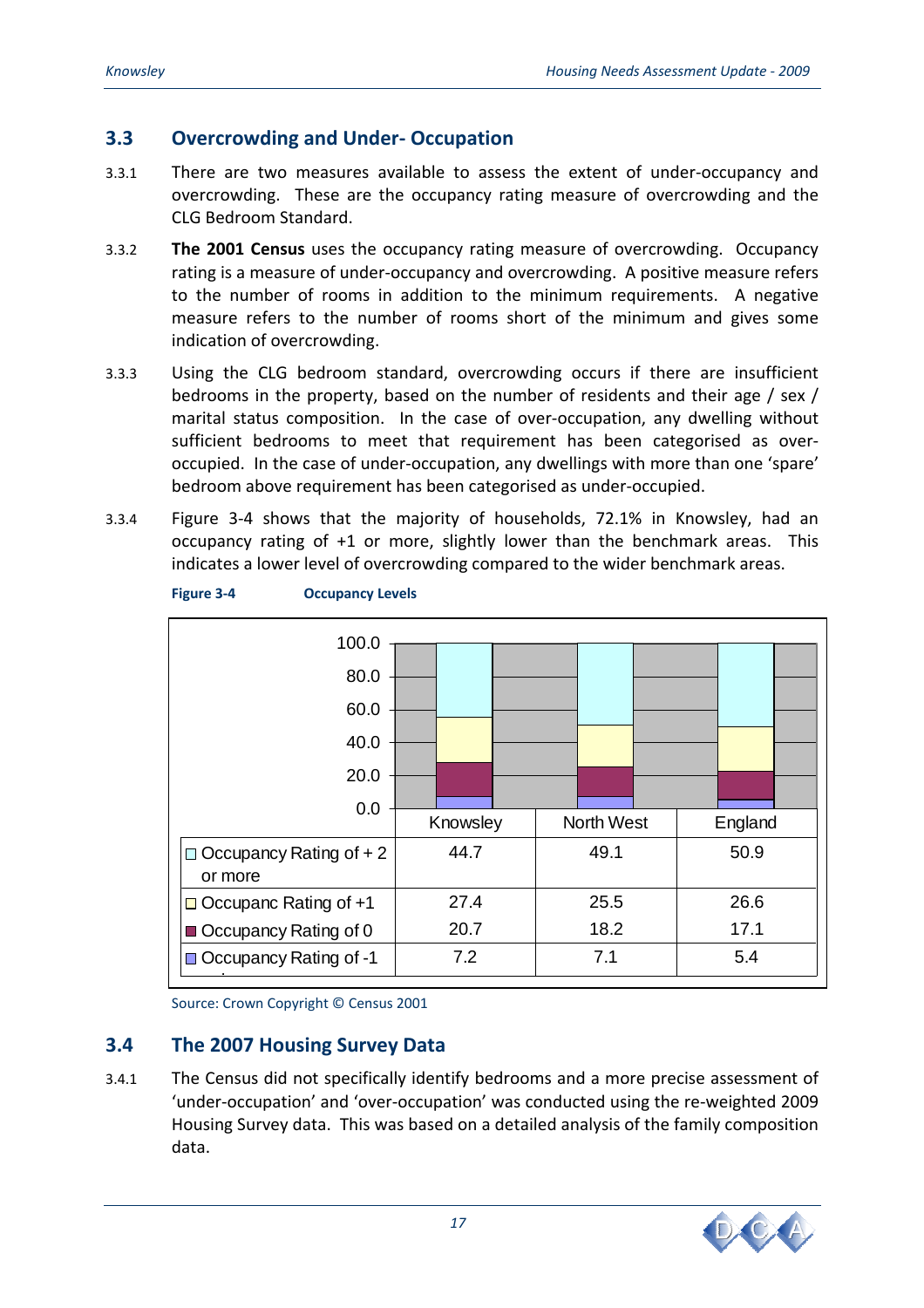- 3.4.2 The number of bedrooms required in each household was established allowing for age and gender of occupants as defined by the 'bedroom standard'. In the case of over‐occupation any dwelling without sufficient bedrooms to meet that requirement has been categorised as over‐occupied.
- 3.4.3 In the case of under-occupation, any dwelling with more than one 'spare' bedroom above requirement has been categorised as under-occupied. The assessment of under / over occupation† by tenure revealed some disparity between tenure types as indicated at below.

#### **3.5 Over‐occupation**

- 3.5.1 The overall over‐occupation level in the Borough is 5.6%, or 3,479 implied households, significantly higher than the average UK level indicated by the Survey of English Housing Preliminary Report 2007 / 08 of 2.7%. It is however 8.7% in the HA rented stock.
- 3.5.2 The table below outlines over occupation levels broken down by tenure.

**Table 3‐5 Over‐ Occupation (%) by Tenure**

| <b>Owner</b><br><b>Occupied</b><br>(With<br>Mortgage) | <b>Owner</b><br><b>Occupied</b><br>(No Mortgage) | <b>Private</b><br><b>Rented</b> | <b>HA</b><br><b>Rented</b> | <b>Shared</b><br>Ownership | <b>All Tenures</b> |
|-------------------------------------------------------|--------------------------------------------------|---------------------------------|----------------------------|----------------------------|--------------------|
| 6.3                                                   | 0.9                                              | 4.8                             | 8.7                        | 0.0                        | 5.6                |

Source: 2007 Housing Needs Survey data re‐weighted

#### **3.6 Under‐occupation**

- 3.6.1 There is no comparable data against which to measure the overall under‐occupation figure of 35.0%, but it is close to the average found in recent DCA surveys (around 40%).
- 3.6.2 Under‐occupation in the HA rented stock was 23.0% and 5.2% in the shared ownership stock. This represents approximately 4,200 social rented family units, with two or more spare bedrooms. This is an issue for Housing Strategy to consider, both to make best use of the housing stock and address the needs of families in this sector, particularly those who are living in over-crowded conditions.
- 3.6.3 The table below outlines under‐occupation levels broken down by tenure.

| Table 3-6                                             | <b>Under-Occupation (%) by Tenure</b>     |                                 |                            |                            |                    |  |
|-------------------------------------------------------|-------------------------------------------|---------------------------------|----------------------------|----------------------------|--------------------|--|
| <b>Owner</b><br><b>Occupied</b><br>(With<br>Mortgage) | Owner<br><b>Occupied</b><br>(No Mortgage) | <b>Private</b><br><b>Rented</b> | <b>HA</b><br><b>Rented</b> | <b>Shared</b><br>Ownership | <b>All Tenures</b> |  |
| 30.6                                                  | 63.1                                      | 20.7                            | 23.0                       | 5.2                        | 35.0               |  |

Source: 2007 Housing Needs Survey data re‐weighted

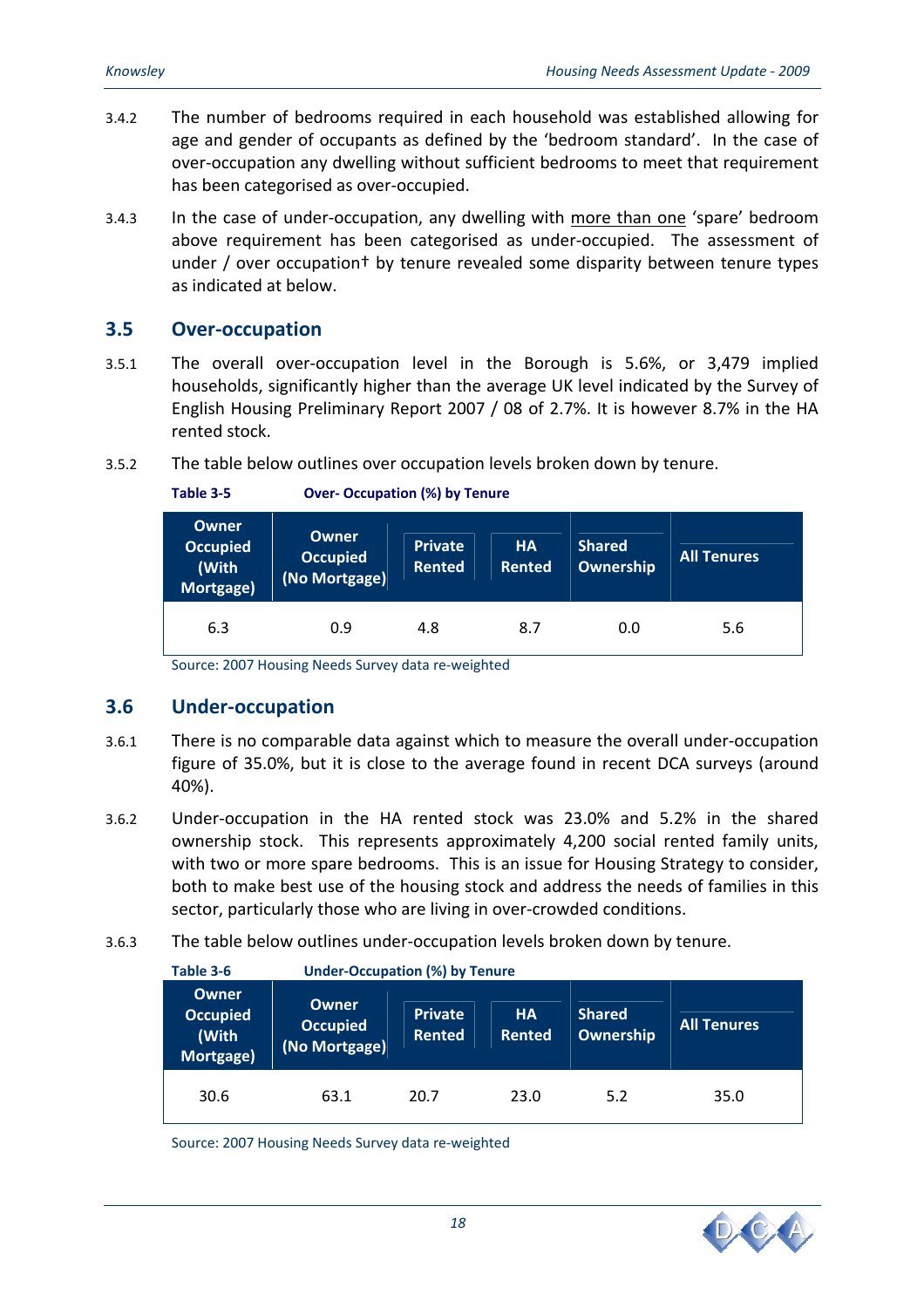# **4 THE KNOWSLEY HOUSING MARKET**

#### **4.1 Housing Market Analysis**

- 4.1.1 This section examines the current housing market to provide an update on house prices in Knowsley. It has been conducted using the same structure as that in the 2007 Housing Needs Survey. Comparisons in prices over the period and the available data on income change have also been analysed.
- 4.1.2 Three data searches were commissioned to provide information on house price and sales volumes across the borough:‐
	- $\triangleright$  the Halifax, as the largest UK mortgage lender, analysing lending regionally;
	- $\triangleright$  the Land Registry, providing data on all sales in the area for the past year to September 2009 (the most recent data available);
	- $\triangleright$  an Estate Agency survey to assess entry level prices and private rental costs for new households in each sub‐area.
- 4.1.3 The records include house price information by categories of dwellings, also included in the analysis is information about the volumes of sales of each type of dwelling.
- 4.1.4 These indices are not absolutely comparable. Land Registry increase levels tend to be lower because they include cash transactions but they are less reliable on a quarterly basis because they only calculate actual transactions and the figures are affected by changes in the mix of properties between the current and previous periods. Halifax data measures a constant mix of properties by type and size which removes the changing mix factor but does not of course include lower price cash transactions.
- 4.1.5 This information sets the context for the key issue of affordability of housing in the area, and in particular the analysis can be related to the problems of low income evaluated through the household postal questionnaire used in the 2007 survey.
- 4.1.6 The 2007 survey data has been re-weighted to reflect current 2009 household population and tenure balance so that the results reflect what would have been found had the household survey been conducted in 2009.

#### **4.2 National Picture**

- 4.2.1 Since 2007, the UK market has seen a crisis in economic terms starting with insecurity in the financial markets following the sub-prime mortgage crisis beginning in the American market. This led to a fall in house prices throughout the UK which has left recent buyers and those on 100% mortgages with negative equity.
- 4.2.2 House prices nationally have risen by 1.7% since the end of 2008 according to the Halifax House Price Index, Quarter 3 2009. The combined increase in demand and low level of properties available for sale has pushed up house prices in recent months. However, the continuing rise in unemployment and low earnings growth are likely to hamper the rise in demand.

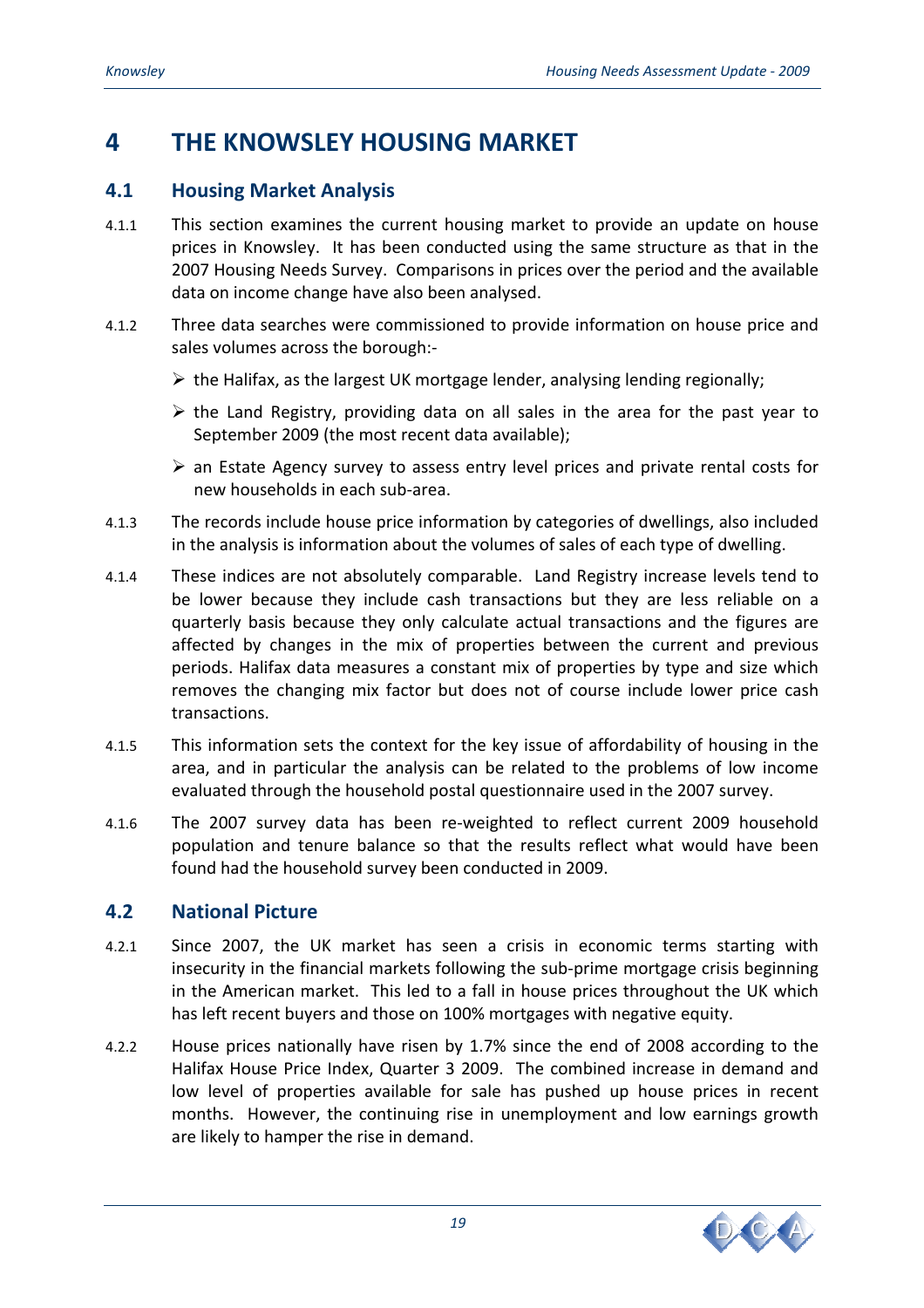- 4.2.3 The Halifax house price index report for the  $3<sup>rd</sup>$  quarter 2009 showed that house prices have increased by 1.6%, the third consecutively monthly increase. The average UK house price in September was 1.7% (£2,672) higher than at the end of 2008.
- 4.2.4 Land Registry data indicates that property prices in the  $3<sup>rd</sup>$  quarter of 2009 have decreased by 0.03% since the  $3<sup>rd</sup>$  quarter of 2008. The volume of sales has increased by 20.1% from September 2008 – September 2009.





*Source: Land Registry, © Crown Copyright (Land Registry)*



**Figure 4‐2 Volume of Sales Q3 2008 – Q3 2009**



*Source: Land Registry, © Crown Copyright (Land Registry)*

4.2.5 The Bank of England industry-wide figures show that the number of mortgages approved to finance a house purchase has almost doubled from 27,400 In November 2008 to 52,300 in August 2009. Approvals, however, in August 2009 were 51% lower than in August 2007.

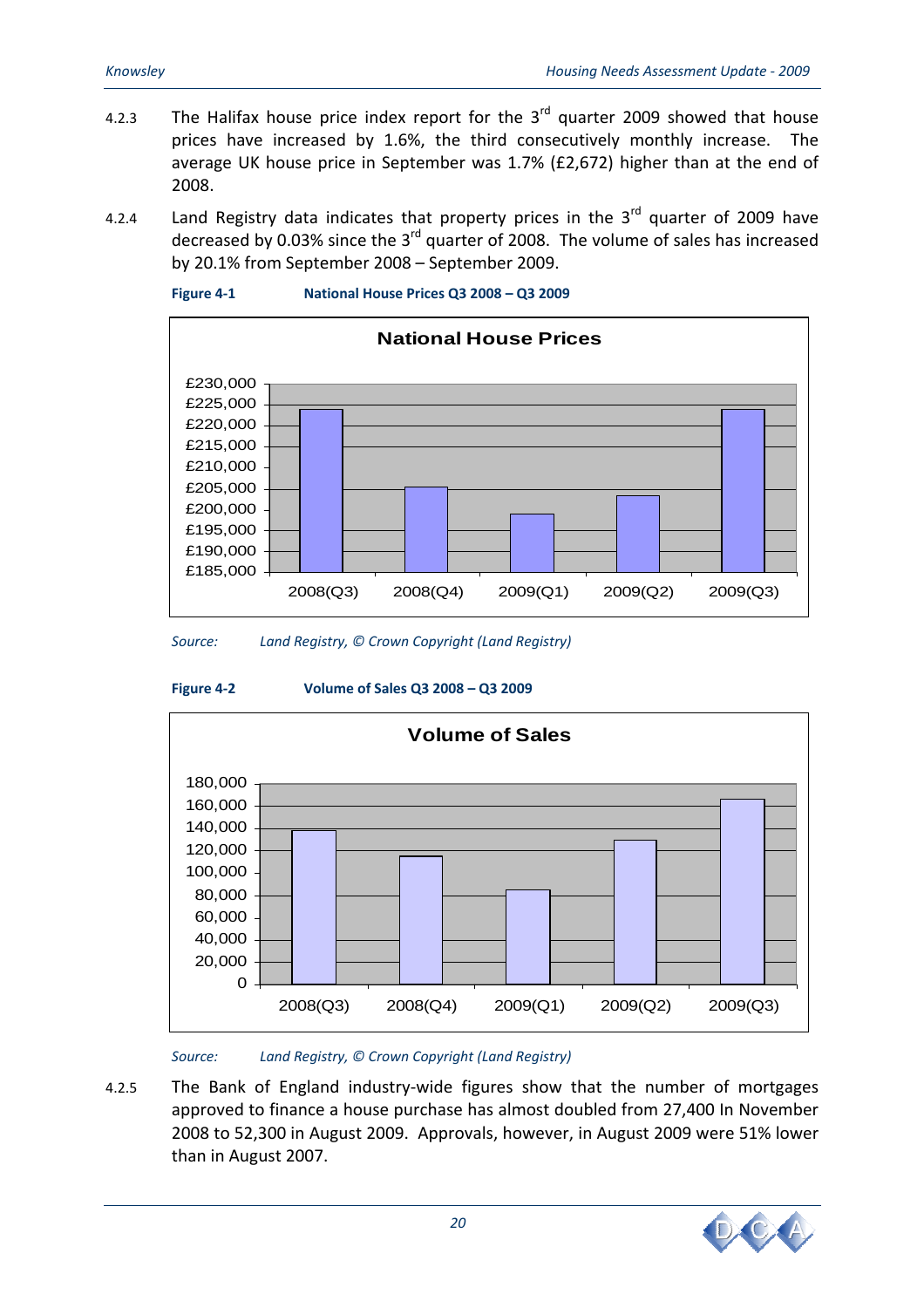#### **4.3 Regional Picture**

- 4.3.1 Historically, all regions within the UK have recorded a substantial increase in house prices over the past decade (Q3 1991 – Q3 2009) not withstanding the declines over the past two years, according to the Halifax House Price Index UK Overview, Q3 2009.
- 4.3.2 Flats / maisonettes have seen the highest price growth within the North West over the past ten years, an increase of 130%. Prices were at £51,593 at Q3 1999 and rose to £118,673 in Q3 2009.
- 4.3.3 The latest regional data (Q3 2009) as recorded by the Halifax Index shows an average house price in the North West of £128,490, 20% below the UK average of £161,280.
- 4.3.4 The Halifax First Time Buyer Affordability Review 2009 illustrates that the affordability situation for first time buyers has improved in 8 of the 12 UK regions since Q3 2007. The North West is one of the 8 regions and has increased its affordability from 10% to 31%.
- 4.3.5 There are two Local Authorities within the North West that have become affordable for first time buyers between 2008 Q4 and 2009 Q1. They are Blackburn and Darwen and Halton.
- 4.3.6 The figures below show the house price inflation over the last year and over the last quarter to 30<sup>th</sup> September 2009.











Source: Land Registry, © Crown Copyright (Land Registry)

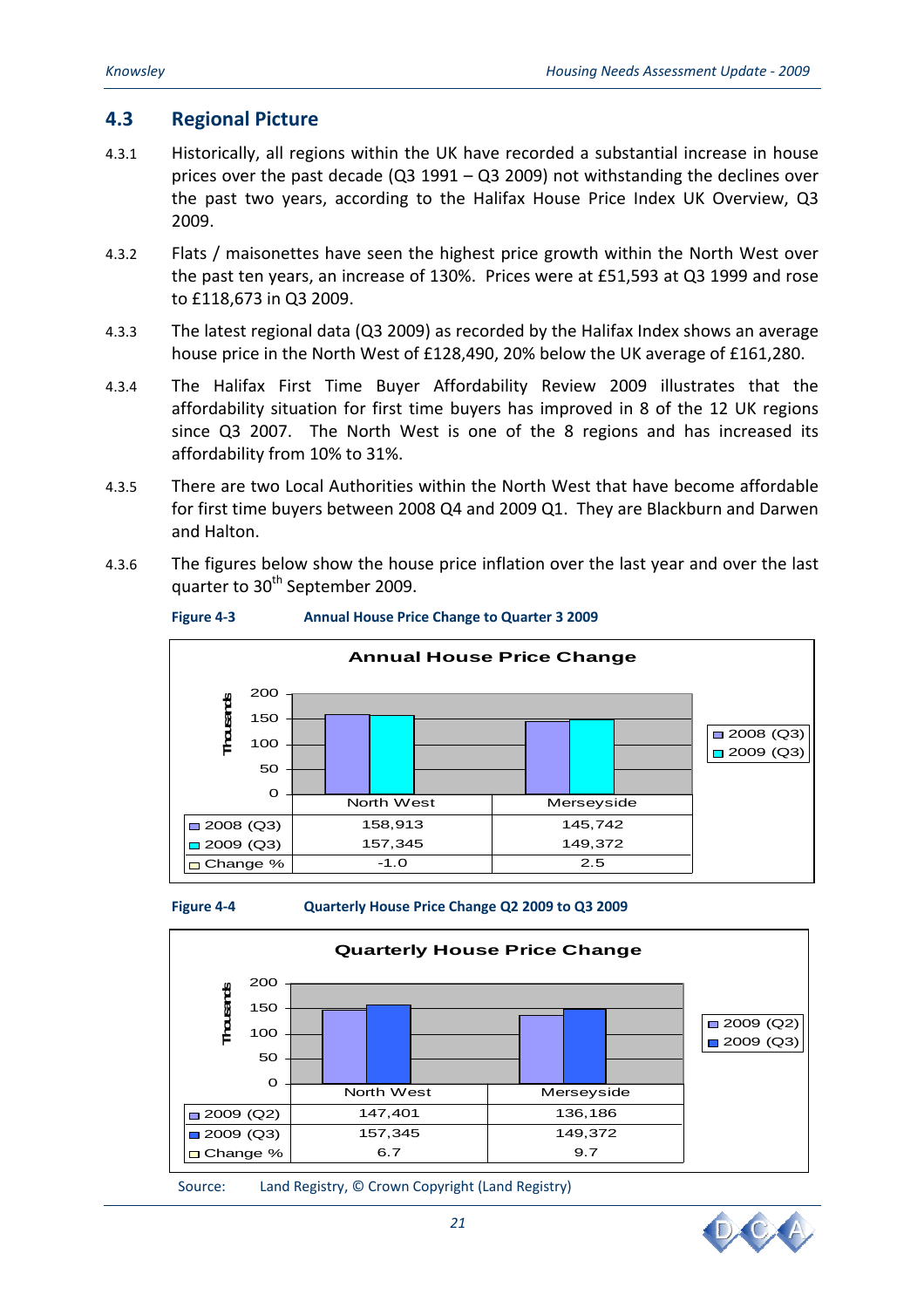- 4.3.7 Average house prices in the North West have fallen by 1.0% over the year according to the Land Registry, the average price now being £149,372. Over the quarter the increase in the average house price was 6.7%.
- 4.3.8 Average house prices in Merseyside have increased by 2.5% over the year and there has been a quarterly increase of 9.7%, although the short term market is based on low supply levels.

#### **4.4 Average House Prices**

- 4.4.1 Average house prices in the regional market and local market are shown in Table 4‐1 below, which details the average prices paid for the main categories of house types using Land Registry data and the Halifax House Price Index.
- 4.4.2 The Halifax data is based on actual sales of mortgaged properties and the information is a real indication of actual prices prevailing in the purchases being made in the North West. The Land Registry data incorporates all transactions at Local Authority level.

|                       | <b>Knowsley</b>      | <b>North West Region</b> | <b>Merseyside</b> |                      |
|-----------------------|----------------------|--------------------------|-------------------|----------------------|
| <b>Property Type</b>  | <b>Land Registry</b> | <b>Land Registry</b>     | <b>Halifax</b>    | <b>Land Registry</b> |
| <b>Detached</b>       | 173,474              | 273,872                  | 251,161           | 267,871              |
| Semi-detached         | 117,938              | 151,240                  | 139,240           | 149,254              |
| <b>Terraced</b>       | 85,840               | 106,365                  | 102,082           | 101,535              |
| Flats & Maisonettes   | 78,204               | 126,897                  | 118,673           | 125,278              |
| <b>All Properties</b> | 115,550              | 157,345                  | 152,789           | 149,372              |

#### **Table 4‐1 Average North West House Prices (£) – All Buyers Q3 2009**

Source: Halifax House Price Index Q3 2009, © Copyright HBOS plc Land Registry Residential Property Price Report, Quarter 3 2009, © Crown Copyright

4.4.3 The table below examines average house prices for Knowsley Borough as recorded by the Land Registry Q3 2009 and comparing nearby authority areas of Liverpool, Sefton, West Lancashire, St Helens, Halton, Warrington and the Wirral.

#### **Table 4‐2 Land Registry Average House Prices (£) ‐ All Buyers Q3 2009**

|                        | <b>Terraced</b> | <b>Semi-Detached</b> | <b>Detached</b> | Flat $/$<br>Maisonette | <b>All Properties</b> |
|------------------------|-----------------|----------------------|-----------------|------------------------|-----------------------|
| Knowsley               | 85,840          | 117,938              | 173,474         | 78,204                 | 115,550               |
| Liverpool              | 105,271         | 155,268              | 253,282         | 135,922                | 136,684               |
| Sefton                 | 114,216         | 163,013              | 294,280         | 133,335                | 175,238               |
| <b>West Lancashire</b> | 107,850         | 161,045              | 269,319         | 180,596                | 188,912               |
| St Helens              | 84,303          | 122,029              | 214,416         | 90.746                 | 123,395               |
| Halton                 | 91,936          | 132,636              | 212,143         | 85,708                 | 134,456               |
| Warrington             | 126,241         | 146,746              | 254,987         | 91,659                 | 167,893               |
| Wirral                 | 103,222         | 154,027              | 297,309         | 112,325                | 164,344               |
| <b>Total Average</b>   | 102,360         | 144,088              | 246,151         | 113,562                | 150,809               |

Source: Land Registry Residential Property Price Report, Quarter 3 2009, © Crown Copyright

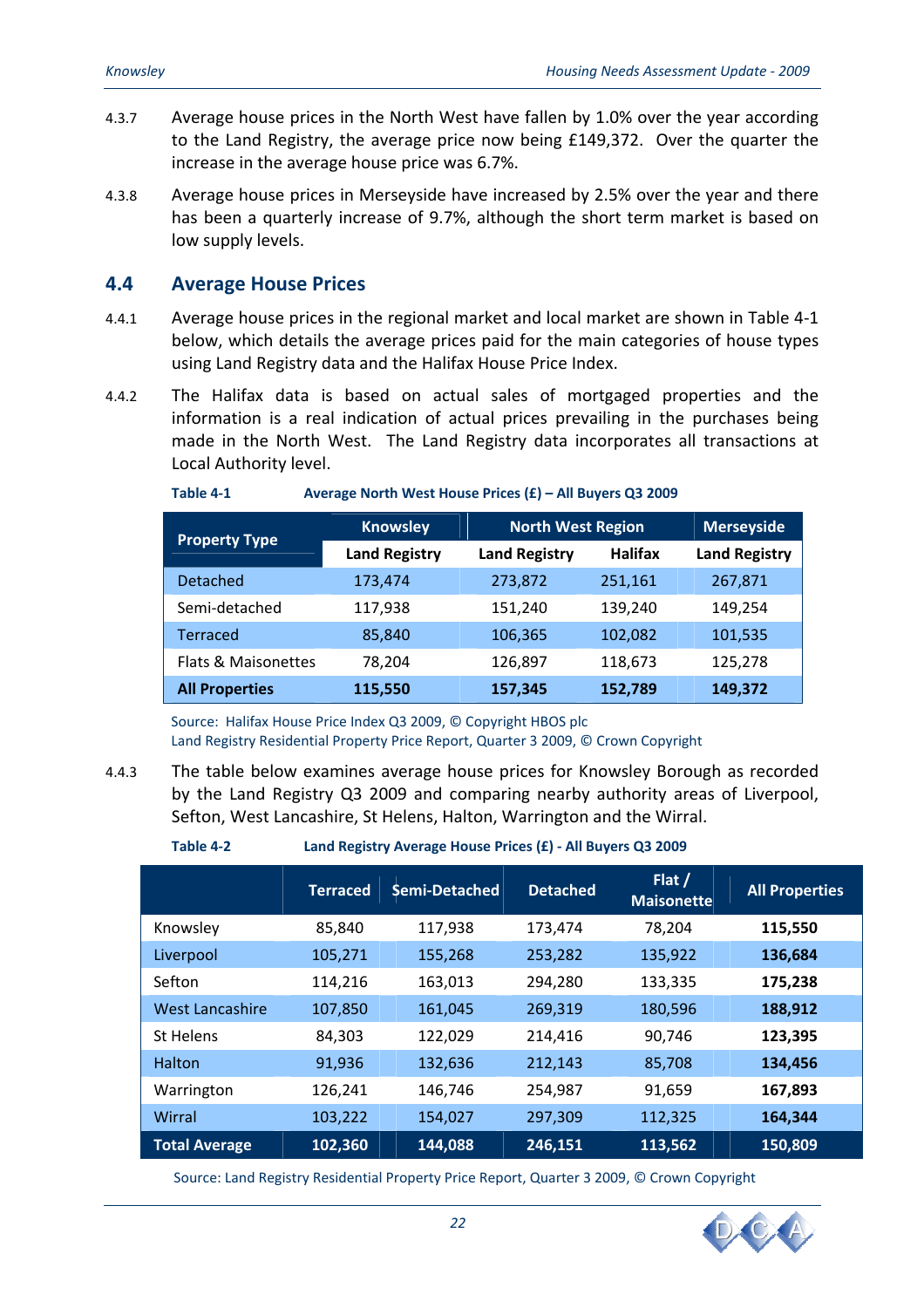- 4.4.4 The average price of all properties across all areas is £150,809 (£151,778 in 2007) and the average prices in Knowsley £115,550 are 23.4% below this figure. The highest average price across all areas is that of West Lancashire (£188,912), followed by Sefton (£175,238). The lowest average price across all areas is Knowsley.
- 4.4.5 Terraced properties are the most affordable property type across all areas at an average of £102,360. Average prices are the lowest in St Helens at £84,303 followed closely by Knowsley at £85,840. The highest average price of a terraced property is in Warrington at £126,241 followed by Sefton at £114,216.
- 4.4.6 The lowest average price of flats / maisonettes is in Knowsley at £78,204. West Lancashire has the highest average at £180,596. The average price of flats / maisonettes across all eight areas is £113,562, 31.1% higher than the average price of a flat / maisonette in Knowsley.
- 4.4.7 The differences in average prices of properties, particularly in the entry level stock of terraced houses and flats is assumed to have an affect on in‐migration to the borough from the surrounding areas.

## **4.5 Sales Transactions**

4.5.1 Table 4-3 below shows the number of sales by property type in the North West Region and in Knowsley Borough in Quarter 3 2009. This is compared with the sales levels two years previous (Q3 2007).

|                       |                   | <b>North West</b> |                                |                   | <b>Knowsley</b>   |                                |
|-----------------------|-------------------|-------------------|--------------------------------|-------------------|-------------------|--------------------------------|
| <b>Property Type</b>  | Sales Q3<br>2009* | Sales Q3<br>2007* | <b>Difference</b><br>$+/-$ (%) | Sales Q3<br>2009* | Sales Q3<br>2007* | <b>Difference</b><br>$+/-$ (%) |
| Terraced              | 5,122             | 13,693            | $-62.6$                        | 57                | 192               | $-70.3$                        |
| Semi-detached         | 5,871             | 11,531            | $-49.1$                        | 105               | 201               | $-47.8$                        |
| Detached              | 2,985             | 5,209             | $-42.7$                        | 32                | 53                | $-39.6$                        |
| Flat/ Maisonette      | 1.671             | 4.261             | $-60.8$                        | 11                | 27                | $-59.3$                        |
| <b>All Properties</b> | 15,649            | 34,694            | $-54.9$                        | 205               | 473               | $-56.7$                        |

#### **Table 4‐3 Sales Transactions Q3 2007 / Q3 2009**

Source: Land Registry Residential Property Price Report, Quarter 3 2009 and 2007 © Crown Copyright

4.5.2 The data shows the considerable fall in sales both regionally and locally over the two year period. In the North West the overall decrease in sales is 54.9% and 56.7% in Knowsley. The largest fall per property type was seen in terraced houses at 62.6% in the North West and 70.3% in Knowsley.

#### **4.6 Affordability**

- 4.6.1 Housing is now technically at its most affordable than it has been for the last six years. Mortgage payments at 31% of earnings are now below the 25 year average of 37% and far below the unsustainable peak of 48% in July 2007.
- 4.6.2 The house price to income ratio has declined from 5.84 in July 2007 to 4.42 in February 2009. The long term average ratio is projected at 4.0.

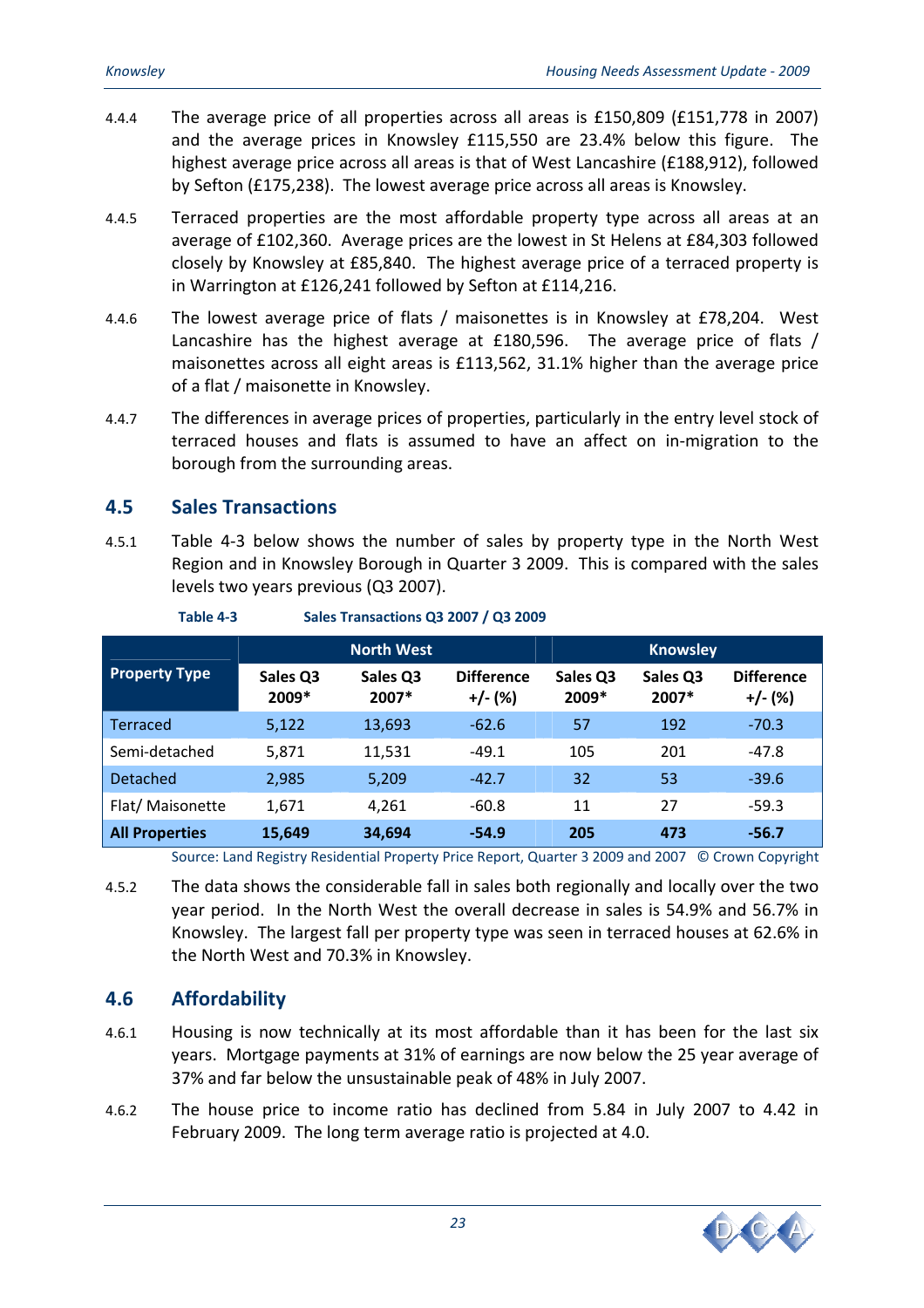- 4.6.3 However, despite the outlook for affordability being more optimistic, the small supply of properties on the market and tightening of lending criteria for mortgages at high loan to valuation ratios (LTV) has resulted in a 46% decline of first time buyers coming into the market than a year ago.
- 4.6.4 Existing owner occupiers have seen a significant reduction in mortgage payments for those who are not tied on a fixed rate mortgage, or who have recently purchased. These savings, from a combination of lower house prices and interest rates now at record lows, are only available at low LTV rates for those with established equity.
- 4.6.5 There is only a tiny supply of loans to first purchasers at LTV levels above 75% and the availability of a large deposit is now the major hurdle in achieving access to house purchase.
- 4.6.6 We found no available mortgage products from high street lenders at 95% to first time buyers or existing borrowers. Lenders are offering a 90% Loan to Valuation (LTV) mortgage over a fixed term, but most have high arrangement fees in excess of £700, with some as high as £1,500. Clearly the lower the deposit, the higher the interest rate.
- 4.6.7 Variable rate mortgages were mostly offered at 25% LTV as a minimum. Lloyds TSB did offer a 95% LTV to first time buyers, but relatives were to act as a guarantor to the loan and had to show £20,000 in savings to qualify.
- 4.6.8 The best deals available for existing borrowers are at interest rates around 3% to 4% and these are also offered with high arrangement fees and a LTV ratio of 40% to 75%.

#### **4.7 The Mortgage Market**

- 4.7.1 The Council of Mortgage Lenders' (CML) members are banks, building societies and other lenders who together undertake around 98% of all residential mortgage lending in the UK. They produce statistics research and public commentary on the market and the issues facing lenders.
- 4.7.2 The following table outlines key statistics on volume of transactions and advances and mortgage possessions from 2006 to forecasts of the outturn expected in 2009.

| Table 4-4<br><b>Key Mortgage Lending Statistics</b> |        |        |                    |                    |  |  |
|-----------------------------------------------------|--------|--------|--------------------|--------------------|--|--|
|                                                     | 2006   | 2007   | 2008 <sup>e1</sup> | $2009^+$           |  |  |
| Residential property transactions,<br>UK, millions  | 1.685  | 1.627  | 0.9                | 0.7                |  |  |
| Gross advances, £bn                                 | 345    | 364    | 261                | 145<br>(145)       |  |  |
| Net lending, £bn                                    | 110    | 108    | 40                 | $-5$               |  |  |
| <b>Possessions in period:</b>                       |        |        |                    |                    |  |  |
| Number                                              | 21,000 | 25,900 | 40,000             | 65,000<br>(75,000) |  |  |
| % of all mortgages                                  | 0.18   | 0.22   | 0.34               | 0.54               |  |  |

Source: Bank of England, National Statistics, HM Revenue and Customs, CML e: estimate f: forecast

4.7.3 The fall of over 40% in the scale of mortgage transactions and thereby volume of lending since 2006 is very significant.

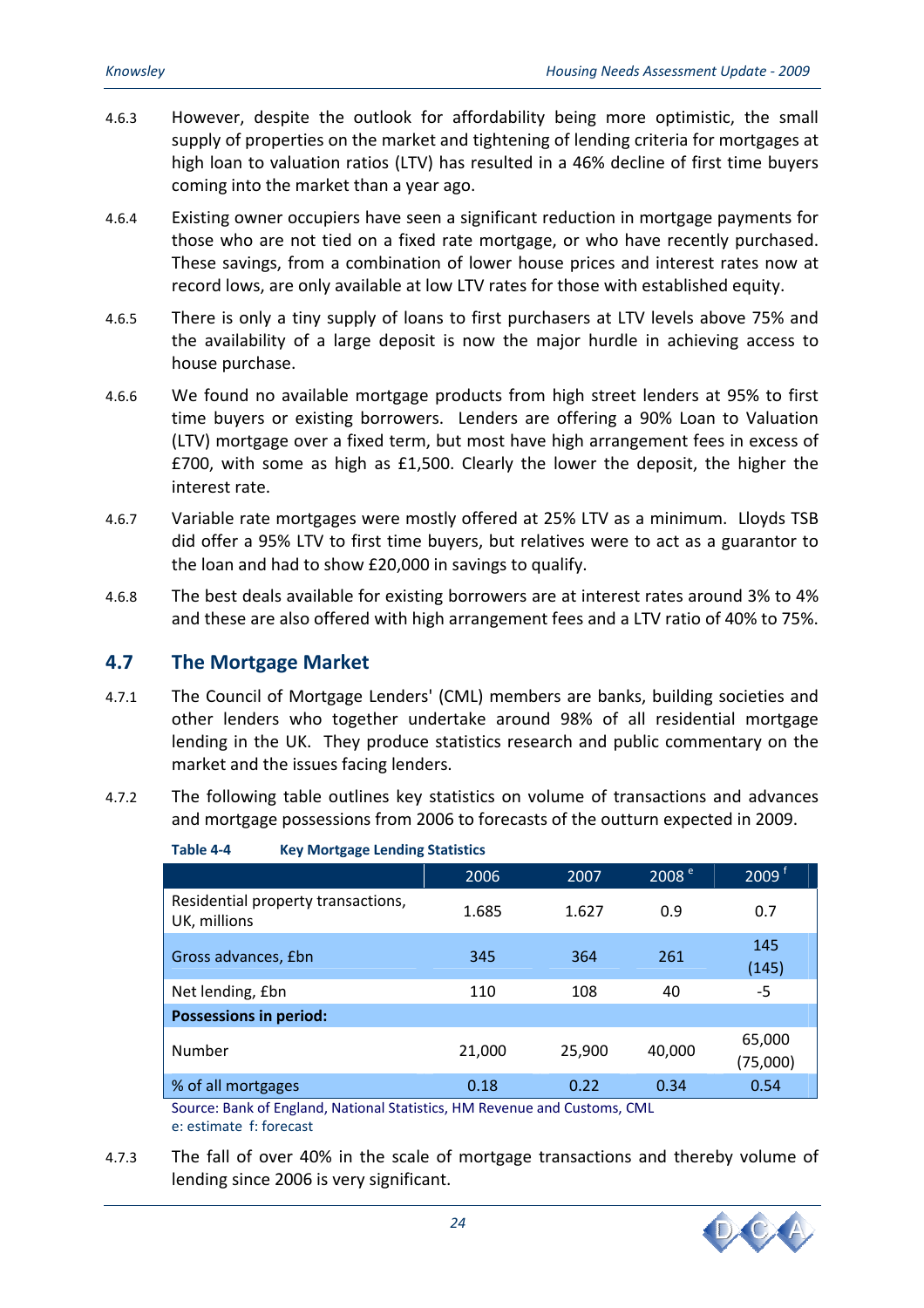- 4.7.4 It is estimated that net lending (i.e. new loans less loans repaid) will be negative by £5 billion compared to a positive figure of £110 billion in 2006.
- 4.7.5 The impact of the credit crunch was first felt in the UK in the mortgage lending industry with the demise of the Northern Rock. The major government support into the industry has in the short term only given it stability and there remains a major problem of a lack of funds to lend across virtually all lenders.
- 4.7.6 It is for this reason that lending terms are now quite severe with loan to value ratios of 60% and 75% the norm across the industry. This has particular significance for first time purchasers who traditionally have borrowed maximum levels around 95%.
- 4.7.7 The impact of the recession caused by the financial crisis is reflected in repossessions which are expected to treble over the four year period, although still only effecting 0.5% of households.
- 4.7.8 Although there is commentary which attempts to take a positive line on the state of the market, the reality is that mortgage lending is down over the short term from April to May and by 58% over the last year. According to new data from the Council of Mortgage Lenders – "*Gross mortgage lending totalled an estimated £10.3 billion in May, a 2% decline from the £10.5 billion in April and down 58% from May 2008*."
- 4.7.9 "While recent signs from the housing market have been more encouraging, we do not anticipate a significant recovery in activity in the coming months. Lending volumes appear to have stabilised at extremely low levels, but the weak labour market and lenders' limited access to funding will constrain activity for some time yet."

| Table 4-5 | Loans to first-time buyers 2008/2009 |                      |                          |  |
|-----------|--------------------------------------|----------------------|--------------------------|--|
|           | <b>Number</b><br>of loans            | Value of loans<br>£m | Average<br>loan to value |  |

4.7.10 Data on loans specifically to first-time buyers is outlined below.

#### Source: CML August 2009

4.7.11 The availability of loans and the terms available have significantly reduced first-time buyers ability to enter the market. Because they do not have a house to sell, this group have played a very significant role in previous recessions in sustaining some level of activity and in helping lead the market out of the recession.

**June 2009 17,200 1,900 75% 3.08 Change from May 2009** +26% +27% 75% 3.04 **Change from June 2008** ‐7% ‐21% 87% 3.33

- 4.7.12 Over the year to April 2008 when the market was already in recession, the number of loans has fallen by 28% and the volume of funding by 41%. The major issue now is that average loans available are now at 75% with a ratio of 2.96 x income compared to 89% at 3.33 x income a year ago.
- 4.7.13 The scale of deposit required is now a significant issue in the market as affordability. A 25% deposit is not available normally to people on average incomes unless parents have a significant capital to provide as a deposit.



**Average income multiple**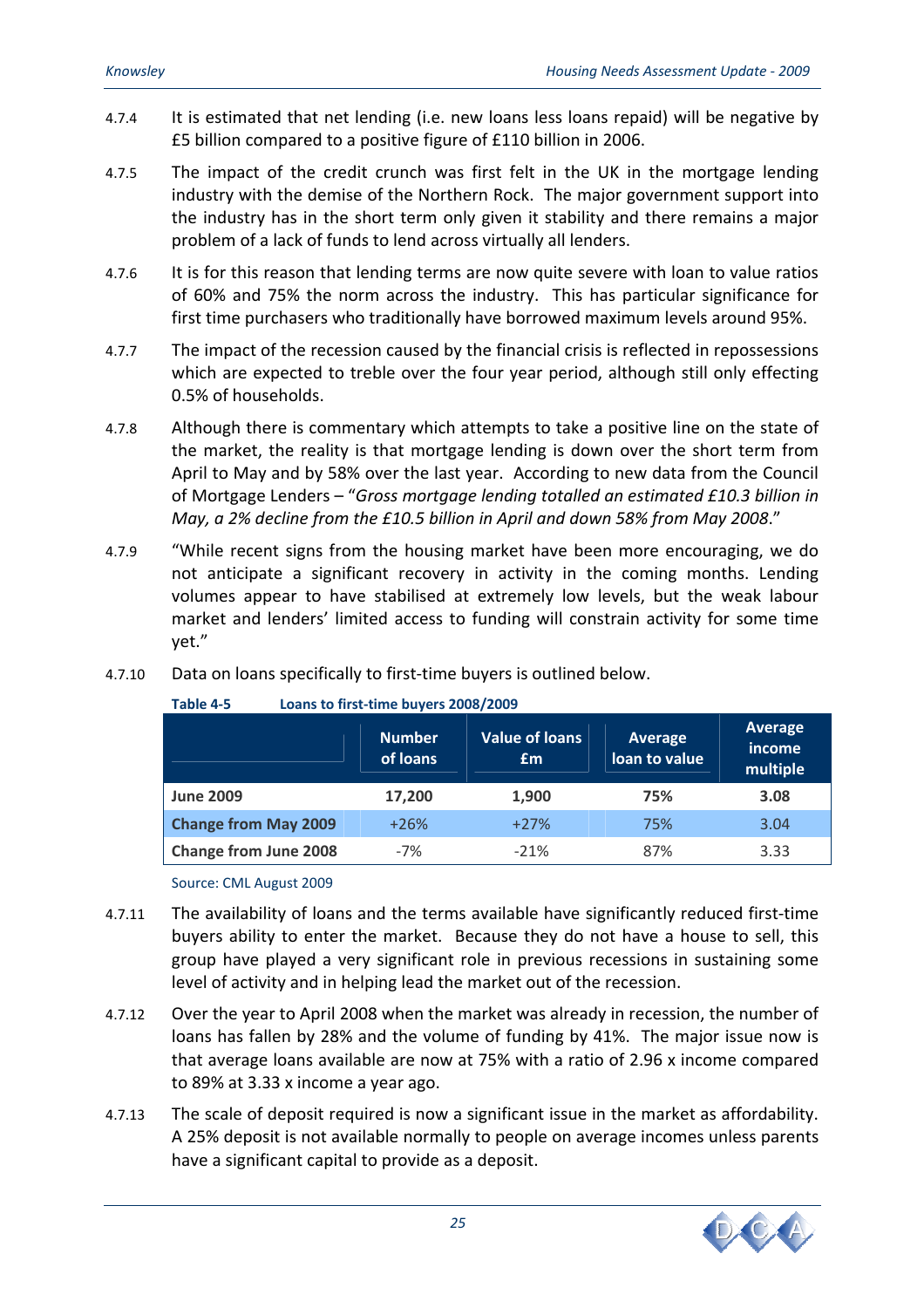4.7.14 The problem of lack of liquidity is causing low levels of lending and a focus on high quality business. The difficulty is in estimating how long this will last. We have therefore to maintain calculations based on normal market conditions.

#### **4.8 House Price Sub‐Areas**

4.8.1 The borough has been divided into the same six Area Partnership Board Areas (APB) used in the 2007 HNS to analyse house prices locally in the area. The six areas are:‐

**Table 4‐6** Area Partnership Board (**APB) Areas**

| <b>AREA FORUMS</b>                             |
|------------------------------------------------|
| North Kirkby                                   |
| South Kirkby                                   |
| North Huyton                                   |
| South Huyton                                   |
| Prescot, Whiston, Cronton and Knowsley Village |
| Halewood                                       |

#### **4.9 Entry Sales Levels in Knowsley**

- 4.9.1 New forming and low income households can only enter the market in any numbers where there is an adequate supply of affordable dwellings.
- 4.9.2 First-time buyers as new entrants to the housing market do not purchase houses at average prices as they do not have average incomes. Although average prices are useful for comparisons in general they are not the purchase levels used in assessing the ability of households to enter local markets.
- 4.9.3 In broad terms new purchasers of either flats or terraced properties buy in the lowest quartile of prices i.e. the bottom 25%. An internet survey of the local estate agents was undertaken to ascertain the cost of the cheapest units available i.e. the lowest quartile stock costs for sale in each of the 6 APB areas. These are detailed in the following table.

|                                                     | 1 Bed Flat | 2 Bed Flat         | <b>2 Bed Terraced</b> | <b>3 Bed Terraced</b> |
|-----------------------------------------------------|------------|--------------------|-----------------------|-----------------------|
| North Kirby                                         | 54,950     | 59,950*            | 61,000*               | 60,000                |
| South Kirkby                                        | 45,000     | 42,500             | 61,000                | 67,500                |
| North Huyton                                        | 59,950     | 69,950             | 74,995                | 84,995                |
| South Huyton                                        | 61,950     | 64,950             | 62,950                | 104,950               |
| Prescot and Whiston /<br>Cronton / Knowsley Village | 64,950     | 79.950             | 79,950                | 89,950                |
| Halewood                                            | 69,950*    | 64,950*            | 84,950                | 95,000                |
| <b>Borough Wide</b>                                 | 59,950     | 69,950             | 74,995                | 89,950                |
| Source: DCA House Price Survey November 2009        |            | *Low level of data |                       |                       |

#### **Table 4‐7 Entry Sales Levels (£) in the Borough ‐ November 2009**

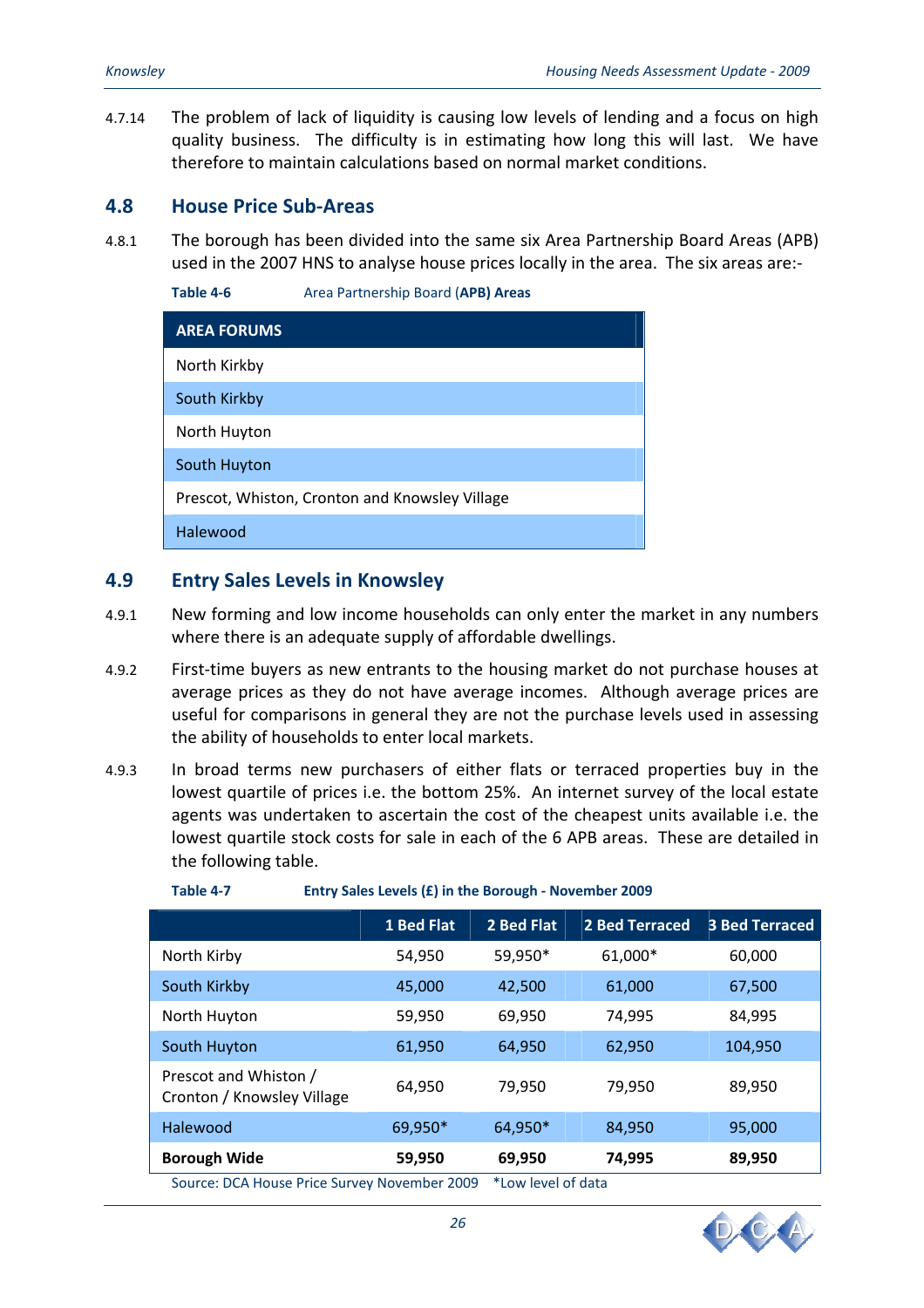- 4.9.4 Although the average price of terraced properties according to the Land Registry survey is £85,840, entry sales levels vary across the Borough with the lowest entry prices, starting at around £61,000 in North and South Kirby, rising to £84,950 in Halewood. 3-bed terraced properties start at £60,000 in North Kirkby rising to £104,950 in South Huyton.
- 4.9.5 The entry sales level for flats / maisonettes start at £45,000 in South Kirkby for a 1 bed unit and rise to £69,950 in Halewood. 2‐bed flat prices average £42,500 in South Kirby rising to £79,950 in Prescot and Whiston / Cronton and Knowsley Village.

#### **4.10 The Private Rented Sector**

- 4.10.1 DCA undertook an internet search of the main estate / letting agents to gather data on the entry rent levels for each area. Some areas have a low level of data across all the property types. The most data was collated for Halewood and South Kirkby.
- 4.10.2 The data from the internet survey identified the private sector rent levels by property type and size and location set out below.

**Table 4‐8 Average and Entry Rent Levels, November 2009 (£ p/m)**

| <b>Property Type</b> | <b>North Kirkby</b> |        | <b>South Kirkby</b> |              | <b>North Huyton</b> |              | <b>South Huyton</b> |              |
|----------------------|---------------------|--------|---------------------|--------------|---------------------|--------------|---------------------|--------------|
|                      | Average             | Entry  | Average             | <b>Entry</b> | Average             | <b>Entry</b> | Average             | <b>Entry</b> |
| 1-Bed Flat           | $410*$              | $395*$ | 406                 | 375          | $413*$              | $375*$       | $413*$              | $375*$       |
| 2-Bed Flat           | 443                 | 415    | 437                 | 400          | 473                 | 395          | 443                 | 395          |
| 2-Bed Terraced       | $497*$              | 440*   | 477                 | 450          | 496*                | $350*$       | 501                 | 450          |
| 3-Bed Terraced       | 480*                | 440*   | 497                 | 475          | 507                 | 450          | 504                 | 450          |
| 2-Bed Semi-detached  | 400                 | $-nd-$ | 473                 | 475          | 484*                | 450*         | 489                 | 475          |
| 3-Bed Semi-detached  | 609                 | 595    | 604                 | 595          | 567                 | 495          | 606*                | $475*$       |

| <b>Property Type</b> | <b>Prescot and Whiston /</b><br><b>Cronton / Knowsley</b><br><b>Village</b> |              |         | <b>Halewood</b> |         | Borough - wide |  |
|----------------------|-----------------------------------------------------------------------------|--------------|---------|-----------------|---------|----------------|--|
|                      | Average                                                                     | <b>Entry</b> | Average | <b>Entry</b>    | Average | <b>Entry</b>   |  |
| 1-Bed Flat           | $461*$                                                                      | 400*         | 406     | 395             | 413     | 395            |  |
| 2-Bed Flat           | 545                                                                         | 475          | 512     | 495             | 485     | 420            |  |
| 2-Bed Terraced       | 484                                                                         | 450          | 468     | 435             | 480     | 450            |  |
| 3-Bed Terraced       | $513*$                                                                      | $475*$       | 533     | 475             | 511     | 475            |  |
| 2-Bed Semi-detached  | $513*$                                                                      | $475*$       | 493     | 495             | 487     | 475            |  |
| 3-Bed Semi-detached  | 601                                                                         | 550          | 637     | 595             | 610     | 550            |  |

nd – No Data

\* Low level of data

Source: DCA House Price Survey November 2009

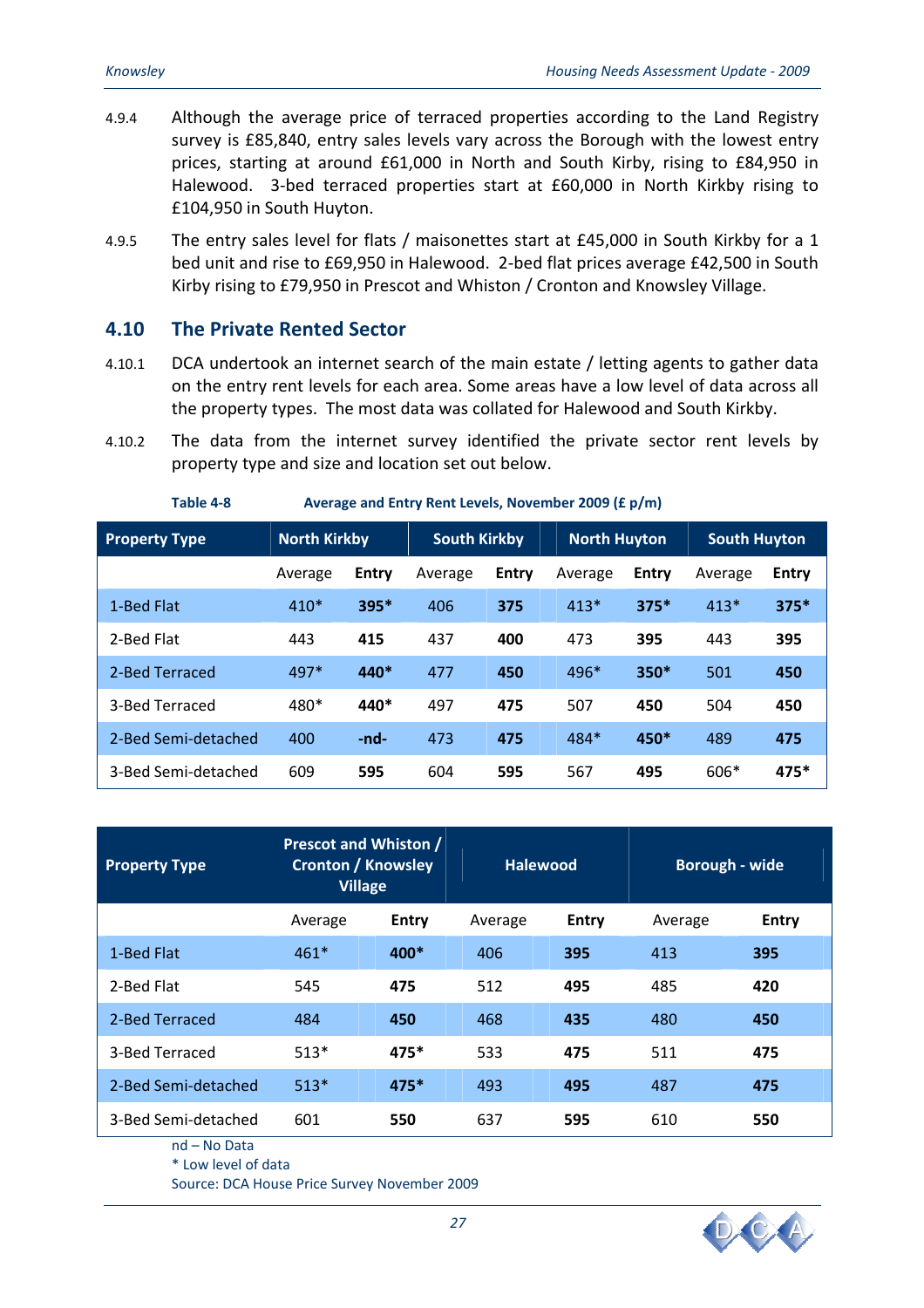#### **4.11 Entry to Private Rent**

- 4.11.1 Entry rental costs in the private rented sector vary by location within the Borough.
- 4.11.2 The private rented sector costs are £375 per month in South Kirkby and North and South Huyton and rising to £400 in Preston and Whiston / Cronton and Knowsley Village for the smallest unit (see Table 4‐8).
- 4.11.3 Entry level rents for a 2-bed flat range from £395 in North and South Huyton to £495 in Halewood.
- 4.11.4 In the case of 2‐bed terraced houses, the lowest rent level was £350 per month in North Huyton but due to the low number of properties for this type and size we have used the next level as the entry level price, which was £435 per month in Halewood rising to £450 in South Kirkby, South Huyton and Preston and Whiston / Cronton and Knowsley Village.
- 4.11.5 3-bed terraced properties can be rented from £440 per month in North Kirby rising to £475 per month in Preston and Whiston / Cronton and Knowsley Village, Halewood and South Kirkby.
- 4.11.6 2-bed semi detached properties can be rented from £450 in North Huyton rising to £495 in Halewood. 3‐bed semi detached properties can be accessed from £475 in South Huyton rising to £595 in Halewood, North and South Kirkby.

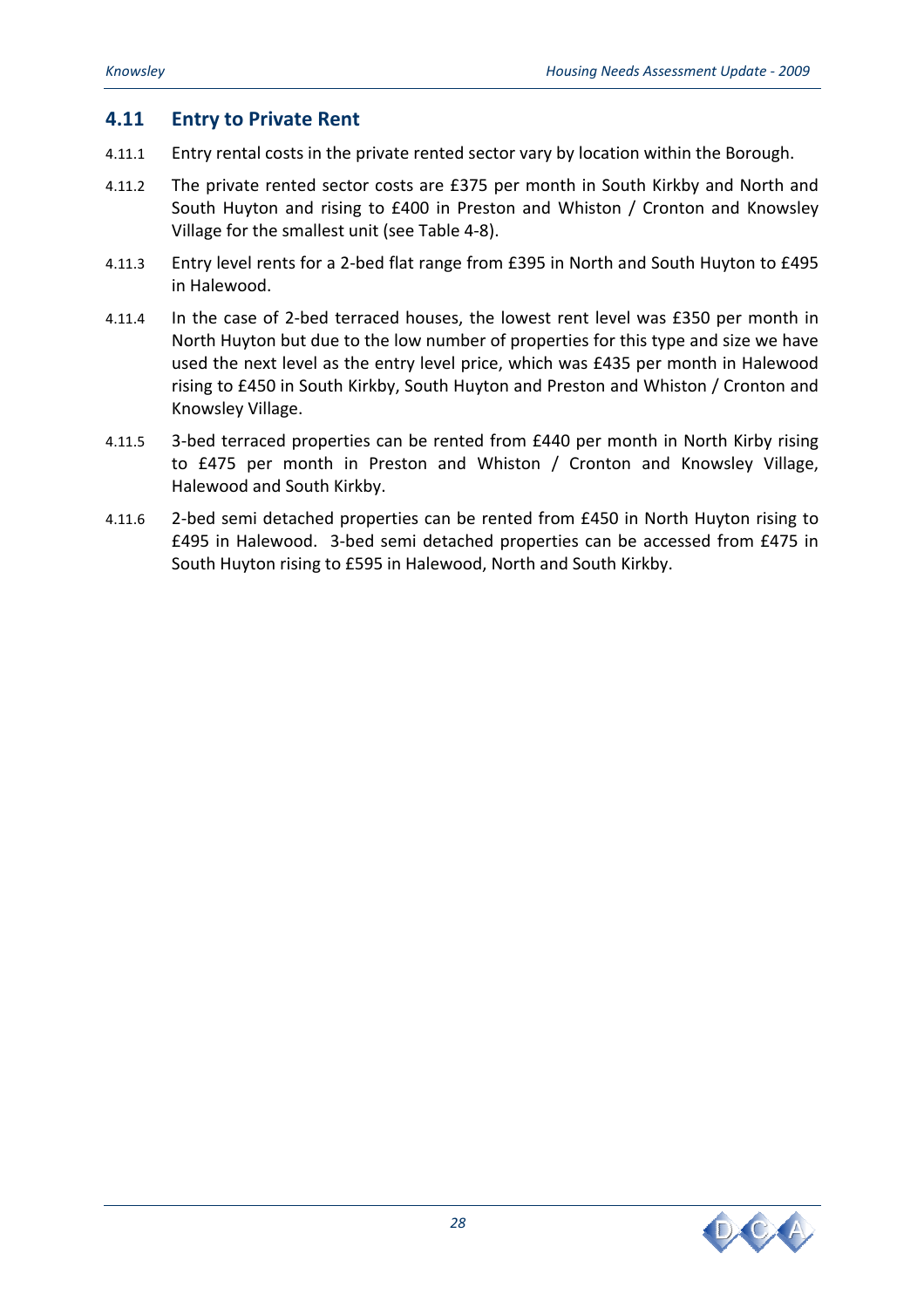# **5 HOUSING COSTS AND INCOME**

#### **5.1 Introduction**

5.1.1 The ability of a household to satisfy its own housing requirement is fundamentally a factor of the relationship between local house prices and households income. This section of the report assesses the income levels required to access the cheapest units available in reasonable supply from the research detailed in Section 4, and the change in incomes from the previous survey in 2007 utilising national secondary data.

#### **5.2 Purchase Income Thresholds**

- 5.2.1 The cheapest entry levels (lowest quartile) of the smallest units were assessed to enable threshold income levels to be calculated. These are based on 95% mortgage availability and a 3.5x gross income lending ratio for single earner households and 2.9x gross household income for dual income households, the levels recommended in the 2007 Strategic Housing Market Assessments – Practice Guidance (page 42). Although in reality, lending rations are now much lower with very few loans available with 95% loan to valuation levels.
- 5.2.2 Table 5‐1 and Table 5‐2 below outline the income ranges needed to enter the market in the 6 APB areas for single and dual households using the Guidance recommended lending ratios.

| Area                                               | Income Thresholds (£) |            |                |  |  |
|----------------------------------------------------|-----------------------|------------|----------------|--|--|
|                                                    | 1 bed Flat            | 2 bed Flat | 2 bed Terraced |  |  |
| North Kirkby                                       | 14,900                | 16,300*    | 16,600*        |  |  |
| South Kirkby                                       | 12,200                | 11,500     | 16,600         |  |  |
| North Huyton                                       | 16,300                | 19,000     | 20,400         |  |  |
| South Huyton                                       | 16,800                | 17,600     | 17,100         |  |  |
| Prescot and Whiston / Cronton<br>/Knowsley Village | 17,600                | 21,700     | 21,700         |  |  |
| Halewood                                           | 19,000*               | 17,600*    | 23,100         |  |  |

**Table 5‐1 Single Income Thresholds – November 2009**

Please note figures are rounded to nearest hundred. \*low sample Source: DCA House Price Survey November 2009

#### **Table 5‐2 Dual Income Thresholds ‐ November 2009**

| <b>Area</b>                                                      | Income Thresholds (£) |            |                |  |  |
|------------------------------------------------------------------|-----------------------|------------|----------------|--|--|
|                                                                  | 1 bed Flat            | 2 bed Flat | 2 bed Terraced |  |  |
| North Kirkby                                                     | 18,000                | 19,600*    | 20,000*        |  |  |
| South Kirkby                                                     | 14,700                | 13,900     | 20,000         |  |  |
| North Huyton                                                     | 19,600                | 22,900     | 24,600         |  |  |
| South Huyton                                                     | 20,300                | 21,300     | 20,600         |  |  |
| Prescot and Whiston /<br>Cronton / Knowsley Village              | 21,300                | 26,200     | 26,200         |  |  |
| Halewood                                                         | 22,900*               | 21,300*    | 27,800         |  |  |
| Please note figures are rounded to nearest hundred. * low sample |                       |            |                |  |  |

Source: DCA House Price Survey November 2009

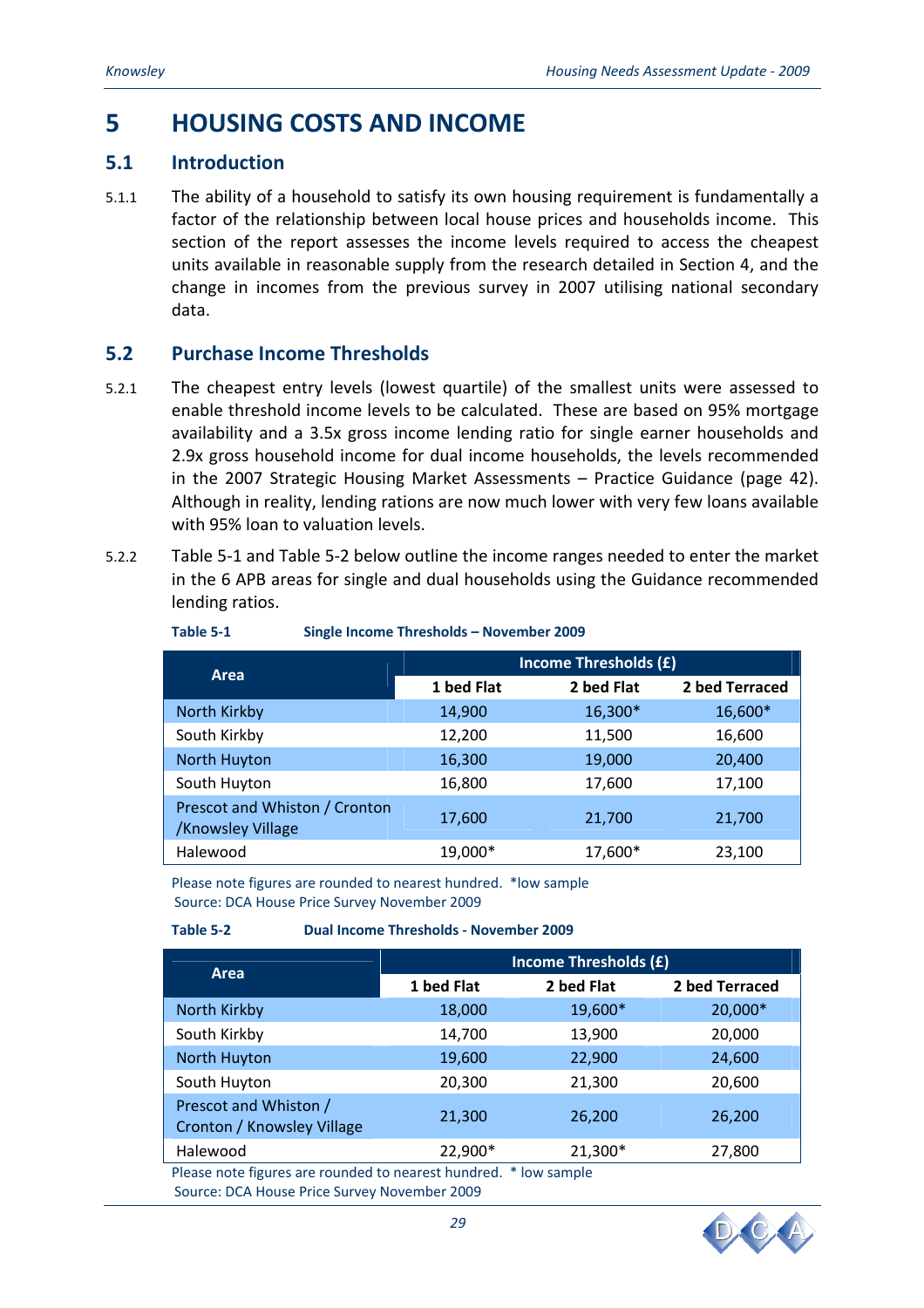5.2.3 According to the updated 2009 income data for concealed households, only 4.4% have incomes above £27,500. The cheapest entry level property can be accessed at £12,200 (single income) in South Kirkby and 54.8% of concealed households earn below this amount to access as a single household alone. The ability of concealed households to access the market within Knowsley is clearly limited.

## **5.3 Rental Income Thresholds**

5.3.1 The cheapest rental prices of the smallest units in the Borough were assessed in order to calculate the rental income threshold levels. These are based on rent at 25% of gross income (equivalent to 30% of net income). Table 5‐3 below shows the income levels needed to access the private rented market in the Borough.

| Area                                                     | Income Thresholds (£) |            |               |  |  |
|----------------------------------------------------------|-----------------------|------------|---------------|--|--|
|                                                          | 1 bed Flat            | 2 bed Flat | 2 bed Terrace |  |  |
| North Kirkby                                             | 19,000*               | 19,900     | 21,100*       |  |  |
| South Kirkby                                             | 18,000                | 19,200     | 21,600        |  |  |
| North Huyton                                             | 18,000*               | 19,000     | 16,800*       |  |  |
| South Huyton                                             | 18,000*               | 19,000     | 21,600        |  |  |
| Prescot / Whiston / Cronton /<br><b>Knowsley Village</b> | 19,200*               | 22,800     | 21,600        |  |  |
| Halewood                                                 | 19,000<br>$\cdots$    | 23,800     | 20,900        |  |  |

**Table 5‐3 Rental Income Thresholds – November 2009**

Source: DCA House Price Survey November 2009

\* Low Level of Data – nd‐ No Data

5.3.2 The cheapest property in the Borough is in South Kirkby and North and South Huyton and requires an income threshold of £18,000. Taking into account the updated 2009 income data (see Table 5‐9 ) only 21.3% of all concealed households achieved an income of this level.

#### **5.4 Secondary Research**

- 5.4.1 The 2008 study by Professor Steve Wilcox '*Can't Supply: Can't buy'* examines the affordability of private sector housing in Great Britain in 2007. It sets out affordability measures for home ownership and for private rented housing. The study uses Hometrack data for House Prices based on an even mix of 2 / 3 bedroom dwellings and calculates affordability ratios based on household earnings.
- 5.4.2 The 2008 report follows a similar analysis to the previous report '*Can't Buy: Can rent'* published in 2007 and builds on earlier analysis carried out for the Joseph Rowntree Foundation on home owner affordability in 2002, 2003, 2004 and 2005. It also compares the cost of renting and buying using Hometrack data on both house prices and private rents. The main improvement in the 2008 report is that it examines the proportion of younger working households in each area that can afford to rent, even if they cannot afford to purchase locally.

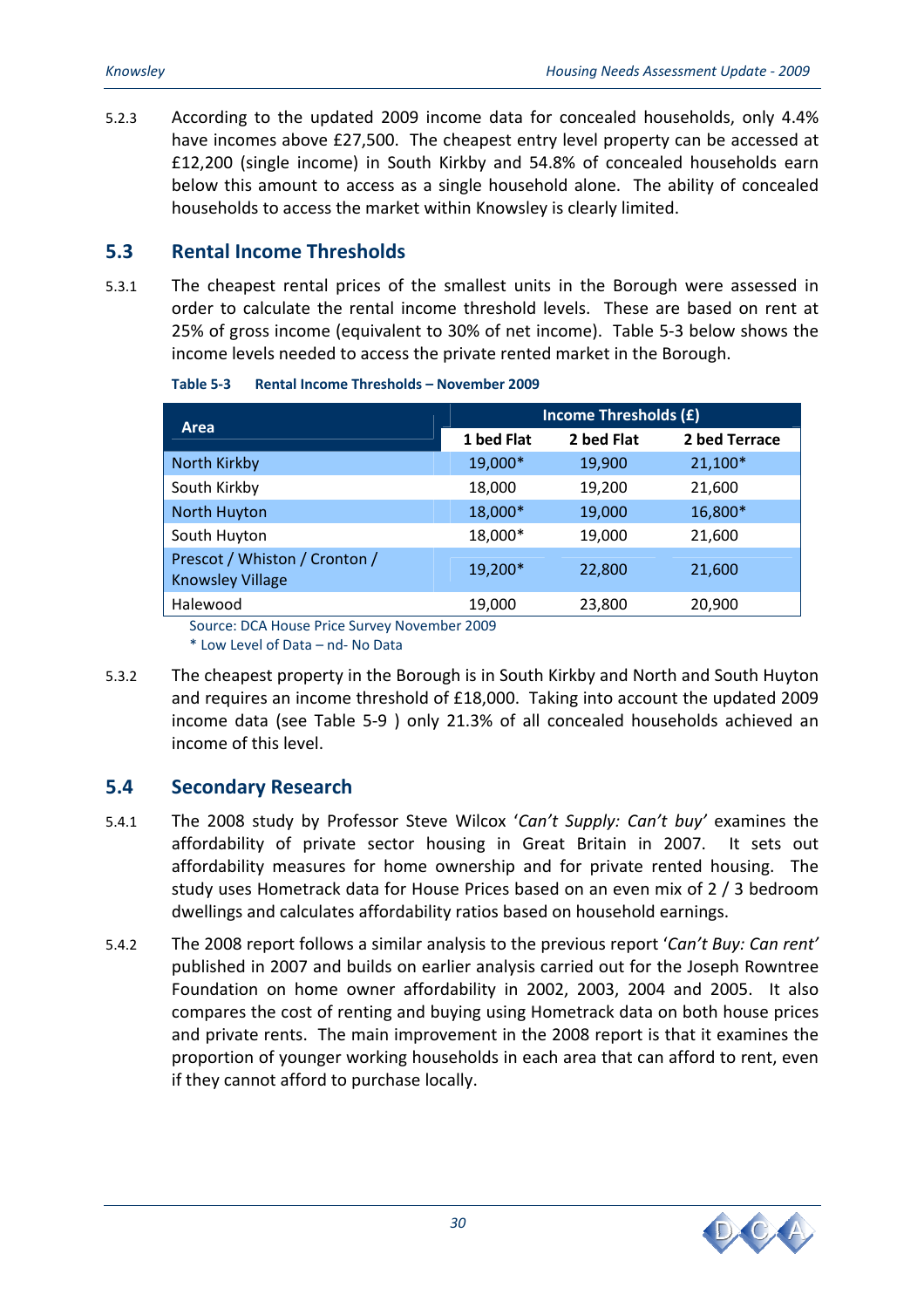- 5.4.3 The report highlights the growth of the 'buy to let' mortgage market and its importance in the housing market over the last decade. In 2007, there were 346,000 new 'buy to let' mortgage advances recorded, almost matching the 358,000 mortgage advances to first time buyers during that time. While house prices have tripled since 1994, private sector rents have only increased in line with earnings over that time, therefore the costs of renting have declined relative to the costs of buying.
- 5.4.4 In the UK as a whole in 2003, ratios of mortgage advances to incomes only exceeded 3.75:1 in about a quarter of all cases where only a single income was taken into account and 3.25:1 where more than one income was taken into account. Lender practices vary in terms of defining incomes required to purchase, but a typical example would be 3 times the annual gross income depending on the number in the household. Lender practice is changing however, in response to the sharp reductions in interest rates and advance to income ratios have increased over the last few years.
- 5.4.5 As a whole, the average house price to household earnings ratio was 4.7:1. It was the highest in London (6.11:1) and the lowest in the East Midlands (3.75:1). The 2008 Report shows that the North West region has a house price to earnings ratio of 3.93:1 and Knowsley has a house price‐to‐income of 3.63:1.
- 5.4.6 Table 5‐4 highlights the purchase price data and house price to income ratio for Knowsley Borough and the North West.

| Table 5-4 | <b>Purchase Income Thresholds</b> |  |
|-----------|-----------------------------------|--|
|           |                                   |  |

|                  | <b>Working Households</b> |               |       |  |
|------------------|---------------------------|---------------|-------|--|
| Area             | 2007 Prices               | <b>Income</b> | Ratio |  |
| Knowsley Borough | 114,903                   | 31,654        | 3.63  |  |
| North West       | 136,452                   | 34,685        | 3.93  |  |

Source: Can't Supply: Can't buy 2008 Report

- 5.4.7 House price to income ratios in the North West Region range widely from 2.51:1 in Copeland to 6.22:1 in Eden.
- 5.4.8 CORE (COntinuous REcording) is a system developed jointly by the Tenant Services Authority and CLG. CORE is used to record information of both housing association and local authority new social housing tenants and the homes they rent and buy.
- 5.4.9 The CORE data for Knowsley shows the combined net household incomes of new tenants in the social sector in 2009. The median income was £8,316 and the mean was £6,812.

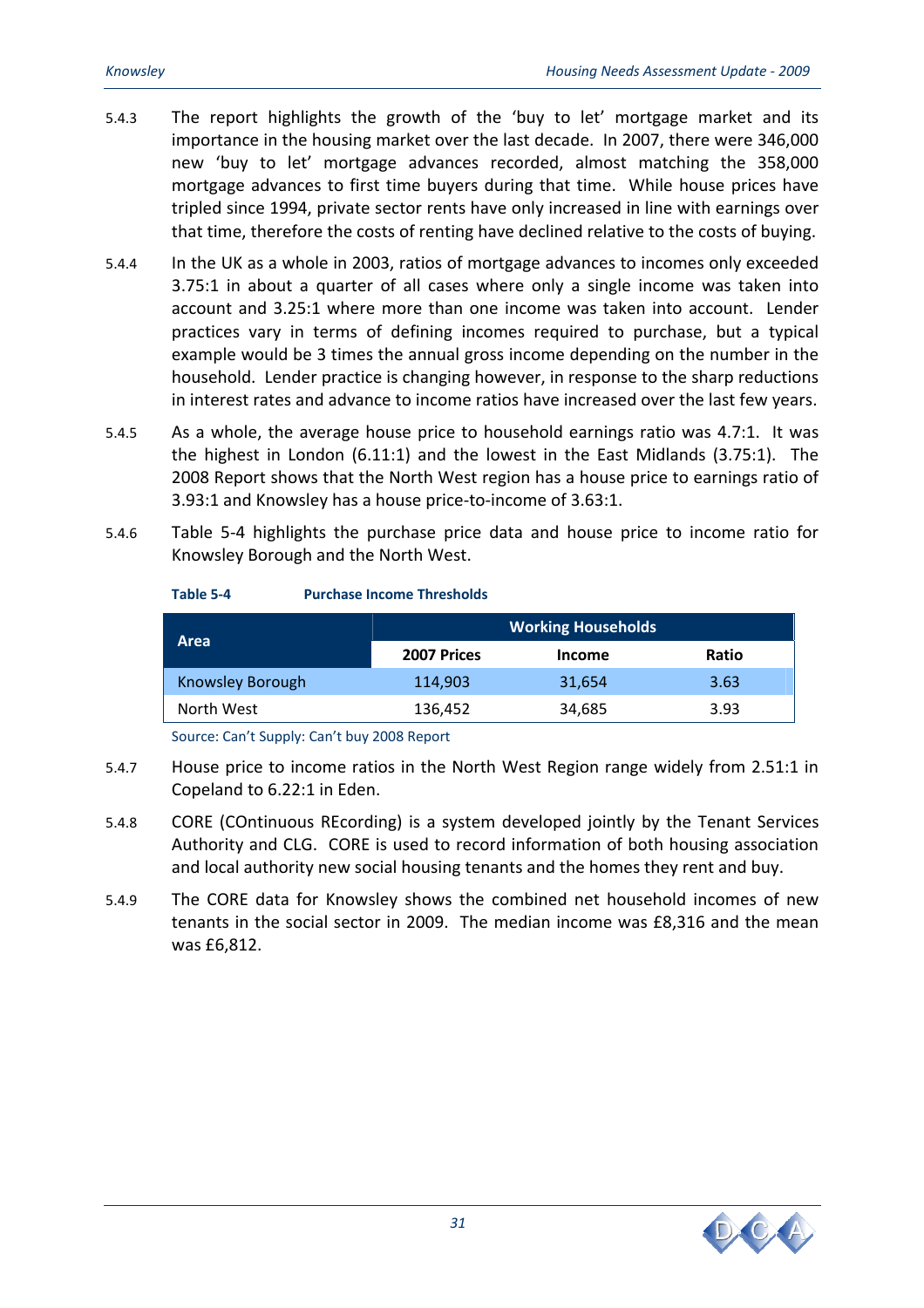5.4.10 The 2008 Report 'Can't Supply: Can't Buy' also relates to the ability of the intermediate market to assist younger working households to buy in their local housing market.

| -<br>- 7 | וח | ., |  |
|----------|----|----|--|
|          |    |    |  |

**Table 5‐5 Working Households Unable to Buy**

|             | <b>Working Households</b> |                   |  |  |
|-------------|---------------------------|-------------------|--|--|
| <b>Area</b> | Broad IHM * (%)           | Narrow IHM ** (%) |  |  |
| Knowsley    | 33.7                      | 15.9              |  |  |
| North West  | 39.3                      | 19.3              |  |  |

\* The proportion of working households unable to purchase at lower quartile house prices for two and three bedroom dwellings.

\*\* The proportion of working households who can afford to pay social rent without housing benefit but cannot afford to purchase at the lowest decile point of house prices for two- and three-bedroom dwellings.

Source: Can't Supply: Can't Buy' Report 2008

- 5.4.11 The data shows that for Knowsley 33.7% of working households cannot afford to buy at the lower quartile point of house prices, and 15.9% of household's cannot afford in the lowest decile. This is slightly lower than the regional average for the North West (39.3% and 19.3% respectively).
- 5.4.12 The 2008 Report provides Hometrack data on private rents as well as owner occupied housing. This makes it possible to compare private rents with house prices along with the costs of purchase. The analysis for both private rents and house prices are based on 2 / bedroom dwellings to make the data comparable.
- 5.4.13 The average private rent for 2 / 3 bedroom dwellings in England in 2007 was £814 per month. Regionally rents ranged from £596 pcm in the North West. Monthly rents in Knowsley in 2007 were £561.
- 5.4.14 The table below shows the comparisons between the monthly mortgage costs and rental costs between Knowsley and the North West Region.

| Area       | <b>Monthly Mortgage</b><br>costs(f) | Mortgage costs as a<br>% of earnings | <b>Monthly</b><br>Rents $(f)$ | Rents as a % of product and a<br>earnings |
|------------|-------------------------------------|--------------------------------------|-------------------------------|-------------------------------------------|
| Knowsley   | 727                                 | 27.6                                 | 561                           | 21.3                                      |
| North West | 864                                 | 29.9                                 | 596                           | 20.6                                      |

Source: Can't Supply: Can't Buy' Report 2008

**Table 5‐6 Mortgage / rental costs per month**

5.4.15 The Hometrack data shows that monthly mortgage costs in Knowsley account for 27.6% of the household earnings compared with 21.3% in rental costs. In the North West monthly mortgage costs account for 29.9% of the household earnings compared with 20.6% of rental costs. In both cases proving that it is cheaper to rent than to buy an equivalent sized dwelling in the local area.

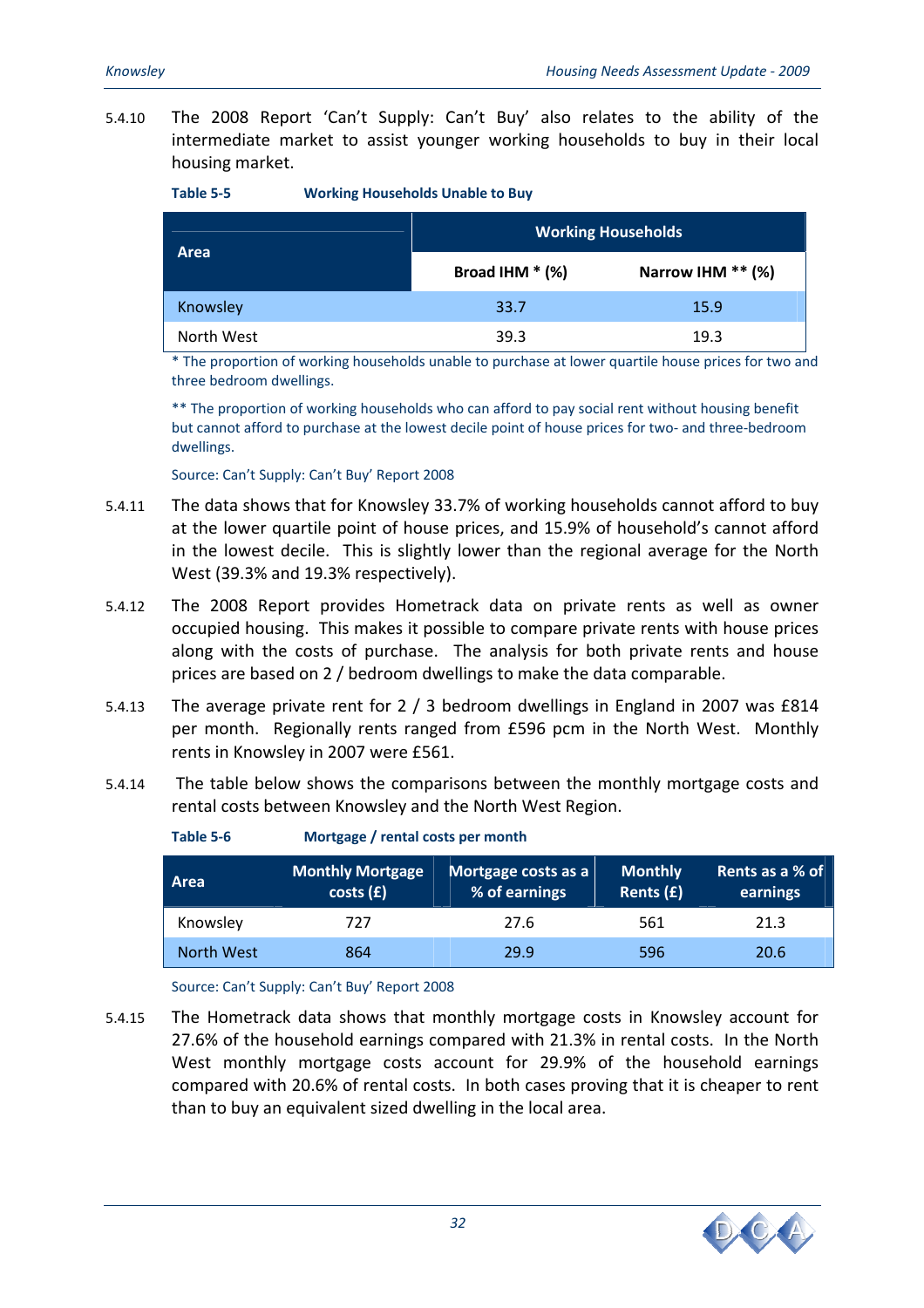#### **5.5 Future House Price Forecasts**

5.5.1 The scale and complexity of the key factors which determine the conditions of the housing market are such that few commentators are providing forecasts of when the market may recover. Savills Research has however produced a useful scenario basis for the market price change through from the end of 2007 to 2014. This is based only nationally and regionally and the forecast for the North West region over the period is as follows:‐

| Table 5-7 | <b>Forecast House Price Change 2008 - 2014</b> |  |
|-----------|------------------------------------------------|--|
|           |                                                |  |

| 2008   | 2009   | $2010^\circ$ | 2011 | 2012  | 2013  | 2014 | 5 year<br>growth |
|--------|--------|--------------|------|-------|-------|------|------------------|
| $-11%$ | $-13%$ | $-1%$        | 0%   | $+1%$ | $+6%$ | +8%  | $+14%$           |

- 5.5.2 The North West regional forecast is for prices to continue to fall throughout 2009 and still have a small negative change in 2010, in total a reduction of 25% from December 2007 to December 2010. It is even expected that prices will be unchanged throughout 2011 and the market does not turn positive until 2012 through to 2014.
- 5.5.3 The net growth from 2010 to 2014 is 14% but this follows a 24% fall in the previous 2 years and prices would therefore be 10% lower in 2014 than the were in 2007.
- 5.5.4 This is of course a forecast but it does suggests that the pattern of decline could last much longer than short term media hype which is looking for price rises month by month.

#### **5.6 Annual Survey of Hours and Earnings**

- 5.6.1 Income data is always difficult to gather at local level. Most data is regionally based and the 2009 Annual Survey of Hours and Earnings (ASHE) has been used, prepared by the Office for National Statistics (formerly known as the New Earnings Survey). This provides data at County and District‐wide level of full‐time employees of adult rates who have been in the same job for more than a year.
- 5.6.2 The ASHE 2009 shows a median income of £22,574 for Knowsley, around a 5.0% increase on the 2007 figure of £21,506.
- 5.6.3 The 5.0% increase for Knowsley equates to a quarterly income rise of 0.6%, assuming a consistent increase over 8 quarters from 2007 to 2009, 5% between the 2007 survey and 2009.
- 5.6.4 It is particularly important to examine the distribution of income rather than the average figure, especially in relation to the proportion of households with the capacity to access the private sector market for rent or sale.
- 5.6.5 There is a wide distribution of earnings illustrated from the 2009 ASHE data. Analysis of the data for Knowsley shows that: ‐
	- $\geq$  20% earned less than £15,566
	- $\geq 25\%$  earned less than £16,855
	- $\geq$  60% earned less than £24,306
	- $\geq 70\%$  earned less than £28,350

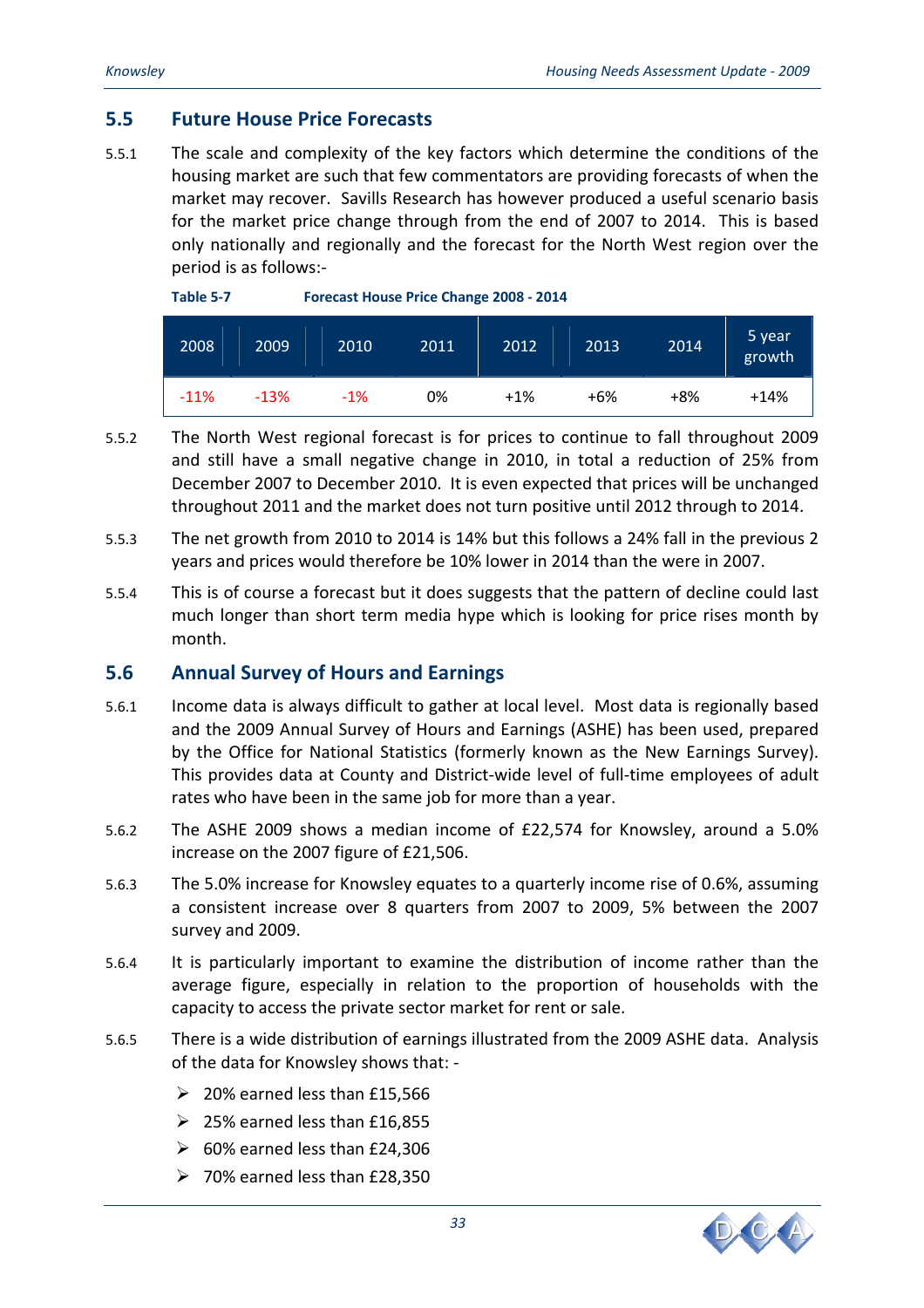- 5.6.6 Access to the market has been based on the updated house price information detailed in Section 4. Analysis has also been undertaken of the income levels of local households, to be able to assess the proportion of people now able access market housing.
- 5.6.7 The table below highlights the 2007 incomes of existing households from the 2007 Housing Needs Survey and compares them with 2009 incomes. The 2009 incomes have been calculated by applying an income inflation of 5.0% (0.6% increase per quarter x 8 quarters as per 5.6.3 above).

| Table 5-8                 | Incomes of Existing Households 2007 & 2009 |                           |       |  |  |  |
|---------------------------|--------------------------------------------|---------------------------|-------|--|--|--|
| <b>Annual Income 2007</b> |                                            | <b>Annual Income 2009</b> | %     |  |  |  |
| <b>Below</b>              | £10,000                                    | £10,500<br>Below          | 52.2  |  |  |  |
| £10,000 - £15,000         |                                            | £10,500 - £15,750         | 14.1  |  |  |  |
| £15,001 - £25,000         |                                            | £15,751 - £26,250         | 10.2  |  |  |  |
| £25,001 - £27,500         |                                            | £26,251 - £28,875         | 4.4   |  |  |  |
| £27,501 - £30,000         |                                            | £28,876 - £31,500         | 5.9   |  |  |  |
| £30,001 - £40,000         |                                            | $£31,501 - £42,000$       | 6.0   |  |  |  |
| £40,001 - £50,000         |                                            | $£42,001 - £52,500$       | 4.4   |  |  |  |
| £50,001 - £60,000         |                                            | £52,501 - £63,000         | 1.5   |  |  |  |
| Above                     | £60,000                                    | Above £63,000             | 1.3   |  |  |  |
| <b>Total</b>              |                                            |                           | 100.0 |  |  |  |

5.6.8 Table 5‐9 below highlights the 2007 and 2009 incomes of concealed households from the 2007 Survey. The 2007 annual income bands taken from the 2007 HNS have an income inflation of 5.0% applied to determine the 2009 annual income levels.

| Lanic J-J                 | incomes of concealed Households 2007 & 2009 |       |
|---------------------------|---------------------------------------------|-------|
| <b>Annual Income 2007</b> | <b>Annual Income 2009</b>                   | %     |
| £10,000<br>Below          | Below<br>£10,500                            | 47.0  |
| £10,000 - £15,000         | £10,500 - £15,750                           | 24.3  |
| £15,001 - £20,000         | £15,751 - £21,000                           | 17.3  |
| £20,001 - £27,500         | £20,001 - £28,875                           | 8.2   |
| £27,501 - £30,000         | £28,876 - £31,500                           | 1.6   |
| £30,001 - £35,000         | £31,501 - £36,750                           | 0.0   |
| £35,001 - £40,000         | $£36,751 - £42,000$                         | 0.0   |
| £40,001 - £50,000         | $£42,001 - £52,500$                         | 0.0   |
| Above<br>£50,000          | Above<br>£52,500                            | 1.6   |
| <b>Total</b>              |                                             | 100.0 |



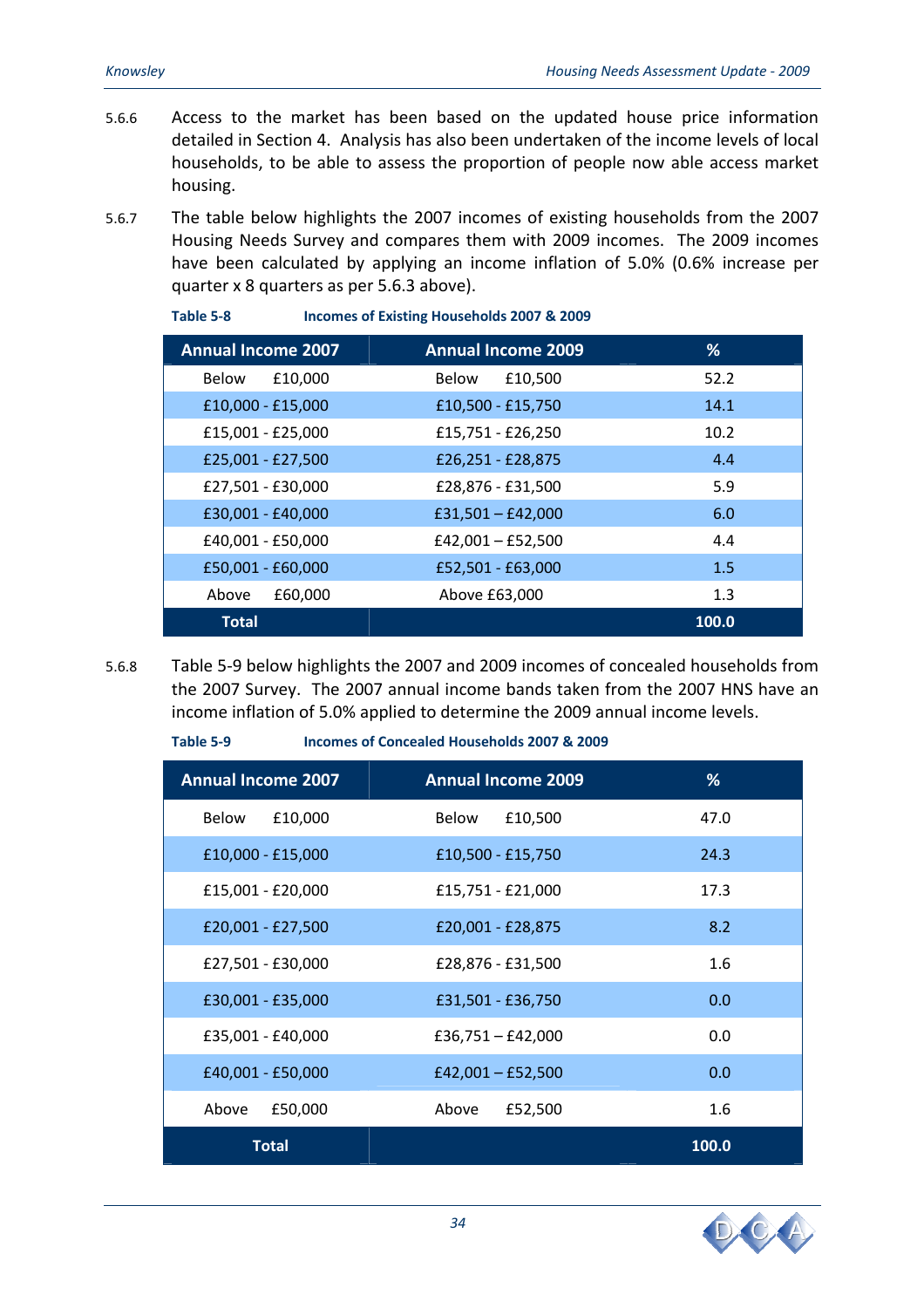5.6.9 The following table outlines the income required by concealed households to access owner occupation based on the lowest and highest single income thresholds across the Borough for 1 and 2‐bed flats and 2‐bed terraced properties, as illustrated in Table 5‐1.

**Table 5‐10 Concealed Households – Incomes Needed and % Unable to Buy** 

| <b>Type of Property</b> | Area                                                                                    | <b>Income</b><br><b>Required</b> | % unable to<br>buy |
|-------------------------|-----------------------------------------------------------------------------------------|----------------------------------|--------------------|
| 1-bed Flat              | South Kirkby - (cheapest)                                                               | £12,200                          | 54.8               |
| 2-bed Flat              | Prescot and Whiston / Cronton<br>/ Knowsley Village and<br>Halewood<br>(most expensive) | £21,700                          | 90.2               |
| 2-bed Terraced          | North and South Kirby<br>(cheapest)                                                     | £16,600                          | 74.1               |
| 2-bed Terraced          | Halewood - (most expensive)                                                             | £23.100                          | 91.5               |

- 5.6.10 Using the income requirements from Table 5‐1 and Table 5‐10 above shows that 54.8% of concealed households are unable to buy the cheapest 1‐bed flat in South Kirkby and 90.2% are unable to buy the most expensive 2 bed flat in Prescot and Whiston / Cronton / Knowsley Village and Halewood. 74.1% of concealed households were unable to buy the cheapest 2‐bed terrace in North and South Kirby and 91.5% were unable to buy the most expensive 2‐bed terrace property in Halewood.
- 5.6.11 Table 5‐11 below outlines the income required by concealed households to access the private rented accommodation based on the lowest and highest rental income thresholds across the Borough for 1 and 2‐bed flats and 2 bed terraced properties, as illustrated in Table 5‐3.

| <b>Type of Property</b> | Area                                                                                                            | <b>Annual Income</b><br><b>Required</b> | % unable<br>to rent |
|-------------------------|-----------------------------------------------------------------------------------------------------------------|-----------------------------------------|---------------------|
| 1-bed Flat              | South / North Huyton and South<br>Kirkby<br>(cheapest)                                                          | 18,000                                  | 78.7                |
| 2-bed Flat              | Prescot / Whiston / Cronton /<br><b>Knowsley Village</b><br>(most expensive)                                    | 23,800                                  | 92.1                |
| 2-bed Terraced          | North Huyton - (cheapest)                                                                                       | 16,800                                  | 74.8                |
| 2-bed Terraced          | South Huyton / South Kirkby and<br>Prescot / Whiston / Cronton /<br><b>Knowsley Village</b><br>(most expensive) | 21,600                                  | 90.1                |

**Table 5‐11 Concealed Households – Incomes Needed % Unable to Afford to Rent** 

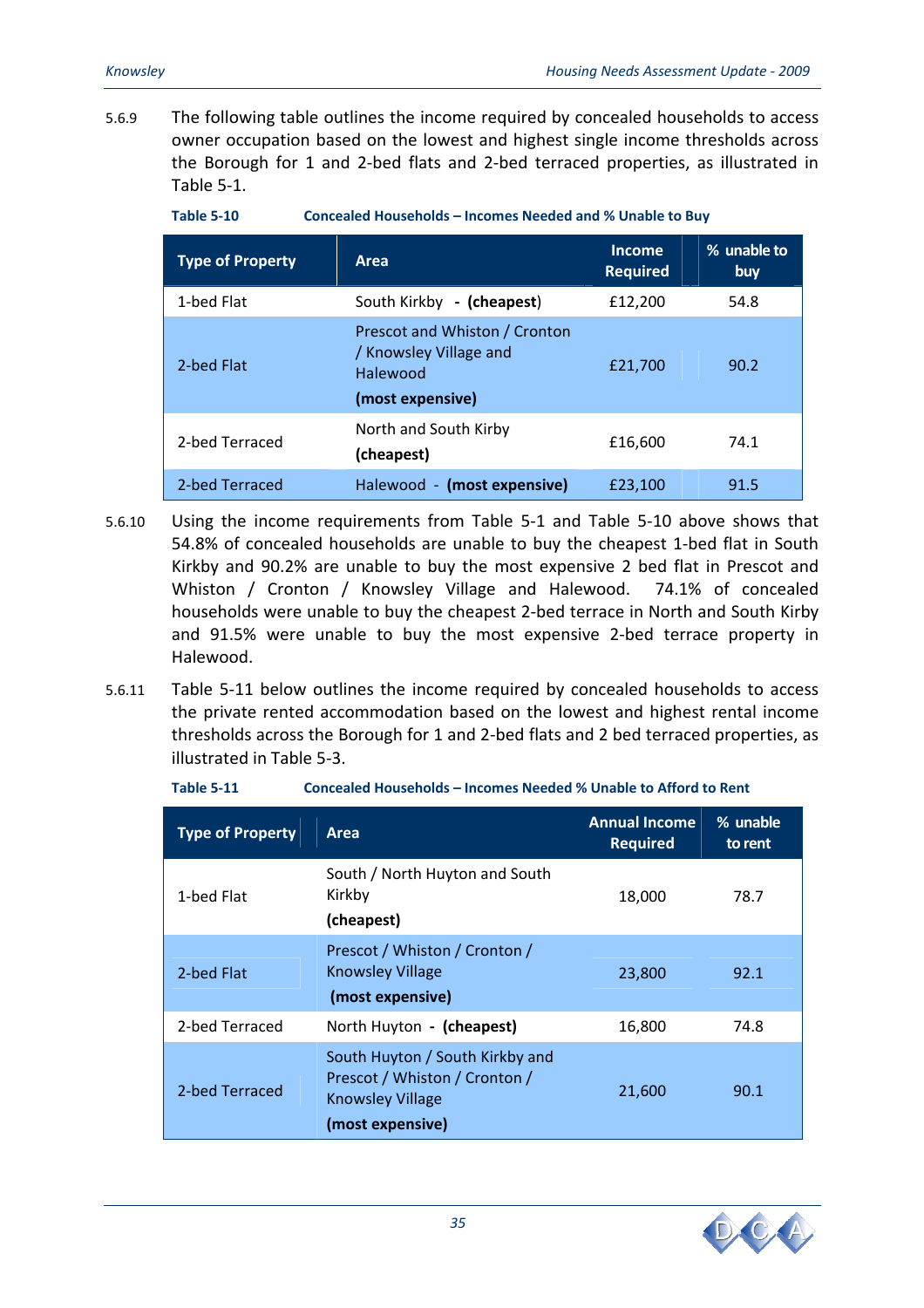- 5.6.12 Table 5‐11 above shows that 78.7% of concealed households cannot afford to rent a 1‐bed flat in the cheapest area of South / North Huyton and South Kirkby. 92.1% are excluded from renting a more expensive 2‐bed flat in Prescot / Whiston / Cronton and Knowsley Village. 74.8% of concealed households are excluded from renting the cheapest 2‐bed terraced houses in North Huyton whilst 90.1% cannot afford to rent the more expensive 2‐bed terraced houses in South Huyton / South Kirkby / Prescot / Whiston / Cronton and Knowsley Village.
- 5.6.13 Overall the calculation of the proportion of concealed households unable to access the private sector takes account of those who need one and two bedroom housing in the lowest quartile cost stock across the Borough.

#### **5.7 Income Summary**

- 5.7.1 The ability of concealed households to access the housing market within Knowsley is very limited. An income of around  $£12,200$  (single) is needed to buy a one bedroom flat in South Kirkby and 54.8% of concealed households earn below this amount. 74.1% are unable to afford to buy a 2 bed terraced property in North and South Kirkby which would require an income of £16,600.
- 5.7.2 A similar pattern is found when looking at concealed household's ability to access rented accommodation. 78.7% of concealed households cannot afford to rent a 1‐ bed flat in the cheapest area of South / North Huyton and South Kirkby. 74.8% are unable to rent a 2 bed terraced property in North Huyton which would require an income of £16,800.
- 5.7.3 The Annual Survey of Hours and Earnings (ASHE) 2009 shows an average income of £22,574 for Knowsley, a 5.0% increase on the 2007 figure of £21,506. The ASHE data on the spread of incomes, important in any area with diverse house prices and markets, shows that for Knowsley in 2009, 20% of people earned less than £15,566; 60% less than £24,306 and 70% of people earned less than £28,350.
- 5.7.4 According to 2009 ASHE income data for concealed households, only 4.4% have incomes above the national average of £27,500.
- 5.7.5 The 2008 Joseph Rowntree Foundation Study "Can't Supply Can't Buy" shows that Knowsley has a house price‐to‐income ratio of 3.63 to 1 lower than in the North West Region which has a house price to income ratio of 3.93 to 1.
- 5.7.6 The report also highlights that 33.7% of working households in Knowsley cannot afford to buy at the lower quartile of house prices and 15.9% of households cannot afford in the lowest decile.
- 5.7.7 The implication of incomes having risen by 5.0% since 2007 directly impacts on concealed household's ability to access the market through owner occupation. Overall the calculation of the proportion of concealed households unable to access the private sector takes account of those who need one, two and, for some with children, three bedroom housing in the lowest quartile cost stock across the Borough.

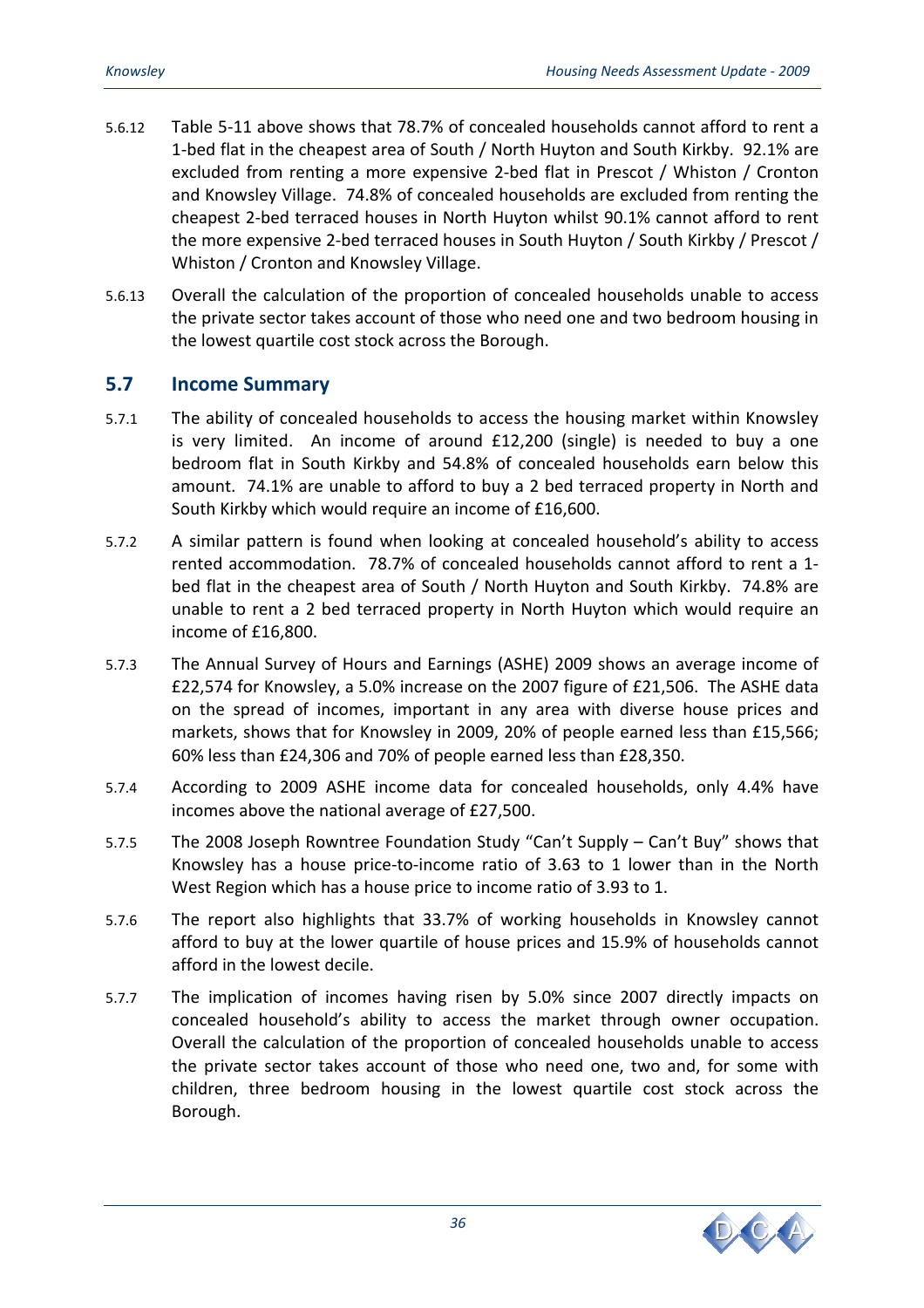# **6 THE FUTURE HOUSING MARKET**

#### **6.1 Introduction**

- 6.1.1 This section provides an understanding of the scale of future housing demand in Knowsley.
- 6.1.2 The key aims of this section are to build upon the understanding of the current housing situation and consider how the current drivers of housing markets shape future changes in housing demand.

#### **6.2 Future Size of Affordable Housing**

- 6.2.1 Local Development Documents need to provide targets on the size of future affordable housing units required. Stock balance, turnover and waiting list demand analysis are vital to identify the gaps in the stock and the proportions by type and size required to address current and future need.
- 6.2.2 The following tables provide a detailed analysis of the social stock by bedroom size and the levels of registered need and actual supply from turnover.
- 6.2.3 A number of different ratios have been calculated to attempt to provide a clear justification for the balance of property sizes in the Local Development Documents.
- 6.2.4 The ratio of waiting list demand to supply is the number of years it would take for the waiting list for individual property sizes to be met through the turnover of the existing stock. This also makes the extreme assumption that there was no future need other than the current backlog, which clearly will not be the case.

| able 6-1          | Social Stock, Waiting List Need and Social Turnover |                                   |                                 |       |                             |  |  |
|-------------------|-----------------------------------------------------|-----------------------------------|---------------------------------|-------|-----------------------------|--|--|
| <b>Stock Size</b> |                                                     | <b>Waiting List</b><br>$(HSSA)$ * | <b>Social Stock Turnover **</b> |       | Demand vs.<br><b>Supply</b> |  |  |
|                   | N <sup>os</sup>                                     | %                                 | N <sup>os</sup>                 | %     |                             |  |  |
| 1-bedroom         | 981                                                 | 44.3                              | 384                             | 36.2  | 2.6:1                       |  |  |
| 2-bedrooms        | 883                                                 | 39.8                              | 309                             | 29.1  | 2.9:1                       |  |  |
| 3-bedrooms        | 306                                                 | 13.8                              | 326                             | 30.7  | 0.9:1                       |  |  |
| 4+ bedrooms       | 47                                                  | 2.1                               | 42                              | 4.0   | 1.1:1                       |  |  |
| <b>Total</b>      | 2,218                                               | 100.0                             | 1,061                           | 100.0 | 2.1:1                       |  |  |

| Table 6-1 | Social Stock, Waiting List Need and Social Turnover |
|-----------|-----------------------------------------------------|
|           |                                                     |

\*‐ Local Authority HSSA Return ‐ 2009

\*\* ‐ Core Data (Core New Letting Summary Statistics, 2008‐2009)

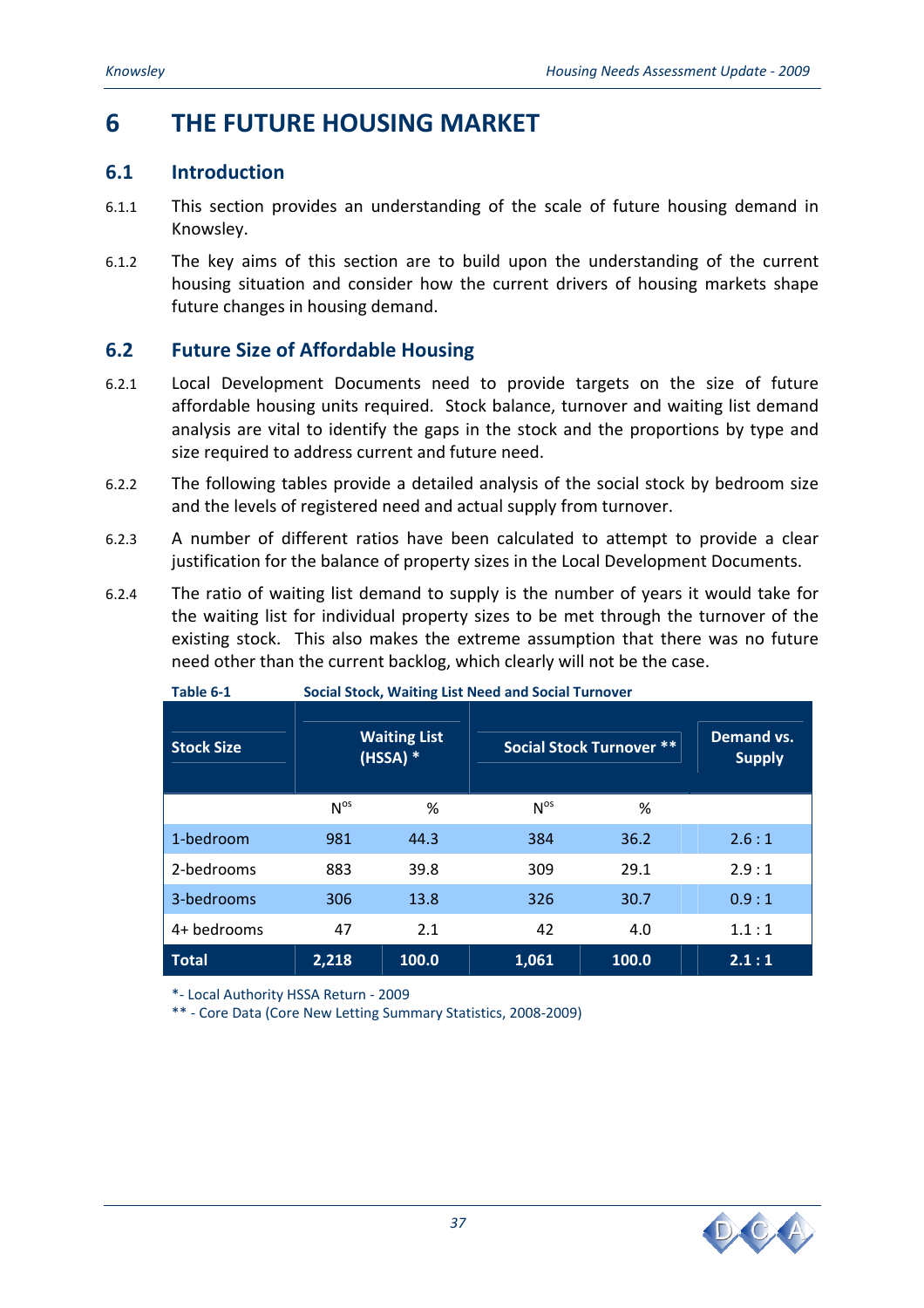- 6.2.5 In Knowsley, even if no new need arose, it would take:‐
	- ¾ Just over 2.5 years to meet the requirements for 1‐bed properties;
	- ¾ Nearly 3 years to address the 2‐bedroom requirement;
	- $\triangleright$  Almost 1 year to address the 3-bedroom stock requirement;
	- $\triangleright$  Just over 1 year to meet the need for larger 4+ bedroom family units.
- 6.2.6 Generally, 65.3% of stock turnover is from 1 and 2 bedroom units, lower than the waiting list need of 84.1% for these units. Although these are significantly the highest need in terms of unit numbers, a number of factors need to be considered in determining targets by size which clearly also influence property type.
- 6.2.7 Small units turn over significantly more regularly in the existing stock than family units. The waiting list, in particular for one bedroom properties, contains a large number of households who have very low priority or are older households registering for sheltered housing as insurance for a future potential need.
- 6.2.8 These factors are important in judging future delivery to meet priorities rather than arithmetic scale of recorded need. The important factor is to meet priority needs and there is still a requirement for 1 and 2‐bedroom units to meet the needs of young, single, homeless households in the Borough.
- 6.2.9 There is a relatively large turnover of 3 bedroom family units providing 30% of all re‐ let supply. Four bedroom unit needs are the smallest in terms of numbers, but turnover levels are relatively high with 42 units a year becoming available.
- 6.2.10 In view of the current stock balance, the scale of likely annual new provision and the requirement to address priority household need, a level of 70.0% of future delivery in the affordable sector should be one and two bedroom units, lower than current need levels of 84.1%. However, because of the demand for 2‐bed units (as opposed to need), the mix could be for 20% 1‐bed and 50% 2‐bed.
- 6.2.11 Grant funding through the HCA recognises the issue of need versus demand for 1‐ bed units. Generally funding is available for 2‐bed units, recognising the higher demand and greater flexibility of this size of accommodation.
- 6.2.12 There is a need to address the requirements for families who are over crowded in the social sector and particularly those who have high levels of priority. It is recommended that 30% of future supply is for 3 and 4 bed houses, 25% 3 bedrooms and 5% 4 bedrooms.

#### **Intermediate Housing**

- 6.2.13 The 2007 survey data found that no new forming household expressed preference for intermediate housing. However, as house prices have reduced its important to assess whether households could gain access to the housing they require with minimum levels of subsidy compared to that to social rent.
- 6.2.14 This is also important in relation to the provision of a more balanced housing market. We have therefore analysed the cost of provision of intermediate housing in the area and assessed the proportion of households who may be able to be assisted by new provision of this type. The following table utilises data from the Zone Agents website, HomesHub.

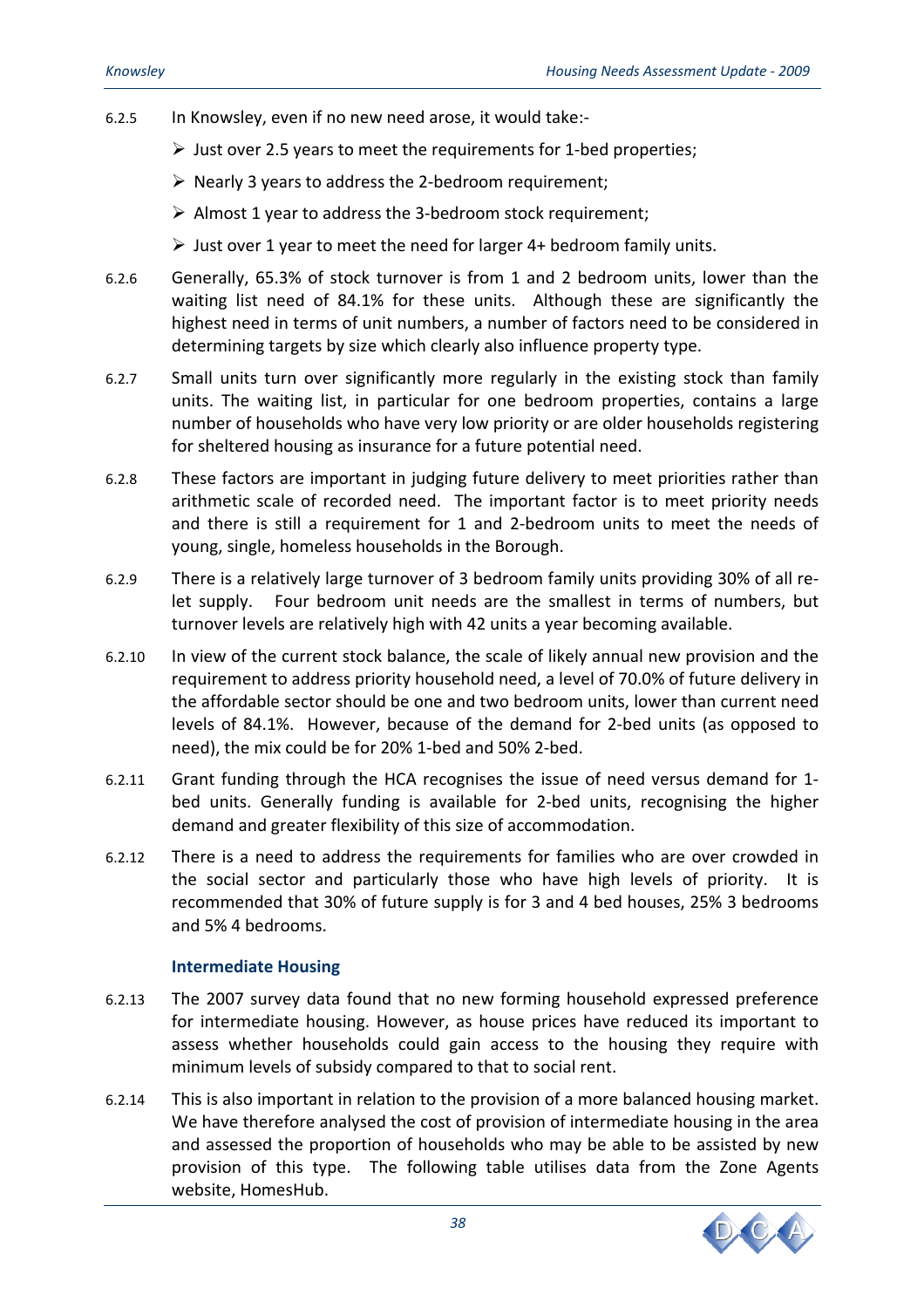#### **6.3Intermediate Housing to Buy**

6.3.1 Homebuy Direct can help low income groups to purchase <sup>a</sup> new property usually on <sup>a</sup> designated development. Through HomeBuy Direct an equity loan of 30% is offered towards the value of the home and is usually funded by the developer, and part funded by the Government. Buyers will still need to take out <sup>a</sup> mortgage for the remaining 70% and they will still own 100% of the title to their home. There is nothing to pay on the equity loan for the first 5 years but after that there will be <sup>a</sup> 1.75% fee per annum.

| <b>Unit Type</b> | <b>Area</b>      | Market Value | <b>Equity Share</b><br>(30%) | <b>Monthly</b><br><b>Mortgage</b><br>(70%) | <b>Total</b><br><b>Monthly Cost</b><br>$(5$ years) | <b>Monthly fee</b><br>on Equity<br>Loan $(> 5)$<br>years) | <b>Total</b><br><b>Monthly</b><br>Cost (>5<br><b>years</b> | <b>Income</b><br><b>Required</b><br>(single) | $%$ of<br><b>Concealed</b><br>able to afford |
|------------------|------------------|--------------|------------------------------|--------------------------------------------|----------------------------------------------------|-----------------------------------------------------------|------------------------------------------------------------|----------------------------------------------|----------------------------------------------|
| 1-bed flat       | St Helens        | £92,750      | £27,825                      | £398                                       | £398                                               | £41                                                       | £439                                                       | £16,000                                      | 21.0                                         |
| 2-bed flat       | Knowsley         | £104,950     | £31,485                      | £451                                       | £451                                               | £46                                                       | £497                                                       | £18,500                                      | 15.9                                         |
| 3-bed house      | Knowslev         | £157,950     | £47,385                      | £679                                       | £679                                               | £69                                                       | £748                                                       | £27,500                                      | 3.7                                          |
| 3-bed house      | <b>St Helens</b> | £163,750     | £49,125                      | £704                                       | £704                                               | £72                                                       | £776                                                       | £29,000                                      | 1.9                                          |

**Table 6‐2HomeBuy Costs, Incomes Required and Concealed Households able to afford**

Note: Income required based on monthly housing costs not exceeding 33% of gross income.

Monthly costs based on 5.5% mortgage rate over 25 years and 1.75% per annum after 5 years.

% of Concealed Households able to afford each property based on the incomes Knowsley Housing Needs Assessment Update 2009.

#### **6.4Tenure Mix and Sustainable Development**

- 6.4.1 The local relationship between house prices and incomes is such that 54.8% of new forming households are unable to purchase in their own right depending on location. Social rented stock is now 29.5% of housing in the area, and the availability of rented stock through re‐ lets is low relative to the expectation that existing stock flows should address 90% of all need. The largest proportion of additional affordable units are required as social rented properties, both for new forming and existing households.
- 6.4.2 However in both stock and availability from turnover, the social rented sector provides is nearly 25 times the scale of units (927) to those from shared ownership (37) each year.
- 6.4.3 PPS3 now requires the provision of tenure mix targets within affordable housing which may vary by location within the Borough to take account of demand, need and current affordable supply at local level.

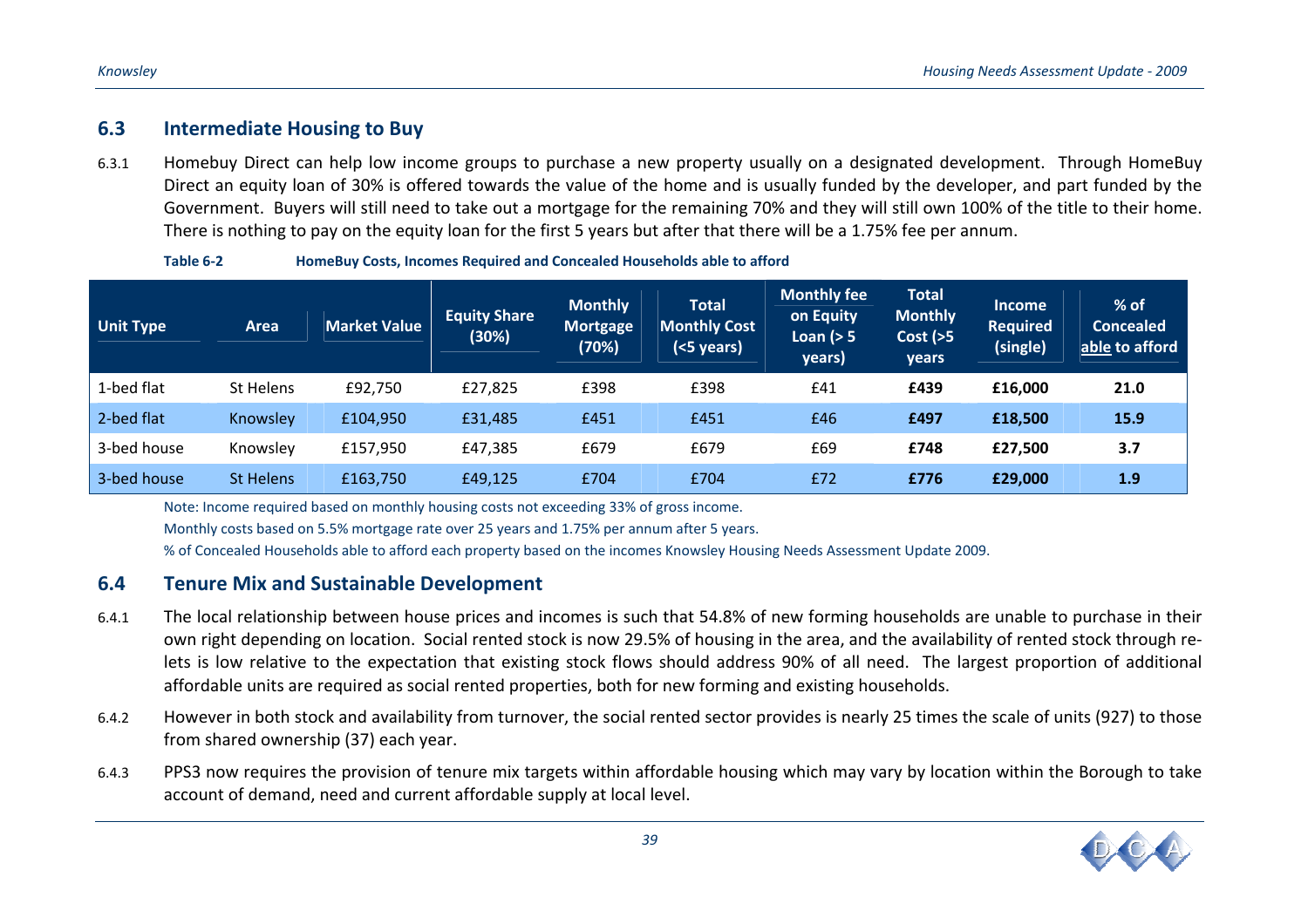#### **6.5 Intermediate Housing**

- 6.5.1 Shared ownership supply is quite high relative to the current preference over three years of both existing (47) and concealed (53) households, totalling 100 per year a level created by high house price inflation. This is a significant level relative to new delivery.
- 6.5.2 Concealed households forming express a need (38.1%) or preference (58.7%) for owner occupation but generally around 54.8% of them have incomes inadequate to be able to purchase, further increasing the potential demand for shared equity. The sustained period of high house price inflation has impacted on new forming households' ability to buy and requires an increase in supply of intermediate housing to assist those on middle incomes.
- 6.5.3 To assess the scale of viability of low cost home ownership, proposed examples of properties available on the HomeBuy Direct Scheme in Knowsley and St Helens areas based on costs provided by the developer were studied. The household income data of moving households has been checked against the market values of one, two and three bed units.
- 6.5.4 19.7% of concealed households earn over £18,500 per annum, and could achieve access to a 2 bed flat in Knowsley through a HomeBuy Direct Scheme.
- 6.5.5 The cost of 3 bed houses is significantly higher therefore the number of households who are able to afford a property of this size lowers considerably. Only 4.4% of concealed households could afford a 3 bed house in Knowsley with the help of a HomeBuy Direct Scheme.
- 6.5.6 At the other end of the household scale there is a potentially significant demand for shared equity for older people both in sheltered and extra care housing who need to "trade up" from lower value housing into specialist accommodation or release some equity from a large home.
- 6.5.7 The future delivery targets to address the needs of single / couple and small family households and larger families are detailed below.

|               | <b>Bedroom Size (%)</b><br><b>Service Service</b> |       |       |             |  |
|---------------|---------------------------------------------------|-------|-------|-------------|--|
|               | 1-Bed                                             | 2-Bed | 3-Bed | $4 - Bed +$ |  |
| Social Rented | 20                                                | 50    | 20    | 10          |  |
| Intermediate  | 25                                                | 75    |       |             |  |

#### **Table 6‐3 Future Affordable Sector Delivery by Size**

#### **6.6 Making Best Use of the Stock**

- 6.6.1 The re‐weighted 2009 Housing Survey data estimated that there around 4,220 social rented properties which are under‐occupied by two or more bedrooms.
- 6.6.2 Tackling under‐occupation of family houses to make best use of the existing stock would make a positive contribution to meeting family housing need through better re-let supply, especially the large number of households who are living in overcrowded conditions in this sector.

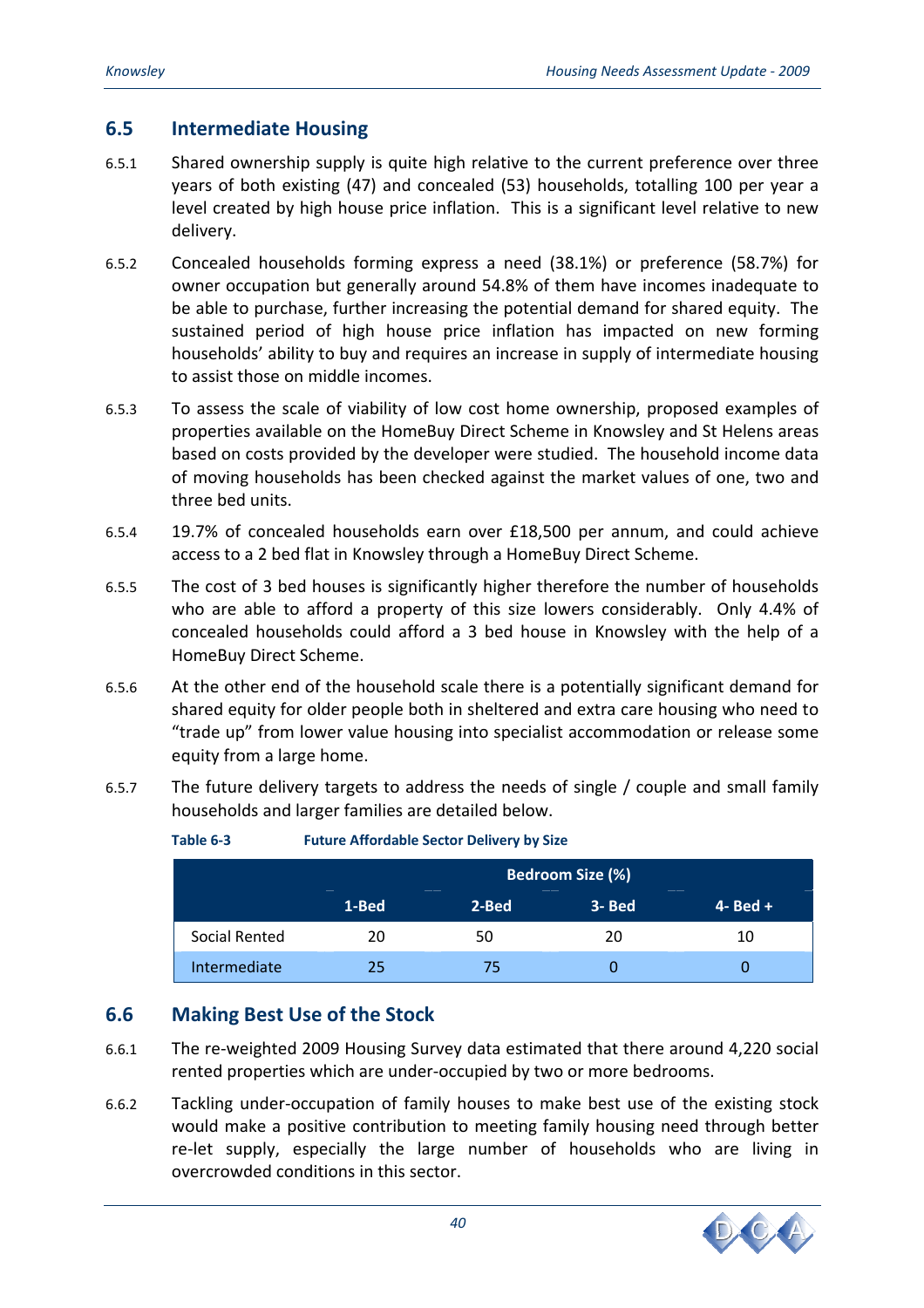6.6.3 Although it is recognised that in practice this is difficult to achieve, addressing the under‐occupation within the existing 3 and 4 bedroom social stock should be a strategic housing priority.

#### **6.7 Current and Future Demand for Market Housing**

- 6.7.1 PPS3 identifies the core government objectives to provide a variety of high quality market housing including addressing any shortfalls that apply in market housing.
- 6.7.2 Authorities are required to plan for a full range of market housing to meet the needs of the whole community, so that provision is made for family, single person, and multi‐person households.
- 6.7.3 Local Development Documents will therefore need to provide indications of the type or size of dwellings to be provided to meet household demand. Authorities should provide an indication of the relative priority for particular property size requirements which should be delivered in future developments to provide for a more balanced housing market.
- 6.7.4 Survey data showed that households forming and moving had a strong desire to be near their family, near work and where they have always lived and it would be beneficial to attempt to influence future delivery to address local demand and fill gaps in stock types to provide a better balance in the housing stock, create more sustainable communities and undertake sustainable development.

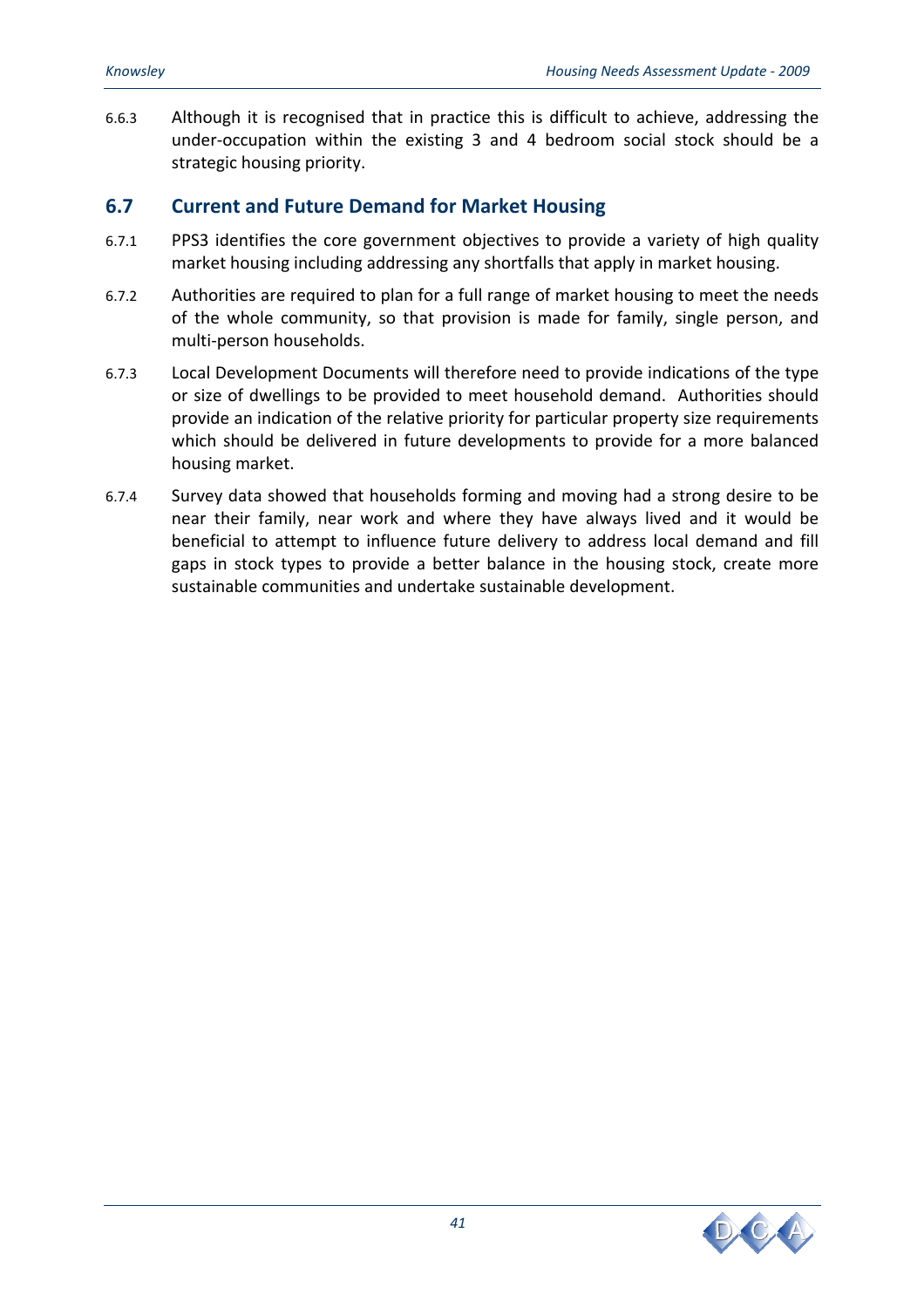6.7.5 The following table identifies the annual net shortfall of market properties after allowing for the flow of the existing stock, to meet the level of demand from both local existing and concealed households intending to move within the next year. The data for in‐migrating households is based on demand at the levels of those who previously in‐migrated and supply from those intending to out‐migrate in the immediate future.

| <b>Households</b>              |               | Bed-sit / 1-bed |               | 2-bed         |               | 3-bed         |               | $4+$ bed      |               | <b>All Sizes</b> |
|--------------------------------|---------------|-----------------|---------------|---------------|---------------|---------------|---------------|---------------|---------------|------------------|
|                                | <b>Supply</b> | <b>Demand</b>   | <b>Supply</b> | <b>Demand</b> | <b>Supply</b> | <b>Demand</b> | <b>Supply</b> | <b>Demand</b> | <b>Supply</b> | <b>Demand</b>    |
| <b>Existing</b>                |               | 23              |               | 109           |               | 568           |               | 118           |               | 818              |
| Concealed                      |               | 87              |               | 380           |               | 81            |               | 25            |               | 573              |
| In-migration                   |               | $\mathbf{0}$    |               | 74            |               | 850           |               | 219           |               | 1,143            |
| <b>Total Demand</b>            |               | 110             |               | 563           |               | 1,499         |               | 362           |               | 2.534            |
| Moving within                  | 85            |                 | 362           |               | 466           |               | 101           |               | 1,014         |                  |
| Out-migration                  | $\Omega$      |                 | 71            |               | 519           |               | 189           |               | 779           |                  |
| <b>Total Supply</b>            | 85            |                 | 433           |               | 985           |               | 290           |               | 1,793         |                  |
| <b>Net Shortfall (Surplus)</b> |               | 25              |               | 130           |               | 514           |               | 72            |               | 741              |
| % Shortfall                    |               | 3.4             |               | 17.5          |               | 69.4          |               | 9.7           |               |                  |

#### **Table 6‐4**Annual Market Housing Supply / Demand by Size

Source: 2009 re‐weighted Housing Survey Data

- 6.7.6 The data indicates that there is <sup>a</sup> shortfall of all property sizes in Knowsley. Very low demand for one bedroom units is <sup>a</sup> common finding nationally with preference from single and couple households mainly for two bedrooms.
- 6.7.7The main shortfall of family units is for 3 bed properties, where demand exceeds turnover supply by 514 units, 69.4%.
- 6.7.8 Planning Guidance requires the delivery of balanced and sustainable developments and it is not realistic to deliver no one bedroom units for which there is likely to be more demand in the long term due to the growth in single person and couple households through relationship breakdown and improved life expectancy. The existing market stock has <sup>a</sup> very high proportion of three bedroom units and there is <sup>a</sup> need for more two and four bedroom units, particularly to improve the stock and the socio‐economic balance of the population.
- 6.7.9 It is recommended that as <sup>a</sup> guideline for future development, proportions should be rounded with perhaps delivery of <sup>a</sup> 10% level applied to 1 bedroom, 30% to 2 bedrooms, 40% to 3 bed units and 20% 4+ bedrooms.

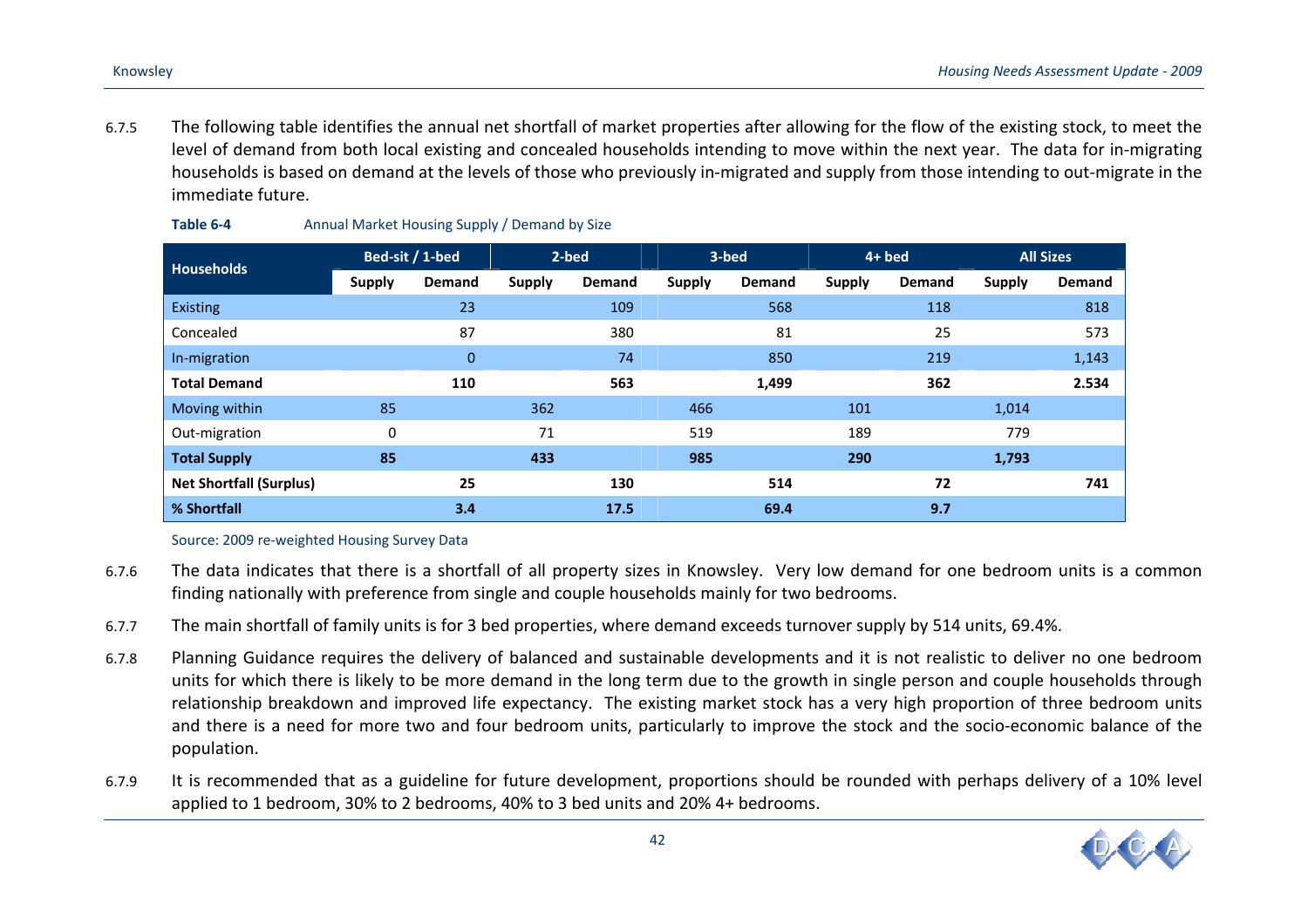#### **6.8 Overall Level of Demand**

- 6.8.1 It is an accepted norm that 90% of all housing requirements should be met by the turnover of the existing stock. Housing survey data suggests that there will be a total shortfall of 741 units per annum after allowing for market housing turnover.
- 6.8.2 This is particularly significant bearing in mind that the total RSS annual allocation of housing for Knowsley is 500 units per annum between 2003 and 2021 to cover both market and affordable housing, a total of 9,000 additional dwellings by 2021, net of clearance replacement.
- 6.8.3 The alternative method of projecting housing shortfall is to utilise the forecasts of the number of additional households expected to be formed. There has to be a caveat on the calculation of the shortfall. Housing survey data is a guide to individual household plans and intentions. This may not be able to be realised whilst the individual authority allocations are to be regarded as minima and should therefore be exceeded, delivering more units into the market.
- 6.8.4 Equally the household forecasts are also potentially likely to vary from those currently drafted and all of these factors will therefore need to be monitored.
- 6.8.5 PPS3 requires that there is proper annual monitoring of delivery, both in scale and by type and size and it is important that this is conducted for both sectors. Individual developments will vary between locations and in size. This will clearly create variance in the type and size of properties able to be delivered and any variance from the broad recommendations for market housing should bias towards smaller units.
- 6.8.6 It is important to bear in mind that the longer term impact of reductions in household size through demographic change will create a need for a better balance than is provided in the current stock.

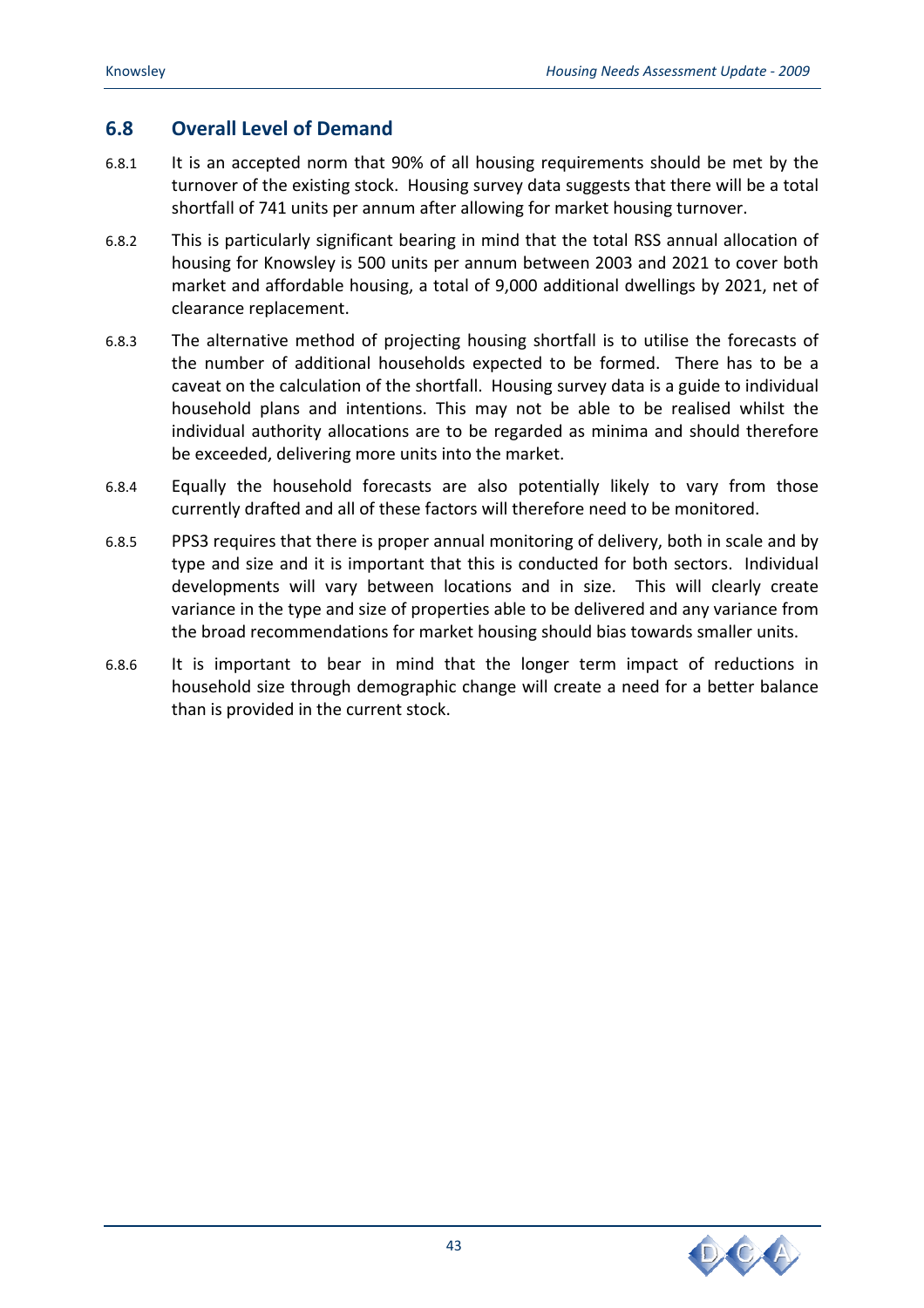# **7 UPDATING THE ASSESSMENT**

#### **7.1 Survey Weighting**

- 7.1.1 In undertaking this update the 2007 household survey data file has been re-weighted using 2009 revised household numbers by ward and social stock by ward and sub‐ area to draw key data used in the Model. The social sector stock has been weighted to the actual figures in the 2009 Housing Strategy Statistical Appendix (HSSA).
- 7.1.2 The tables below show the resultant weighted tenure and type proportions in the data file.

**Table 7‐1 Tenure of Present Households**

| Table 7-1         |  |
|-------------------|--|
| <b>Question 2</b> |  |

| <b>Tenure</b>                        | 2009 % | N <sup>os.</sup> implied | <b>Local Area Census</b><br>$2001*$ |
|--------------------------------------|--------|--------------------------|-------------------------------------|
| Owner occupier - mortgage            | 40.5   | 25,162                   | 38.5                                |
| Owner occupier - outright            | 22.3   | 13,858                   | 22.0                                |
| <b>HA</b> rented                     | 29.5   | 18,277                   | 6.6                                 |
| Private rented / Living rent<br>free | 6.7    | 4,126                    | 6.7                                 |
| Tied to employment                   | 0.3    | 177                      | 0.1                                 |
| Shared ownership                     | 0.7    | 437                      | 1.2                                 |
| LA Rented                            | 0.0    | 0                        | 24.9                                |
| <b>Total</b>                         | 100.0  | 62,037                   | 100.0                               |

\* © Crown Copyright (Census) 2001

#### **Table 7‐2 Property Type of Present Households**

Question 1

| <b>Property Type</b>         | 2009 % | $N^{os.}$ implied | <b>Local Area Census</b><br>$2001*$ |
|------------------------------|--------|-------------------|-------------------------------------|
| Semi-detached                | 45.3   | 28,076            | 39.3                                |
| <b>Detached</b>              | 9.7    | 6,001             | 11.6                                |
| Terraced                     | 37.7   | 23,405            | 37.1                                |
| Flat / maisonette            | 6.6    | 4,094             | 11.7                                |
| Bed-sit / studio / room only | 0.4    | 278               |                                     |
| Caravan / mobile home        | 0.3    | 183               | 0.3                                 |
| <b>Total</b>                 | 100.0  | 62,037            | 100.0                               |

\* © Crown Copyright (Census)

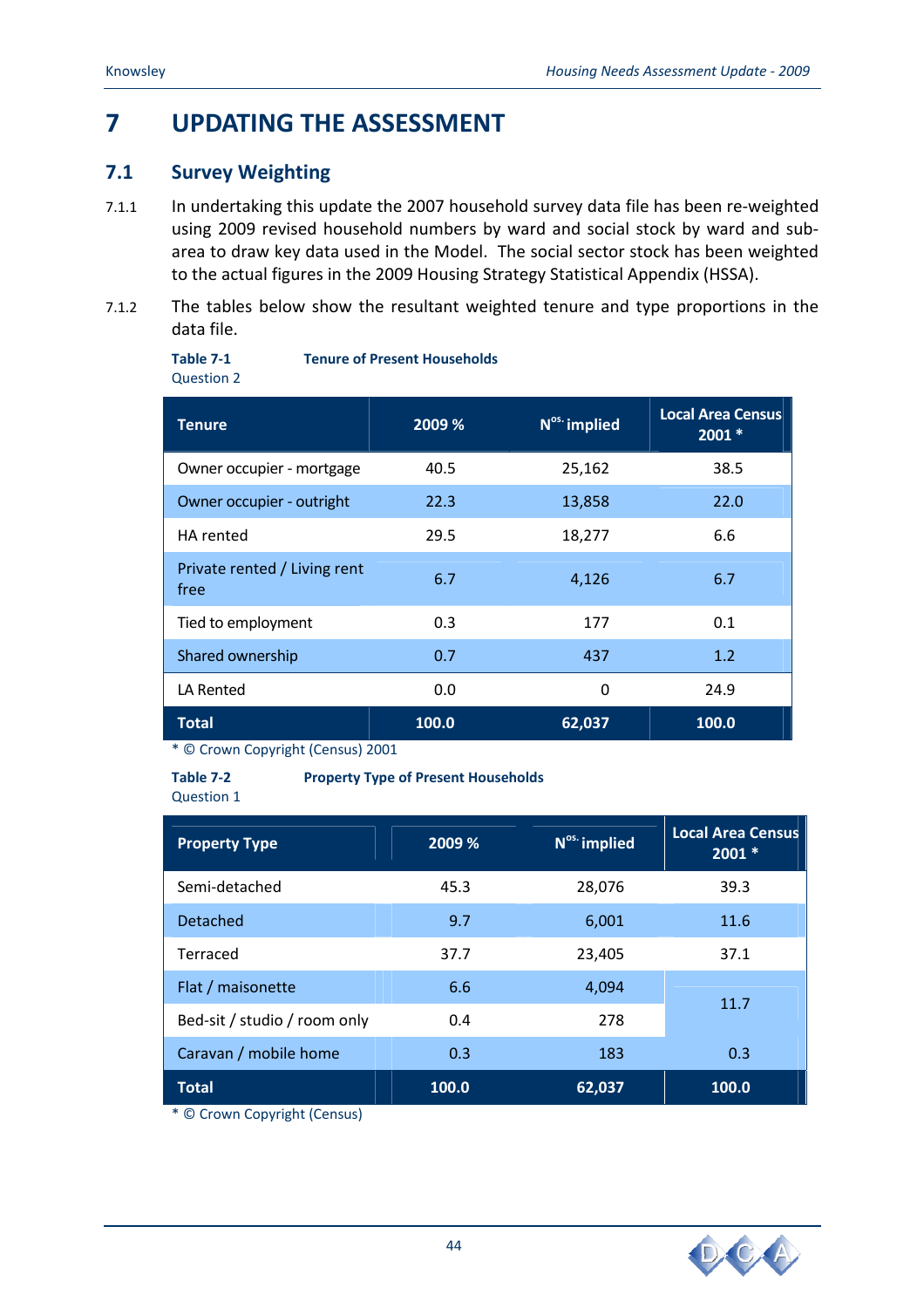# **8 CLG NEEDS ASSESSMENT MODEL**

#### **8.1 Introduction**

- 8.1.1 Since undertaking the 2007 survey, the SHMA Practice Guidance has been issued containing a new Affordable Housing Model which differs from the previous model and is not therefore directly comparable. The new Model has been used in this report.
- 8.1.2 The SHMA Guidance indicates that housing partnerships should estimate the number of households who lack their own housing or live in unsuitable housing and who cannot afford to meet their housing needs in the market. Table 8‐1 outlines the types of housing considered unsuitable.

| <b>Unsuitable Housing</b>                 |                                                                                                                                                                                                        |  |  |
|-------------------------------------------|--------------------------------------------------------------------------------------------------------------------------------------------------------------------------------------------------------|--|--|
|                                           | Homeless households                                                                                                                                                                                    |  |  |
| Homeless households or insecure<br>tenure | Households with tenure under notice, real threat of<br>notice or lease coming to an end; housing that is too<br>expensive for households in receipt of housing benefit<br>or in arrears due to expense |  |  |
|                                           | Overcrowded according to the 'bedroom standard'                                                                                                                                                        |  |  |
|                                           | Too difficult to maintain (e.g. too large) even with<br>equity release                                                                                                                                 |  |  |
| Mismatch of housing need and<br>dwellings | Couples, people with children and single adults over<br>25 sharing a kitchen, bathroom or WC with another<br>household                                                                                 |  |  |
|                                           | <b>Households</b><br>containing<br>people with mobility<br>impairment or other specific needs living in unsuitable<br>dwelling (e.g. accessed via steps), which cannot be<br>made suitable in-situ     |  |  |
| Dwelling amenities and condition          | Lacks a bathroom, kitchen or inside WC and household<br>does not have the resources to make fit (e.g. through<br>equity release or grants)                                                             |  |  |
|                                           | Subject to major disrepair or unfitness and household<br>does not have the resources to make fit (e.g. through<br>equity release or grants)                                                            |  |  |
| <b>Social Needs</b>                       | Harassment from others living in the vicinity which<br>cannot be resolved except through a move                                                                                                        |  |  |

**Table 8‐1 Types of Housing Deemed Unsuitable** 

Source: Strategic Housing Market Assessments Practice Guide, CLG

- 8.1.3 This element of the assessment is essential to identify the total scale of need of those not able to access the market, the provision from existing stock turnover and the net need which requires to be addressed from future new provision.
- 8.1.4 It provides essential evidence for affordable housing targets in Local Development documents.

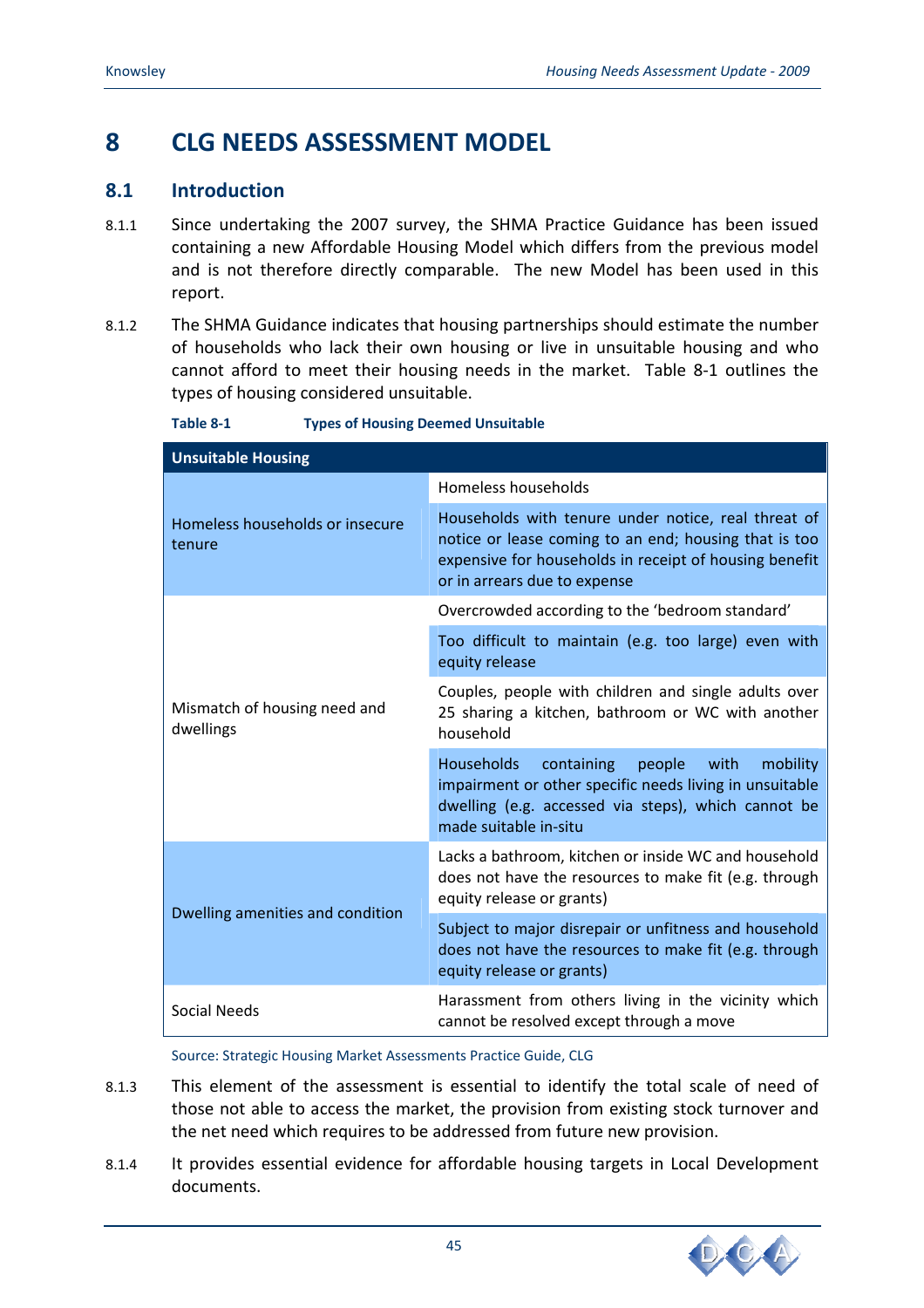#### **8.2 The CLG Needs Assessment Model Structure**

8.2.1 There are three' Stages' in the needs assessment model, combined into three distinct sections assessing current and future housing need and supply.

| <b>STAGE 1</b> | <b>CURRENT HOUSING NEED</b> |
|----------------|-----------------------------|
|                |                             |

- 1.1 Homeless households and those in temporary accommodation *Plus*
- 1.2 Overcrowded (households who failed the CLG 'bedroom standard') and concealed households (those over 25 who share facilities with another household)

*Plus*

1.3 Other groups

1.4 *Equals* **‐ Total Current Housing Need**

|             | <b>STAGE 2 FUTURE HOUSING NEED (GROSS)</b>                |
|-------------|-----------------------------------------------------------|
| 2.1         | New household formation (gross per year)                  |
|             | <b>Times</b>                                              |
| 2.2         | Proportion of new households unable to rent in the market |
| <b>Plus</b> |                                                           |
| 2.3         | Existing households falling into need                     |

2.4 **Equals ‐ Total Newly Arising Need**

#### ↓

|  | STAGE 3 AFFORDABLE HOUSING SUPPLY                       |
|--|---------------------------------------------------------|
|  | 3.1 Affordable dwellings occupied by households in need |

*Plus*

3.2 Surplus stock

*Plus*

- 3.3 Committed supply of new affordable housing *Minus*
- 3.4 Units to be taken out of management
- 3.5 **Equals ‐ Total Affordable Housing Stock Available**
- 3.6 Annual supply of social re‐lets (net)

*Plus*

- 3.7 Annual supply of intermediate affordable housing available for re‐let or re‐ sale at sub‐market levels.
- 3.8 *Equals* **‐ Annual Supply of Affordable Housing**

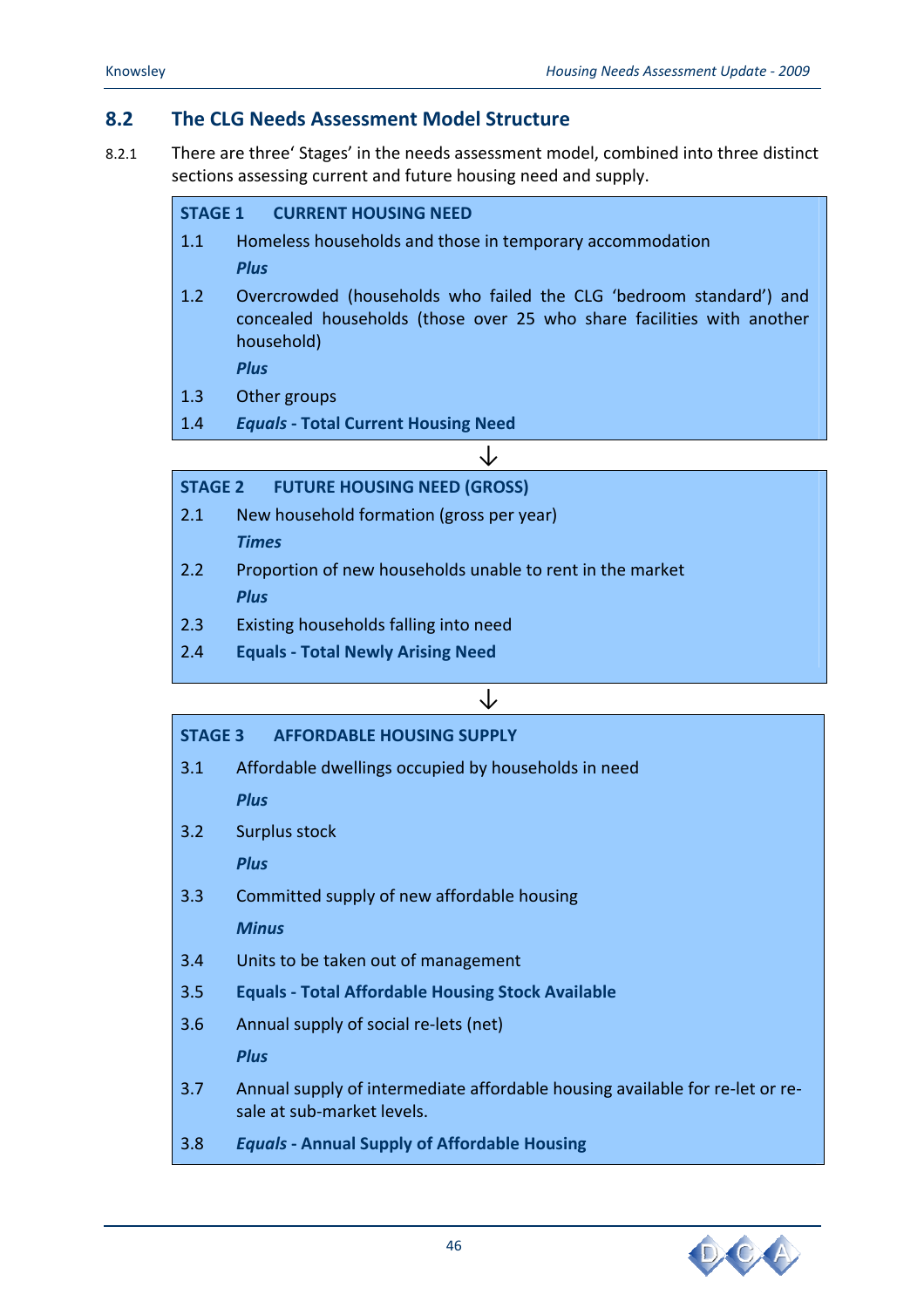#### **8.3 Model Structure**

- 8.3.1 The Housing Needs Assessment Model is based on the 2007 Strategic Housing Market Assessment Practice Guidance, and is designed to estimate the number of households who lack their own housing or live in unsuitable housing and who cannot afford to meet their housing needs in the market.
- 8.3.2 The model is structured on a 'flows' basis, taking account of recent experience over the previous three years and examining projections over the next two years. It has to be assumed that this 'annualised' data will occur each year. The primary data has a five year 'life' and will of course be gathered again before 2012. Major changes in house prices and incomes could cause significant variation in the overall situation.
- 8.3.3 In this section the assessment of affordable housing need has been conducted using both primary data from the 2009 Housing Survey Up‐date and secondary data from CORE, HSSA and local authority records.

#### **8.4 Knowsley CLG Needs Assessment Model**

- 8.4.1 The first element of this Stage of the model estimates the number of homeless households including those in temporary accommodation.
- 8.4.2 The latest data available, the P1(E) return at 31 March 2009 identified 75 homeless households in temporary accommodation.
- 8.4.3 Care must be taken in the assessment to avoid double counting those households who are "homeless at home" or in other general stock as they would potentially have been captured in the survey data, which is used to determine housing need at different Stages.
- 8.4.4 The majority were housed in Council and RSL stock or at home, but 8 households were in a hostel or refuge which would not have been surveyed and a total of 8 is therefore the figure applied at **Stage 1.1** in the model.
- 8.4.5 The second element in Stage 1 of the model estimates the number of households in over‐crowded conditions (i.e. those who fail the 'bedroom standard'), and concealed households (couples, people with children and single adults aged over 25 who share facilities with another household)

| <b>Over-crowded Households</b>                     | 3,479 |
|----------------------------------------------------|-------|
| MINUS New Forming Solution or Leaving District     | 712   |
| <b>PLUS Concealed Households</b>                   |       |
| <b>MINUS Duplication</b>                           |       |
| <b>Net Overcrowded + Concealed Group</b>           | 2,767 |
| Proportion unable to afford market housing         | 69.9% |
| Stage 1.2 - Over-crowding and concealed households | 1.934 |

#### **Table 8‐2 Over‐crowded and Concealed Households**

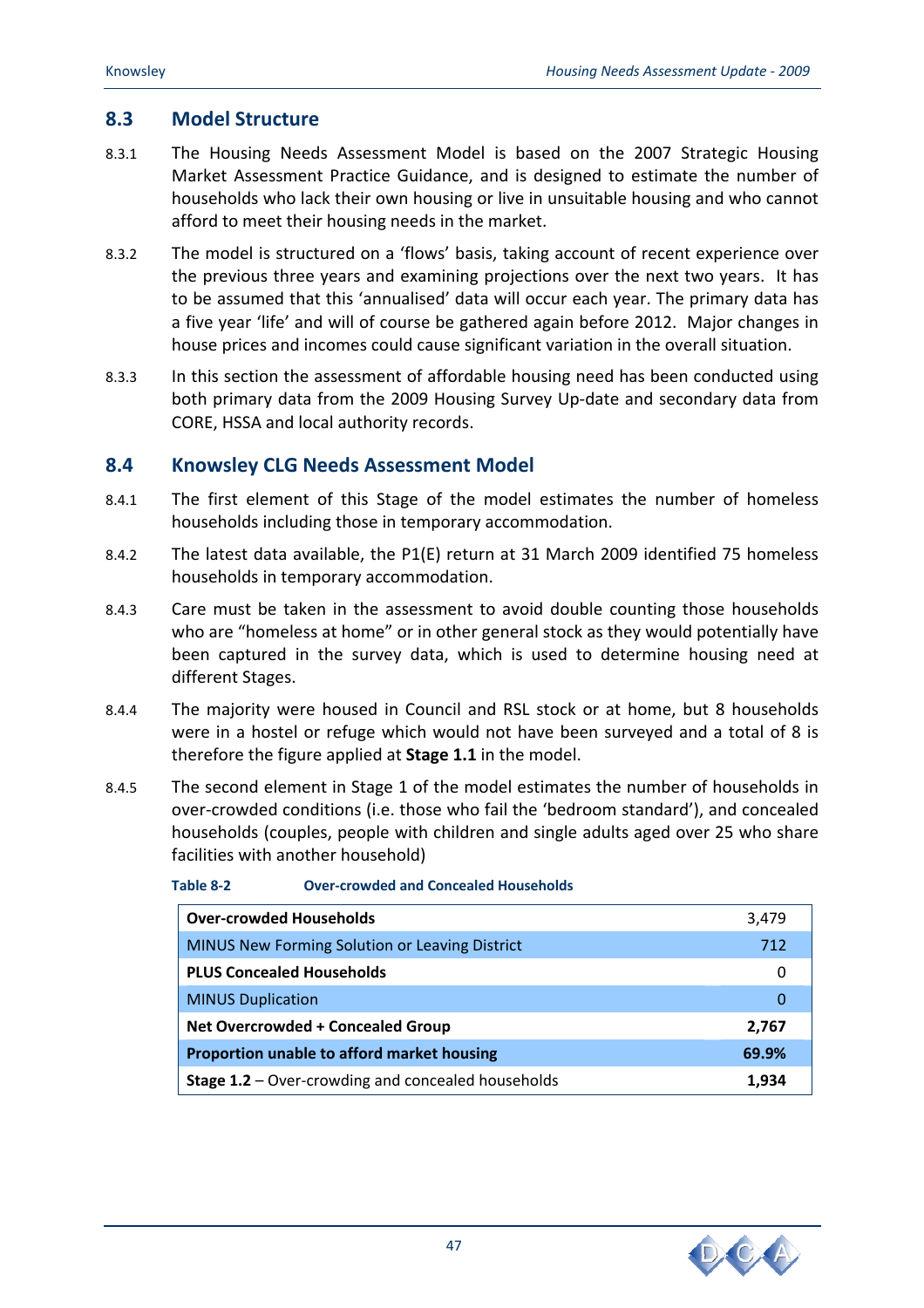- 8.4.6 There are 3,479 households in Knowsley who are over‐crowded by the 'bedroom standard'. There are no concealed households in the overcrowded group, however 712 of these will be resolved by a newly forming household or by these households leaving Knowsley, leaving a net group of 2,767 households.
- 8.4.7 A test of affordability for these households shows that 69.9% of them cannot afford to resolve their housing difficulties through market housing in Knowsley and 1,934 households have been applied in the model at **Stage 1.2**.
- 8.4.8 The third element in Stage 1 of the model examines households living in unsuitable accommodation whose problem cannot be solved 'in‐situ' and who therefore require to move home in order to resolve their difficulty.
- 8.4.9 SHMA Practice Guidance identifies that households who are overcrowded, were suffering harassment, those whose rent / mortgage was too expensive, housing was affecting their health, whose tenancy was insecure or whose home was too large are all assessed to need to move home.
- 8.4.10 The survey data identified 1,454 households with one or more of these inadequacies, of whom 17 were already counted in Stage 1.2 and need to be removed to avoid double‐counting.
- 8.4.11 This leaves a net group of 1,437 households, 56.6% of whom are unable to afford to resolve their housing difficulties through market housing in the area, leaving 813 households to be applied in the model at **Stage 1.3**.
- 8.4.12 The final element of Stage 1 of the model is a sum of steps 1.1, 1.2 and 1.3 above, a total of 2,715 applied at **Stage 1.4**.

**Table 8‐3 Current Housing Need (Gross)**

|     | <b>STAGE 1 - CURRENT HOUSING NEED (GROSS)</b>            |       |
|-----|----------------------------------------------------------|-------|
| 1.1 | Homeless households and those in temporary accommodation | 8     |
| 1.2 | Overcrowding and concealed households                    | 1,934 |
| 1.3 | Other groups                                             | 813   |
| 1.4 | <b>TOTAL CURRENT HOUSING NEED (GROSS)</b>                |       |
|     | $1.1 + 1.2 + 1.3$                                        | 2,715 |

#### **8.5 Stage 2 – Future Need (Gross per year)**

- 8.5.1 The first element of Stage 2 of the model estimates the annual number of newly forming households in Knowsley.
- 8.5.2 The 1,478 concealed households identified in the survey to be forming over two years is annualised at an average level of 740 households.

**Table 8‐4 Time of Move – Concealed Households**

| Time of Move        | Nos. implied | <b>Annual Average</b> |  |
|---------------------|--------------|-----------------------|--|
| Within 1 year       | 1,056        | 740                   |  |
| $\vert$ 1 - 2 years | 423          |                       |  |

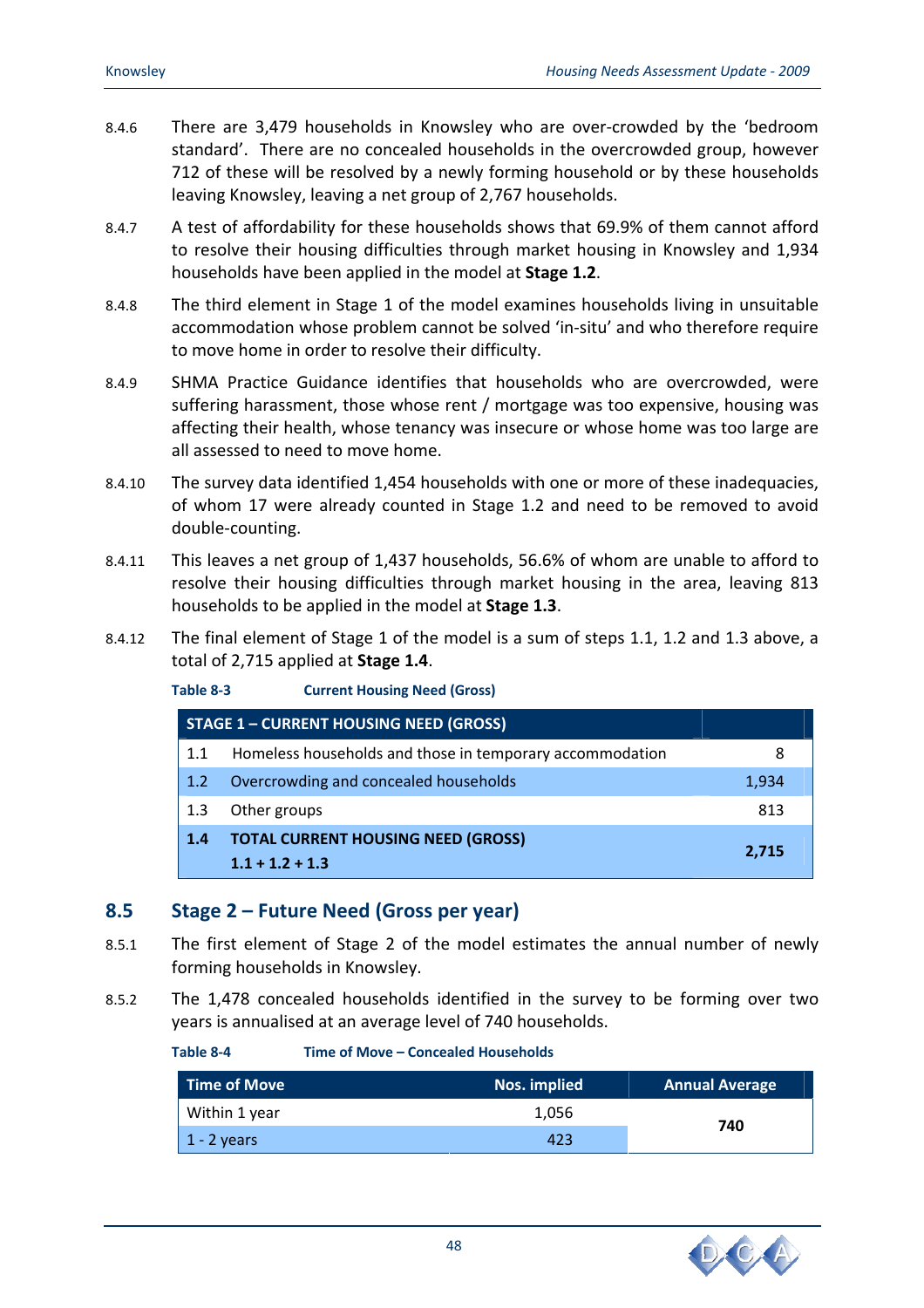- 8.5.3 In order to avoid double counting due to two-person household formation, duplication is removed. 39.8% of concealed households forming over the next two years specified formation as a couple, with 58.2% of these having a partner who lived separately elsewhere in Knowsley, which would cause a double count.
- 8.5.4 However data on recently formed households suggests couple formation of around 40.6%. The 58.2% has therefore been applied to this higher level in the table below  $(40.6\% \times 58.2\% = 23.6\%).$

| Table 8-5                                        | <b>Double Counting Removal</b>       |     |
|--------------------------------------------------|--------------------------------------|-----|
|                                                  | New household formation (gross p.a.) | 740 |
| MINUS - Two person formation (740 x 23.6%) x 0.5 |                                      | 87  |
| <b>NTotal</b>                                    |                                      | 653 |

- 8.5.5 This results in an annual average formation level of 653 households per annum, used at **Stage 2.1** of the model.
- 8.5.6 The income of concealed households who formed their first home in the previous year has been used to test their ability' to purchase in the lower quartile stock and access one, two and in some cases three bedroom units suitable for their requirements in the private rented market.
- 8.5.7 On this basis 54.8% of new forming households are considered to be unable to rent in the private market. This rental proportion is therefore used at **Stage 2.2** of the model.
- 8.5.8 The final element of Stage 2 of the model estimates the number of households in Knowsley who fall into priority housing need. Households in priority need are those whose circumstances need to be addressed quickly. The major groups are homeless households, those with high medical needs, suffering harassment, living in accommodation which is unfit or in high levels of disrepair, are over‐crowded or have insecure tenancies.
- 8.5.9 The calculation of existing households falling into priority need used Knowsley Council's Housing Register data over the year to March 2009 and found that of new registrations on the waiting list, there were 389 households in the priority need categories and 312 homeless households in priority need, a total of 701.
- 8.5.10 In addition 277 in‐migrating households have been housed in the private rented sector with support of housing benefit making a total of 978 households unable to afford the market in the year to March 2009, applied at **Stage 2.3** of the model.

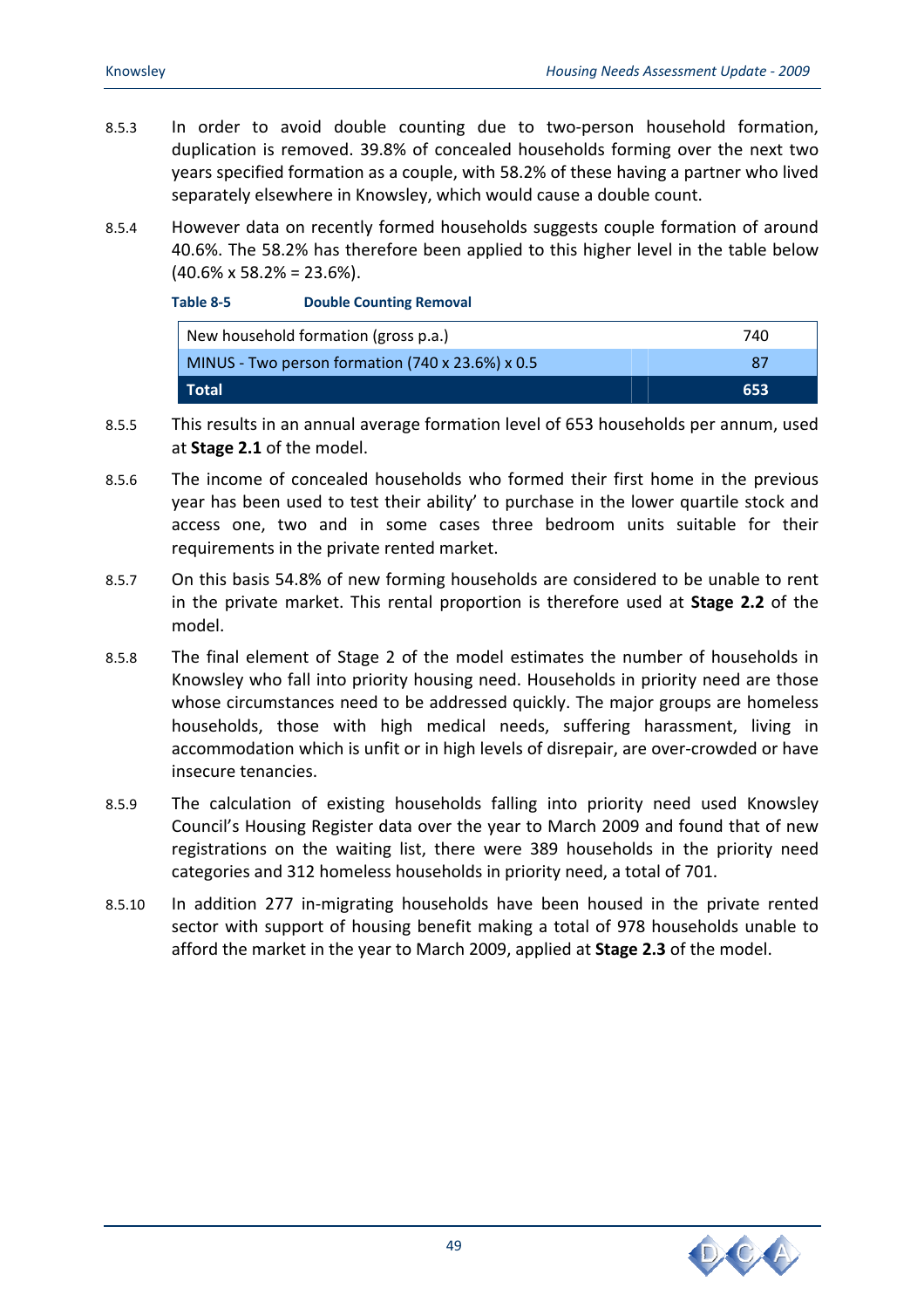8.5.11 The final element of Stage 2 of the model is a sum of step 2.1 multiplied by step 2.2, added to step 2.3 above, giving a total of 1,336 applied at **Stage 2.4**

#### **Table 8‐6 Future Need (Gross per Year)**

|     | <b>STAGE 2 - FUTURE NEED (GROSS PER YEAR)</b>                                                               |       |
|-----|-------------------------------------------------------------------------------------------------------------|-------|
| 2.1 | New household formation (gross per year)                                                                    | 653   |
| 2.2 | Proportion of new households unable to buy or rent in the market                                            | 54.8% |
| 2.3 | Existing households falling into need                                                                       | 978   |
| 2.4 | <b>TOTAL ANNUAL NEWLY ARISING NEED</b><br>$(2.1 \times 2.2) + 2.3$ (653 $\times$ 54.8% = 358 + 978 = 1,336) | 1,336 |

#### **8.6 Stage 3 – Affordable Housing Supply**

- 8.6.1 The first element of Stage 3 of the model determines the number of households analysed in Stages 1.2 and 1.3 who currently occupy social rented or shared ownership dwellings. It is assumed that any move by these households would release a unit of affordable housing, and it is therefore assumed that there would be no overall net effect on the annual flow model.
- 8.6.2 The survey data shows that 1,889 of the households at Stages 1.2 and 1.3 of the model live in affordable units, and this total is applied at **Stage 3.1**.
- 8.6.3 The second element of Stage 3 of the model assesses the level of surplus affordable stock in Knowsley. The level of affordable units in Knowsley which are vacant for more than six months is 2.8% of the stock. Guidance states that where the level is below 3% it should be considered that there is no surplus vacant stock. A total of zero is therefore applied at **Stage 3.2** of the model.
- 8.6.4 The third element of Stage 3 of the model forecasts the number of new affordable units to be built in the Borough on an annual basis. The HSSA returns for the three years to 31/03/2009 show the following recent new unit trends:‐

| <b>Supply</b>               | 2006 / 07 | 2007 / 08   | 2008 / 09 | Average | %     |
|-----------------------------|-----------|-------------|-----------|---------|-------|
| New RSL Rent                | 64        | 0           | 15        | 26      | 81.0  |
| <b>RSL Shared Ownership</b> |           | 0           | 0         | 0       | 0.0   |
| <b>Other New Supply</b>     | 0         | 0           | 19        | 6       | 19.0  |
| <b>Total</b>                | 64        | $\mathbf 0$ | 34        | 32      | 100.0 |

**Table 8‐7 New Affordable Housing Supply (HSSA) 2005 to 2009**

- 8.6.5 If there is a consistent level of recent and immediate future new delivery it is normal practice to take account of the average annual level.
- 8.6.6 The average annual new supply total is 32 units per annum, with a tenure split of 81% social rented and 19% intermediate housing.

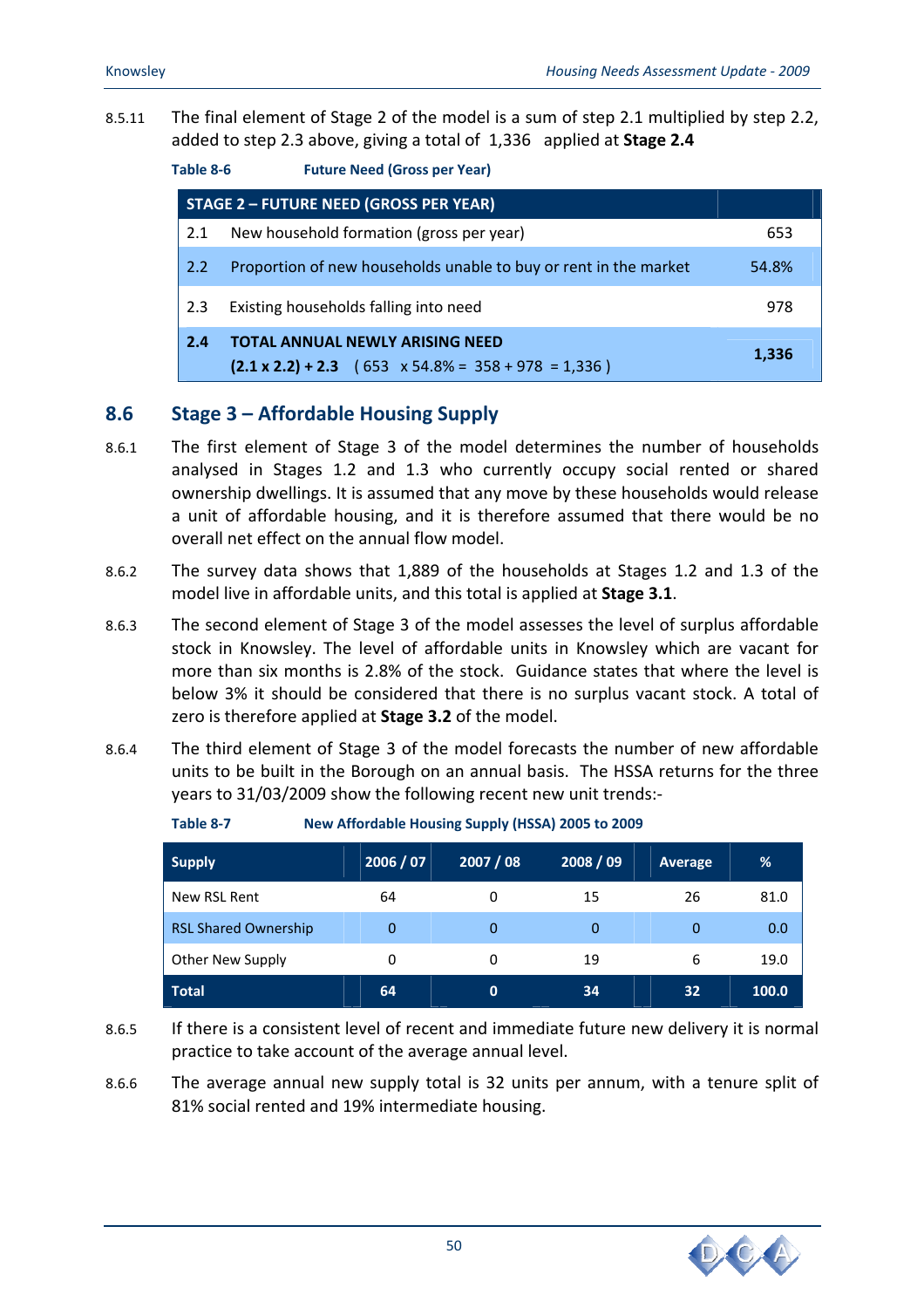- 8.6.7 HSSA data however shows that future new delivery over the next two years is expected to be 79 new units built in 2009 / 10, and 172 units are planned in 2010 / 11, an annual average of around 125 units, much higher than the five year average of 70 units from 2007 to 2011. The tenure split over this period is 76% social rented and 24% intermediate housing.
- 8.6.8 Although the impact of the recession could normally reduce new affordable delivery through planning obligations, in view of the major funding being made available to increase housing delivery, it is recommended that delivery of 125 units is used at **Stage 3.3.**
- 8.6.9 The next element of the model estimates the number of units to be taken out of management in Knowsley through stock demolition and Right to Buy (RTB) on an annual basis.
- 8.6.10 The table below shows the RTB and demolition levels from Council data for the three years to 31/03/2009.

**Table 8‐8 2006 to 2009 Right to Buy** 

|                     | ີ         |           |          |            |
|---------------------|-----------|-----------|----------|------------|
|                     | 2006 / 07 | 2007 / 08 | 2008 /09 | Average    |
| <b>Right to Buy</b> | 146       | 79        | 90       | 105        |
| <b>Demolition</b>   | 12        | 124       | 120      | 85         |
| Total               | 158       | 203       | 210      | <b>190</b> |

- 8.6.11 The average annual loss of stock through RTB is 105 units with 85 lost due to demolition, a total of 190 a year. RTB levels have reduced significantly over the period since 2006/07.
- 8.6.12 The average stock re‐let rate of 7.2% per annum applied to the average figure of 190, equals 14 units and this figure is applied at **Stage 3.4** of the model.
- 8.6.13 **Stage 3.5** of the model is the sum of Stages 3.1 (1,889), 3.2 (0) and 3.3 (125), less Stage 3.4 (14), a net total of 2,000.

#### **Re‐let Supply**

- 8.6.14 The average annual re-let supply of affordable units over the last three years is used in the model as a prediction for the future annual affordable housing supply from re‐ lets which is likely to arise. It is important firstly to establish the average general needs stock re‐let level (i.e. excluding transfers and new unit delivery).
- 8.6.15 Data from HSSA and CORE returns for the three years to 31/03/2009 have been studied, which shows the following:‐

**Table 8‐9 Social Rent Re‐let Supply (HSSA and CORE 2006 to 2009)**

| <b>RSL Re-lets</b> | 2006 / 07 | $\sqrt{2007} / 08$ | 2008 / 09 | Average |
|--------------------|-----------|--------------------|-----------|---------|
| <b>HSSA Return</b> | 1.435     | 1.447              | 1,308     | 1,397   |
| <b>CORE</b>        | 948       | 987                | 847       | 927     |

Note: 2009 HSSA.

8.6.16 The CORE data excludes transfers and the overall average net re‐let figure for the stock for the three year period to 2008 / 09 is 927 units a year, which has been applied at **Stage 3.6**.

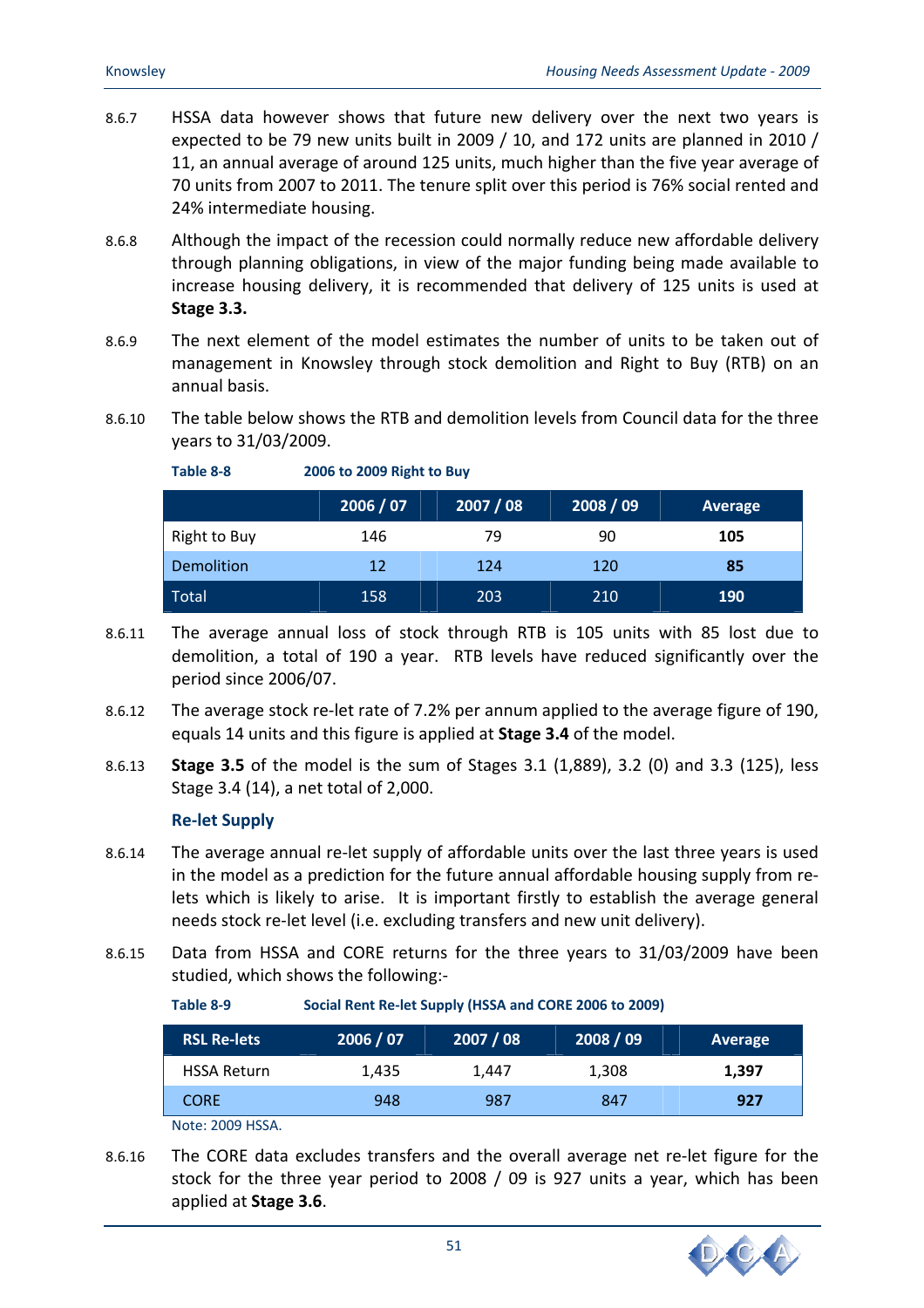- 8.6.17 The Council checked the current shared ownership stock level with RSL's in 2009 and the stock was found to total 740 units. Assuming a re-sale rate based at 5%, 37 units would become available each year and this number is incorporated at **Stage 3.7**.
- 8.6.18 The final element of Stage 3 of the model is a sum of Stages 3.6 and 3.7, a total of 964 applied at **Stage 3.8**.

|     | <b>Table 8-10</b><br><b>Affordable Housing Supply</b>                                                   |       |
|-----|---------------------------------------------------------------------------------------------------------|-------|
|     | <b>STAGE 3 - AFFORDABLE HOUSING SUPPLY</b>                                                              |       |
| 3.1 | Affordable dwellings occupied by households in need                                                     | 1,889 |
| 3.2 | Surplus stock                                                                                           | 0     |
| 3.3 | Committed supply of new affordable housing                                                              | 125   |
| 3.4 | less Units to be taken out of management                                                                | 14    |
|     |                                                                                                         |       |
| 3.5 | TOTAL AFFORDABLE HOUSING STOCK AVAILABLE                                                                |       |
|     | $3.1 + 3.2 + 3.3 - 3.4$                                                                                 | 2,000 |
| 3.6 | Annual supply of social re-lets (net)                                                                   | 927   |
| 3.7 | Annual supply of intermediate affordable housing available for<br>re-let or resale at sub market levels | 37    |

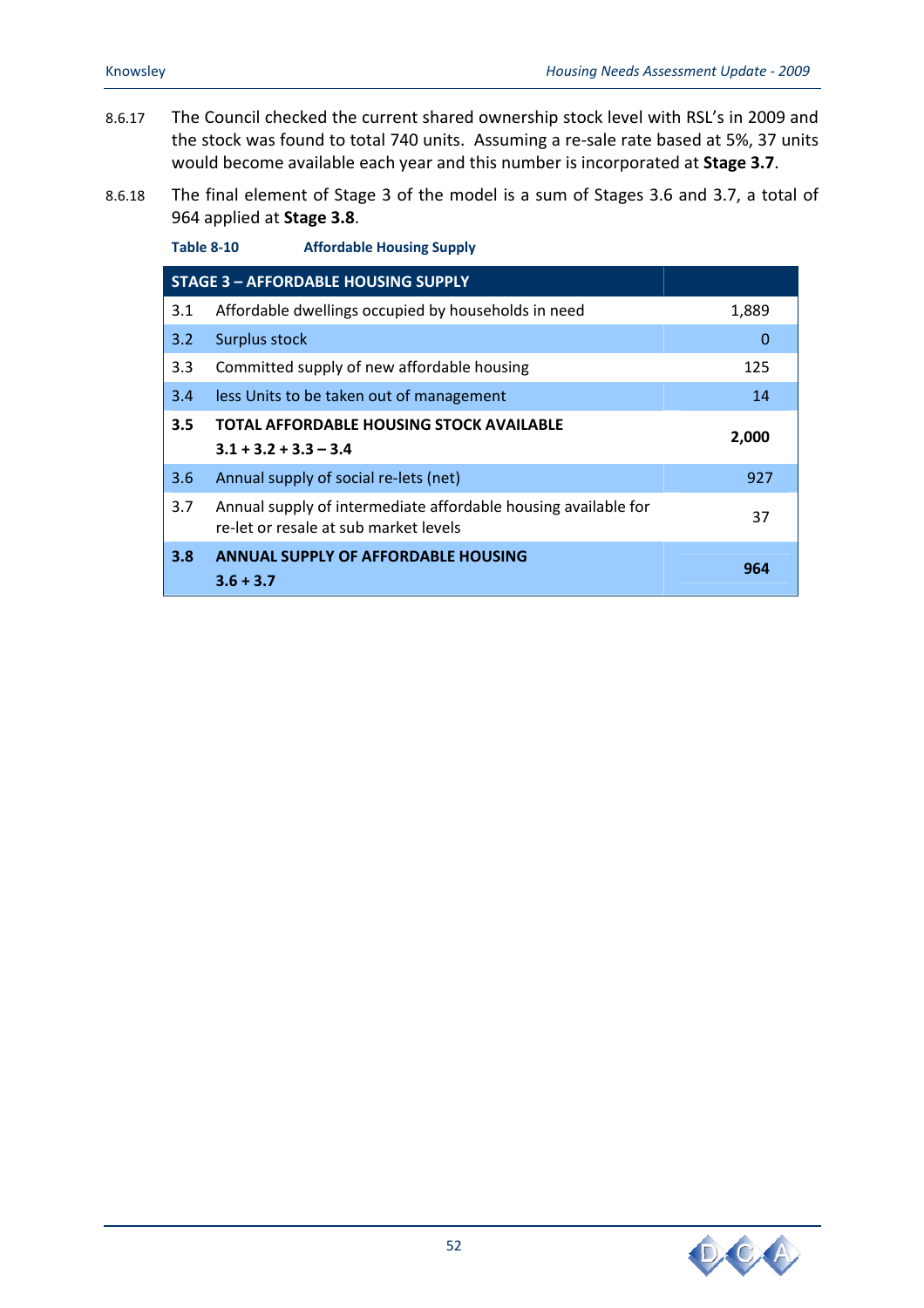## **8.7 Affordable Housing Needs Model**

|                   | <b>STAGE 1 - CURRENT HOUSING NEED (GROSS)</b>                                                           | 2009         |             |
|-------------------|---------------------------------------------------------------------------------------------------------|--------------|-------------|
| 1.1               | Homeless households and those in temporary accommodation                                                | 8            |             |
| 1.2               | Overcrowding and concealed households                                                                   | 1,934        |             |
| 1.3               | Other groups                                                                                            | 813          |             |
| 1.4               | <b>TOTAL CURRENT HOUSING NEED (GROSS)</b>                                                               | 2,715        |             |
|                   | $1.1 + 1.2 + 1.3$                                                                                       |              |             |
|                   | <b>STAGE 2 - FUTURE NEED (GROSS PER YEAR)</b>                                                           |              |             |
| 2.1               | New household formation (gross per year)                                                                | 653          |             |
| 2.2               | Proportion of new households unable to buy or rent in the<br>market                                     | 54.8%        |             |
| 2.3               | Existing households falling into need                                                                   | 978          |             |
| 2.4               | <b>TOTAL ANNUAL NEWLY ARISING NEED</b>                                                                  |              |             |
|                   | $(2.1 \times 2.2) + 2.3$ (653 $\times$ 54.8% = 358 + 978 = 1,336)                                       | 1,336        |             |
|                   | <b>STAGE 3 - AFFORDABLE HOUSING SUPPLY</b>                                                              |              |             |
| 3.1               | Affordable dwellings occupied by households in need                                                     | 1,889        |             |
| 3.2               | <b>Surplus stock</b>                                                                                    | $\mathbf{0}$ |             |
| 3.3               | Committed supply of new affordable housing                                                              | 125          |             |
| 3.4               | Less Units to be taken out of management                                                                | 14           |             |
| 3.5               | <b>TOTAL AFFORDABLE HOUSING STOCK AVAILABLE</b><br>$3.1 + 3.2 + 3.3 - 3.4$                              | 2,000        |             |
| 3.6               | Annual supply of social re-lets (net)                                                                   | 927          |             |
| 3.7               | Annual supply of intermediate affordable housing available for re-let<br>or resale at sub market levels | 37           |             |
| 3.8               | <b>ANNUAL SUPPLY OF AFFORDABLE HOUSING</b><br>$3.6 + 3.7$                                               | 964          |             |
|                   |                                                                                                         |              |             |
| $\mathbf{A}$      | <b>TOTAL NET CURRENT NEED</b>                                                                           | 715          |             |
|                   | $1.4 - 3.5$ (2,715 - 2,000 = 715)                                                                       |              |             |
| B                 | <b>QUOTA TO ADDRESS NEED OVER 5:10 YEARS</b>                                                            | 20%          | 10%         |
| $\mathsf{C}$<br>D | <b>ANNUAL CURRENT NEED (A x B)</b><br><b>TOTAL ANNUAL NEWLY ARISING NEED (2.4)</b>                      | 143<br>1,336 | 71<br>1,336 |
| Ε                 | TOTAL AFFORDABLE NEED PER YEAR (C + D)                                                                  | 1,479        | 1,407       |
| F                 | <b>ANNUAL SUPPLY OF AFFORDABLE HOUSING (3.8)</b>                                                        | 964          | 964         |
|                   | <b>OVERALL ANNUAL surplus (E – F)</b>                                                                   | 515          | 443         |

8.7.1 Elimination of the backlog over a five year period is recommended in the SHMA Guidance for model purposes but the Council can make a Policy decision to do so over a longer period (e.g. 10 years or years to the end of the Local Development Framework period). The 5 and 10 year periods are used for further analysis.

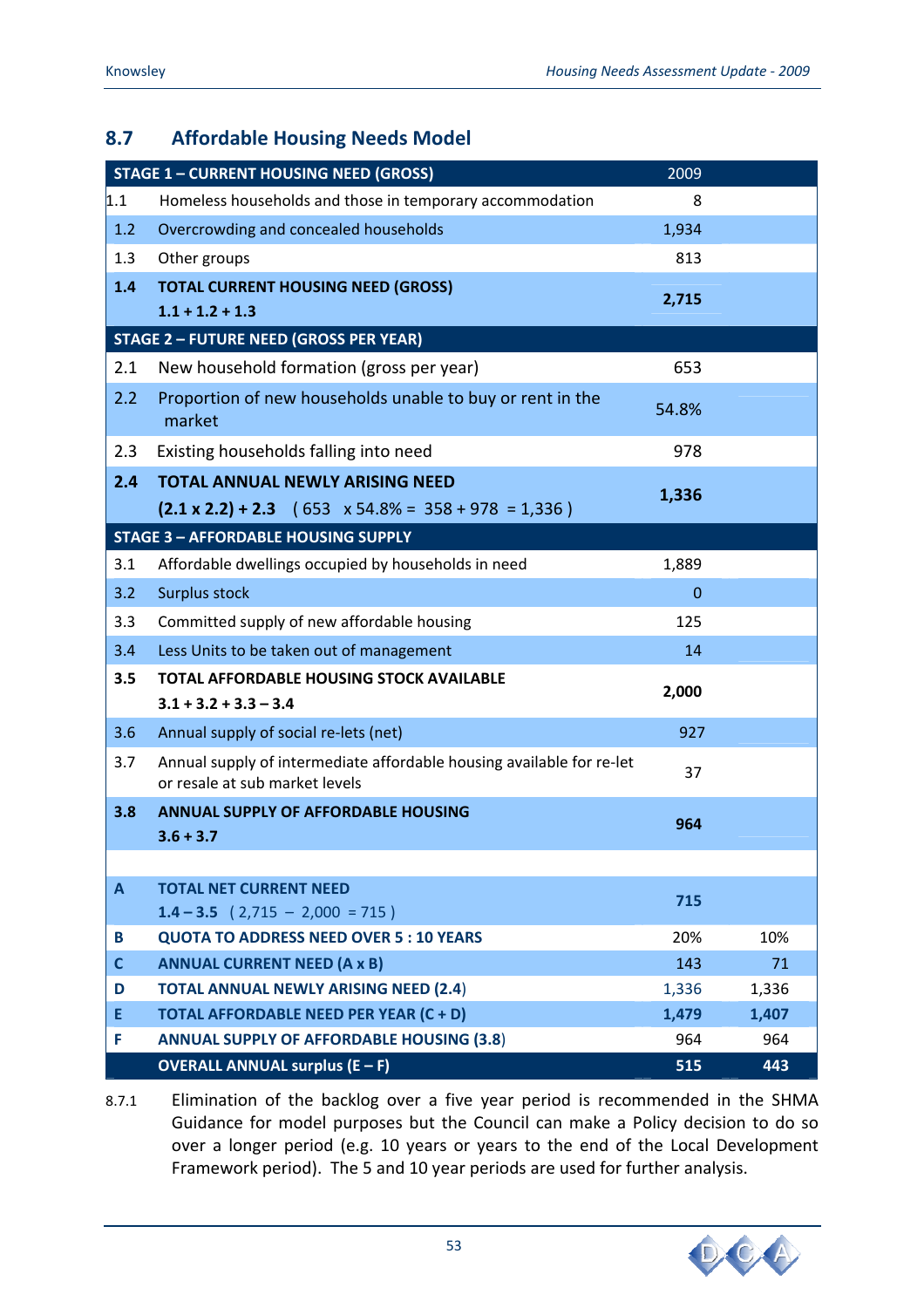#### **8.8 Affordable Needs Assessment**

- 8.8.1 The total affordable housing need annually is for 1,479 units. Net re-lets of the existing social stock average 927 units and are the major means of addressing the scale of need identified.
- 8.8.2 After allowing for this level of existing social stock net re-let supply and 37 estimated shared ownership re-sales, there will still be a total annual affordable housing shortfall of 515 or 443 units.
- 8.8.3 However, in arriving at the net need, the Model already incorporates the projected future delivery of 125 additional new units and the net annual need is therefore either 640 or 568 units. The table below outlines the calculation.

#### **Table 8‐11 Annual Affordable Need and Supply**

|                                                 |     | 5 Years |     | <b>10 Years</b> |
|-------------------------------------------------|-----|---------|-----|-----------------|
| Annual Affordable Need                          |     | 1,479   |     | 1,407           |
| Less Social Stock re-lets                       | 927 |         | 927 |                 |
| Share ownership re-sales                        | 37  | 964     | 37  | 964             |
| Net annual need                                 |     | 515     |     | 443             |
| Plus Assumed new units of supply                | 125 | 125     | 125 | 125             |
| <b>Total Need after existing stock turnover</b> |     | 640     |     | 568             |

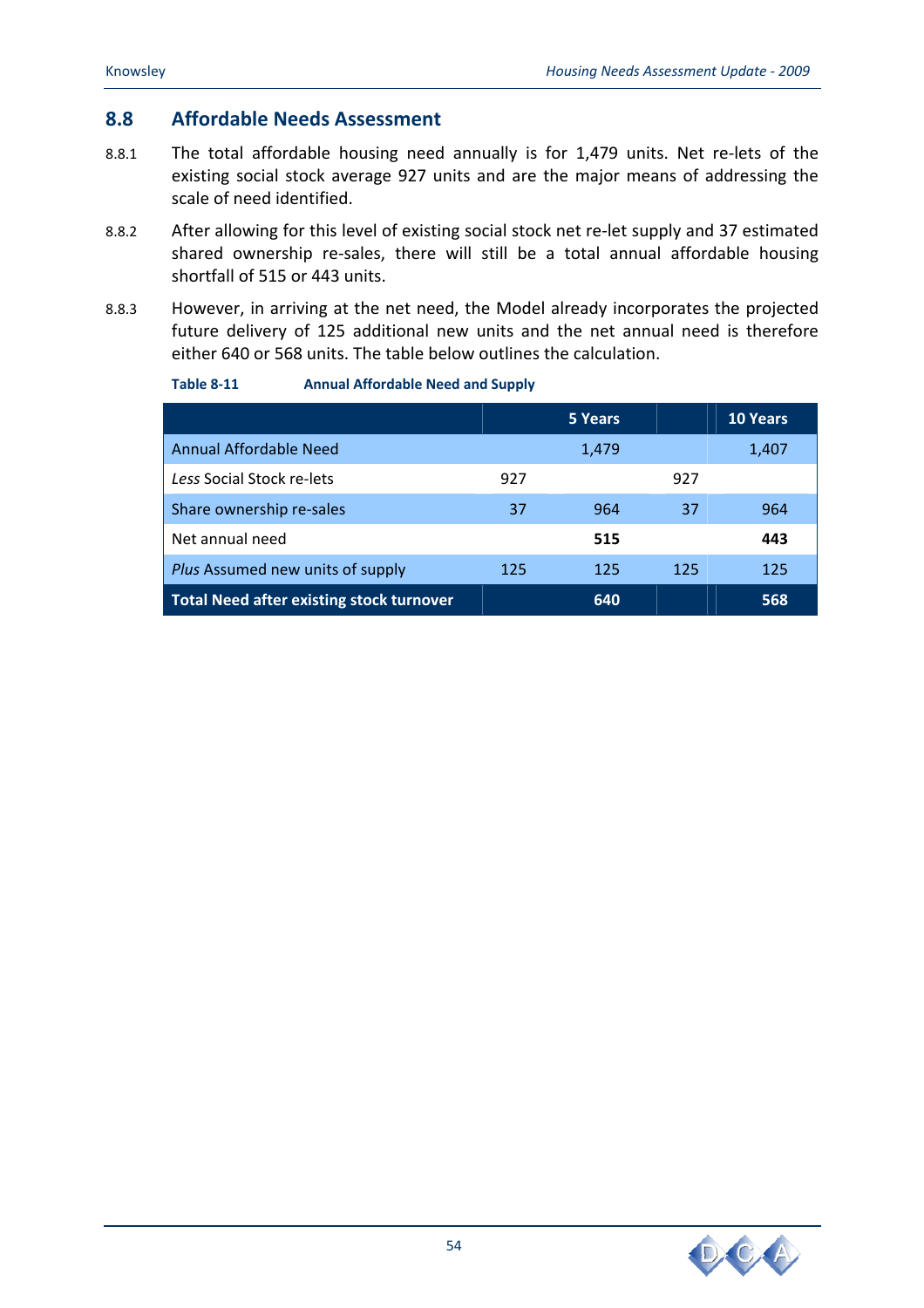## **APPENDIX I**

# **GLOSSARY OF TERMS**

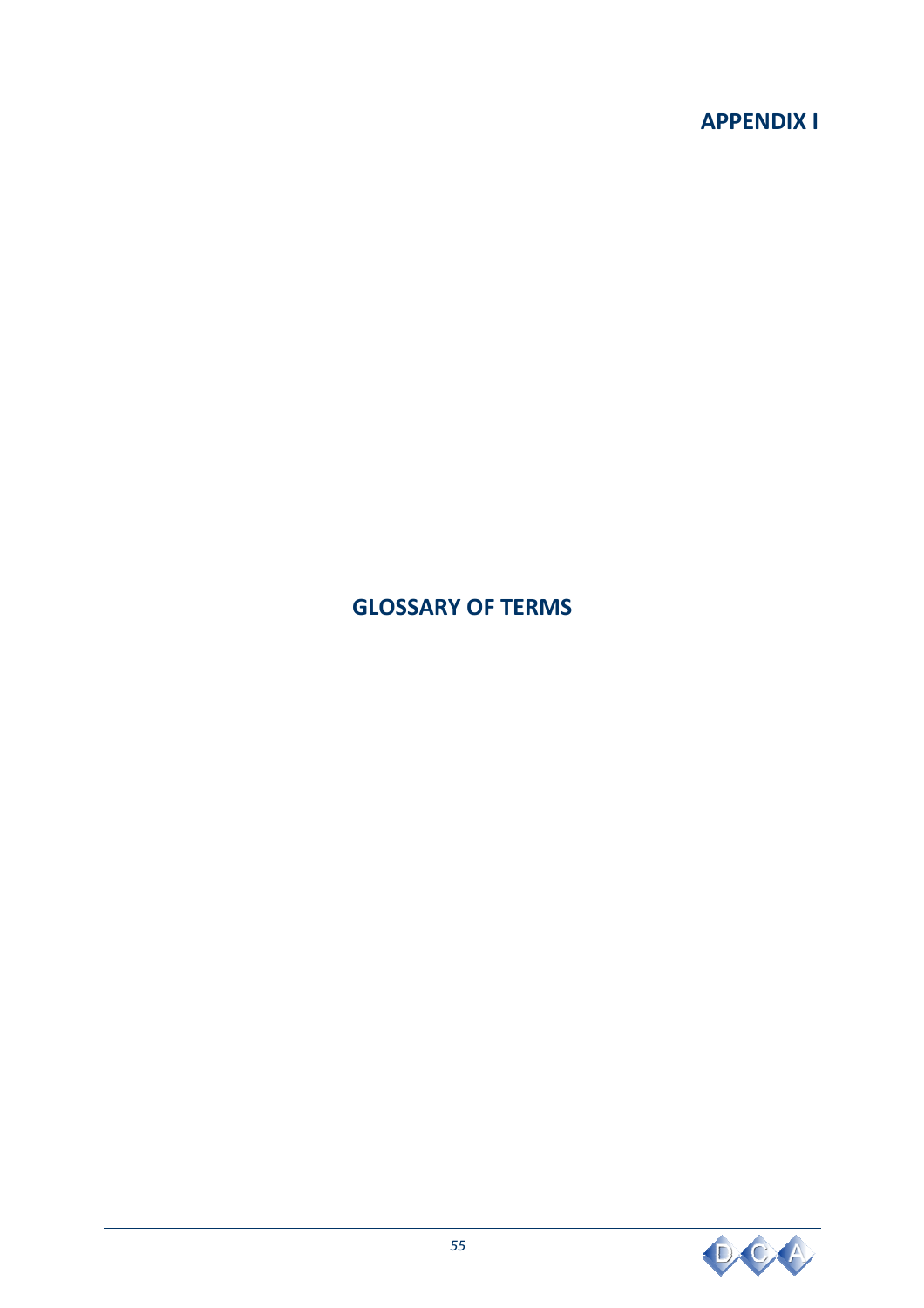|                               | <b>GLOSSARY</b>                                                                                                                                                                                                                                                                                                                                                                                                                                                                                                                                                                                                                                                                                                                                    |
|-------------------------------|----------------------------------------------------------------------------------------------------------------------------------------------------------------------------------------------------------------------------------------------------------------------------------------------------------------------------------------------------------------------------------------------------------------------------------------------------------------------------------------------------------------------------------------------------------------------------------------------------------------------------------------------------------------------------------------------------------------------------------------------------|
| <b>Affordability</b>          | A measure of whether households can access and sustain the<br>costs of private sector housing.<br>DCA use two types of<br>affordability: mortgage and rental.<br>Mortgage affordability measures whether households can afford a<br>deposit and a mortgage; rental affordability measures whether a<br>household can afford a private rental.<br>Mortgage affordability is based on conditions set by mortgage<br>lenders - a minimum level of household income and savings. We<br>use a 3 times multiple of gross income. Rental affordability is<br>defined as the rent being less than a proportion of a household's<br>gross income. We use a 25% level of rental affordability.                                                               |
| <b>Affordable Housing</b>     | Affordable housing is that provided, with subsidy <sup>1</sup> , for people who<br>are unable to resolve their housing requirements, in the general<br>housing market because of the relationship between local housing<br>costs and incomes. This definition covers housing for social rent<br>and intermediate housing through shared ownership, shared<br>equity and sub-market rent.                                                                                                                                                                                                                                                                                                                                                           |
| Bedroom Standard <sup>2</sup> | The standard number of bedrooms allocated to each household in<br>accordance with its age/sex/marital status composition and the<br>relationship of the members to one another.<br>A separate bedroom is allocated to each married couple, any<br>person aged 21 or over, each pair of adolescents aged 10 - 20 of<br>the same sex, and each pair of children under 10. Any unpaired<br>person aged $10 - 20$ is paired, if possible with a child under 10 of<br>the same sex, or, if that is not possible, he or she is given a<br>separate bedroom, as is any unpaired child under 10. This<br>standard is then compared with the actual number of bedrooms<br>available for the sole use of the household and the differences are<br>tabulated. |
| <b>CBL</b>                    | Choice Based Lettings allows applicants for social housing (and<br>tenants who want to transfer) to apply for vacancies which are<br>advertised widely in the neighbourhood. Applicants can see the<br>full range of available properties and can apply for any home to<br>which they are matched.                                                                                                                                                                                                                                                                                                                                                                                                                                                 |
| <b>CLG</b>                    | Communities and Local Government. CLG has responsibility for<br>housing,<br>local<br>and<br>regional government,<br>planning,<br>fire,<br>regeneration, social exclusion and neighbourhood renewal with<br>the ambition to create sustainable communities for all. Previously<br>known as DETR, DTLR and ODPM.                                                                                                                                                                                                                                                                                                                                                                                                                                     |
| <b>Concealed Household</b>    | A Concealed Household is someone living within a household<br>wanting to move to their own accommodation and form a separate<br>household (e.g. adult children living with their parents).                                                                                                                                                                                                                                                                                                                                                                                                                                                                                                                                                         |

<sup>&</sup>lt;u>\_\_</u><br><sup>1</sup> This subsidy is not always public subsidy.<br><sup>2</sup> This definition is taken from the Survey of English Housing, DCLG.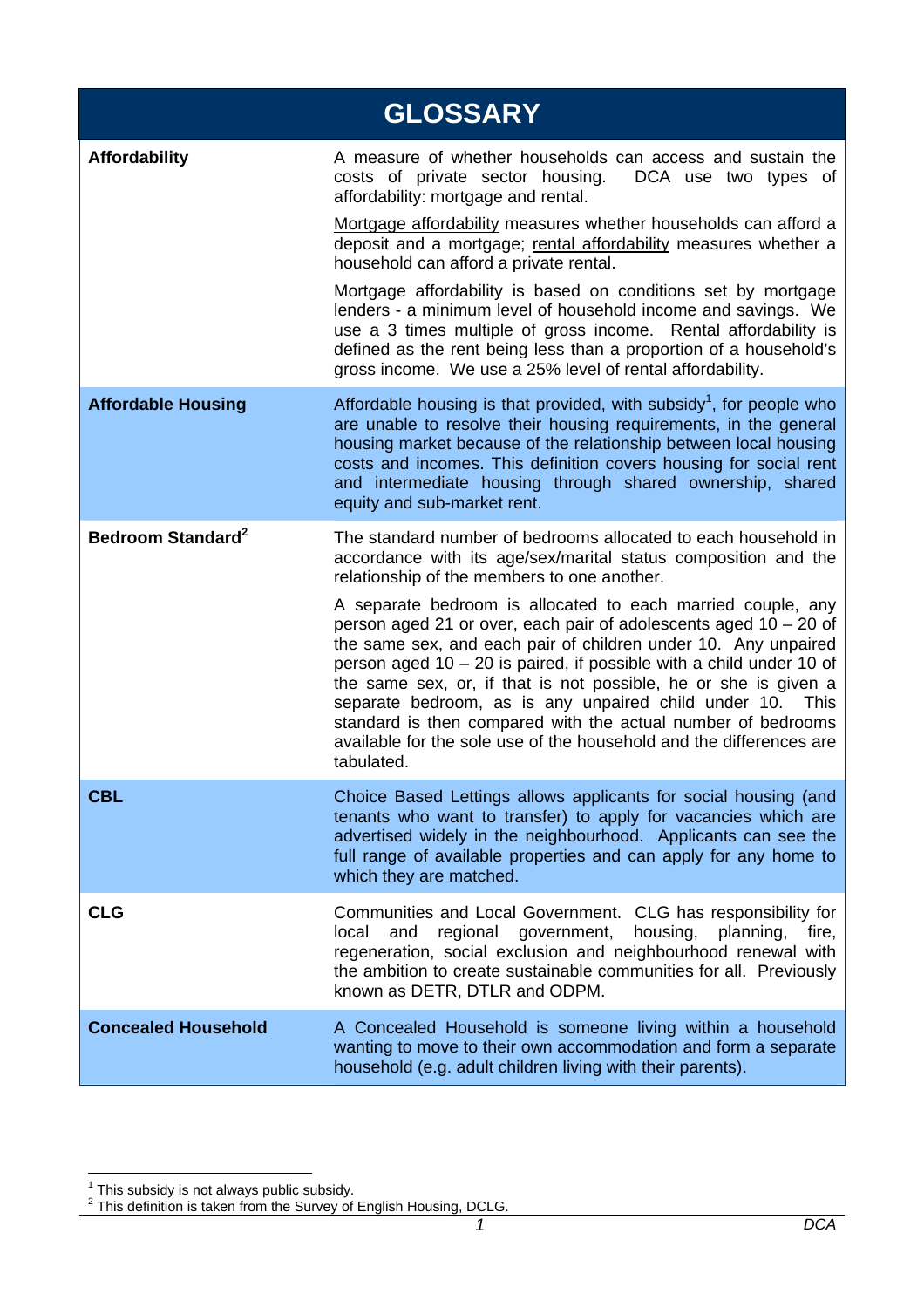| <b>Control Total</b>                                            | A control total is put in place to give the optimum result for a<br>variety of questions. The control total is calculated by totalling the<br>questions answered in a section of the survey and then working<br>out the average responses. Not all households sampled will<br>answer every question; therefore instead of having in-complete<br>data in the section, a control total is used to show the results as if<br>all households answered the question.                                                                                                                                                                                                                                                                                                                           |
|-----------------------------------------------------------------|-------------------------------------------------------------------------------------------------------------------------------------------------------------------------------------------------------------------------------------------------------------------------------------------------------------------------------------------------------------------------------------------------------------------------------------------------------------------------------------------------------------------------------------------------------------------------------------------------------------------------------------------------------------------------------------------------------------------------------------------------------------------------------------------|
| <b>Confidence Level / Interval</b>                              | A confidence level is used to indicate the reliability of a sample<br>and tells you how sure you can be. It is expressed as a<br>percentage and represents how often the percentage of the<br>population who would pick an answer lies within the confidence<br>level. The confidence interval is the plus or minus figure usually<br>reported. i.e. in using a confidence interval of $+/- 4$ , if 47% of a<br>sample answered a question, then you can be sure that if you<br>asked the question to the entire population, between 43% (47%-4)<br>and 51% (47%+4) would have picked that answer. When the<br>confidence level and the confidence interval are used together,<br>you can say that you are 95% sure that the true percentage of the<br>population is between 43% and 51%. |
| <b>Core sustainability factors</b>                              | Measures of everyday concerns. To help understand and review<br>progress in sustainable development.                                                                                                                                                                                                                                                                                                                                                                                                                                                                                                                                                                                                                                                                                      |
| <b>Cost rented housing</b>                                      | Housing let at rents which are set to cover development and<br>management costs only, i.e. not for profit. Cost rents are above<br>the Housing Corporation's rent caps but below market rents.                                                                                                                                                                                                                                                                                                                                                                                                                                                                                                                                                                                            |
| <b>Data Entry Checks</b>                                        | Checks on errors in keying survey data into computer systems.                                                                                                                                                                                                                                                                                                                                                                                                                                                                                                                                                                                                                                                                                                                             |
| <b>Data Processing and</b><br><b>Analysis</b>                   | The process by which the responses on a questionnaire are<br>converted into numbers or categories. These are then used to<br>produce outputs such as tables and charts.                                                                                                                                                                                                                                                                                                                                                                                                                                                                                                                                                                                                                   |
| <b>Decent Homes Standard</b>                                    | A Government Policy which aims to have 95% of social housing<br>meeting a decent standard by 2010. For a home to be of a decent<br>standard it should be warm, weatherproof and have reasonably<br>modern facilities.                                                                                                                                                                                                                                                                                                                                                                                                                                                                                                                                                                     |
| <b>Discounted Market Rented</b><br><b>Housing</b>               | New Units utilising the equity from the discounted or free land<br>from the planning process where Housing Associations could build<br>at only development cost and provide, without grant, units which<br>would be available at lower than private rented market cost but<br>above Housing Corporation rent caps.                                                                                                                                                                                                                                                                                                                                                                                                                                                                        |
| <b>Existing Household</b>                                       | An existing household encompasses the household in its entirety.                                                                                                                                                                                                                                                                                                                                                                                                                                                                                                                                                                                                                                                                                                                          |
| <b>Existing Household In</b><br><b>Unsuitable Accommodation</b> | Refers to all circumstances where households are living in<br>housing which is in some way unsuitable, whether because of its<br>size, type, design, location, condition, security or cost.                                                                                                                                                                                                                                                                                                                                                                                                                                                                                                                                                                                               |
| <b>Focus Group</b>                                              | A type of qualitative research in which the views of respondents<br>are sought and recorded in a group setting. Also known as a<br>'group discussion'.                                                                                                                                                                                                                                                                                                                                                                                                                                                                                                                                                                                                                                    |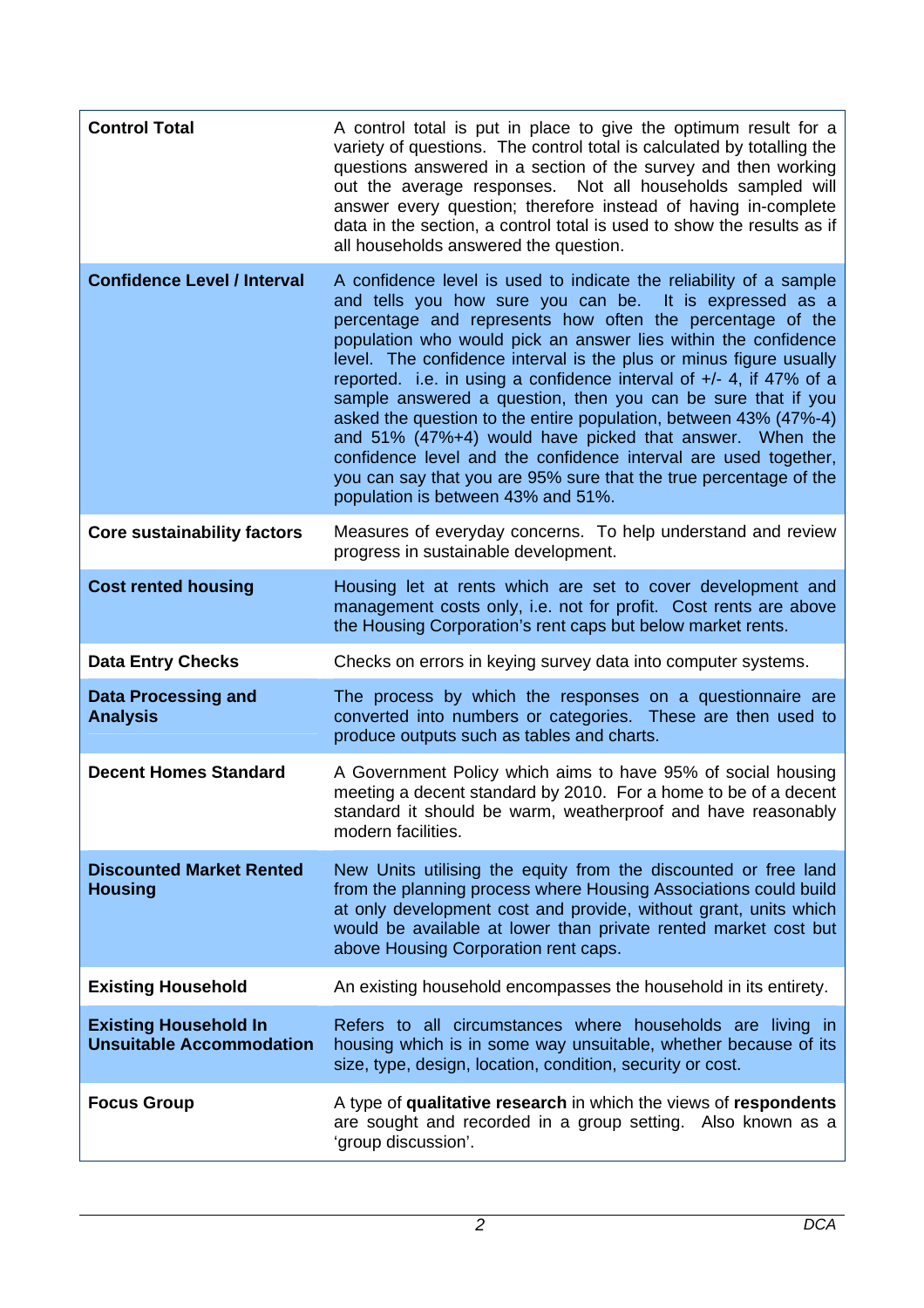| <b>General Needs Waiting List</b>                | A Local Authority or Housing Association Register for those who<br>require general needs accommodation.                                                                                                                                                                                                                                                                                                               |
|--------------------------------------------------|-----------------------------------------------------------------------------------------------------------------------------------------------------------------------------------------------------------------------------------------------------------------------------------------------------------------------------------------------------------------------------------------------------------------------|
| <b>Home Improvement Agency</b>                   | Home Improvement Agencies help homeowners and private<br>sector tenants who are older or disabled to remain in their own<br>home. The Agencies are usually small, locally based non-for-<br>profit organisations and they help to identify local contractors,<br>apply for Local Authority grants and advise on improvements and<br>adaptations in the client's home. Many of them also run a<br>handypersons scheme. |
| <b>Homeless Household</b>                        | A household is accepted as statutorily homeless by the authority if<br>it meets the criteria set out in the Housing Act 1996.                                                                                                                                                                                                                                                                                         |
| <b>Homes and Communities</b><br><b>Agency</b>    | The Homes and Communities Agency is the national housing and<br>regeneration agency for England and was formed on the 1 <sup>st</sup><br>December 2008 along with the Tenant Services Authority (TSA) to<br>replace the former Housing Corporation. They are funded and<br>sponsored by Communities and Local Government.                                                                                             |
| Household                                        | The Census definition of a household is:-<br>"A household comprises either one person living alone or a group<br>of people (not necessarily related) living at the same address with<br>common housekeeping - that is, sharing at least one meal a day<br>or sharing a living room or sitting room."                                                                                                                  |
| <b>Households In Unregistered</b><br><b>Need</b> | Households in unregistered need are those households that are in<br>need but not registered on the Council's Waiting or Transfer List.                                                                                                                                                                                                                                                                                |
| <b>Housing Demand</b>                            | Is the quantity and type / quality of housing which households<br>wish to buy or rent and are able to afford. It therefore takes<br>account of preferences and ability to pay.                                                                                                                                                                                                                                        |
| <b>Housing Need</b>                              | Refers to households lacking their own housing or living in<br>housing which is inadequate or unsuitable, who are unlikely to be<br>able to meet their needs in the local housing market without some<br>assistance.                                                                                                                                                                                                  |
| <b>Housing Register</b>                          | A register of people waiting for affordable housing. It may have<br>two components: a list for those not currently occupying affordable<br>housing (more properly known as the Housing Register) and a<br>Transfer List for those tenants who wish to move to another<br>affordable home within the same District.                                                                                                    |
| <b>Inadequate Housing</b>                        | Housing which is inadequate or unsuitable in meeting the needs of<br>the household, comprising a range of criteria on house condition,<br>size, cost and security of tenure. These criteria are used to<br>assess whether the unsuitability can be resolved by improvements<br>to the dwelling, or whether the household has to move to another<br>home.                                                              |
| <b>Intermediate Housing</b>                      | Housing at prices or rents above those of social rented but below<br>market prices or rents. This includes shared ownership, shared<br>equity and sub-market renting.                                                                                                                                                                                                                                                 |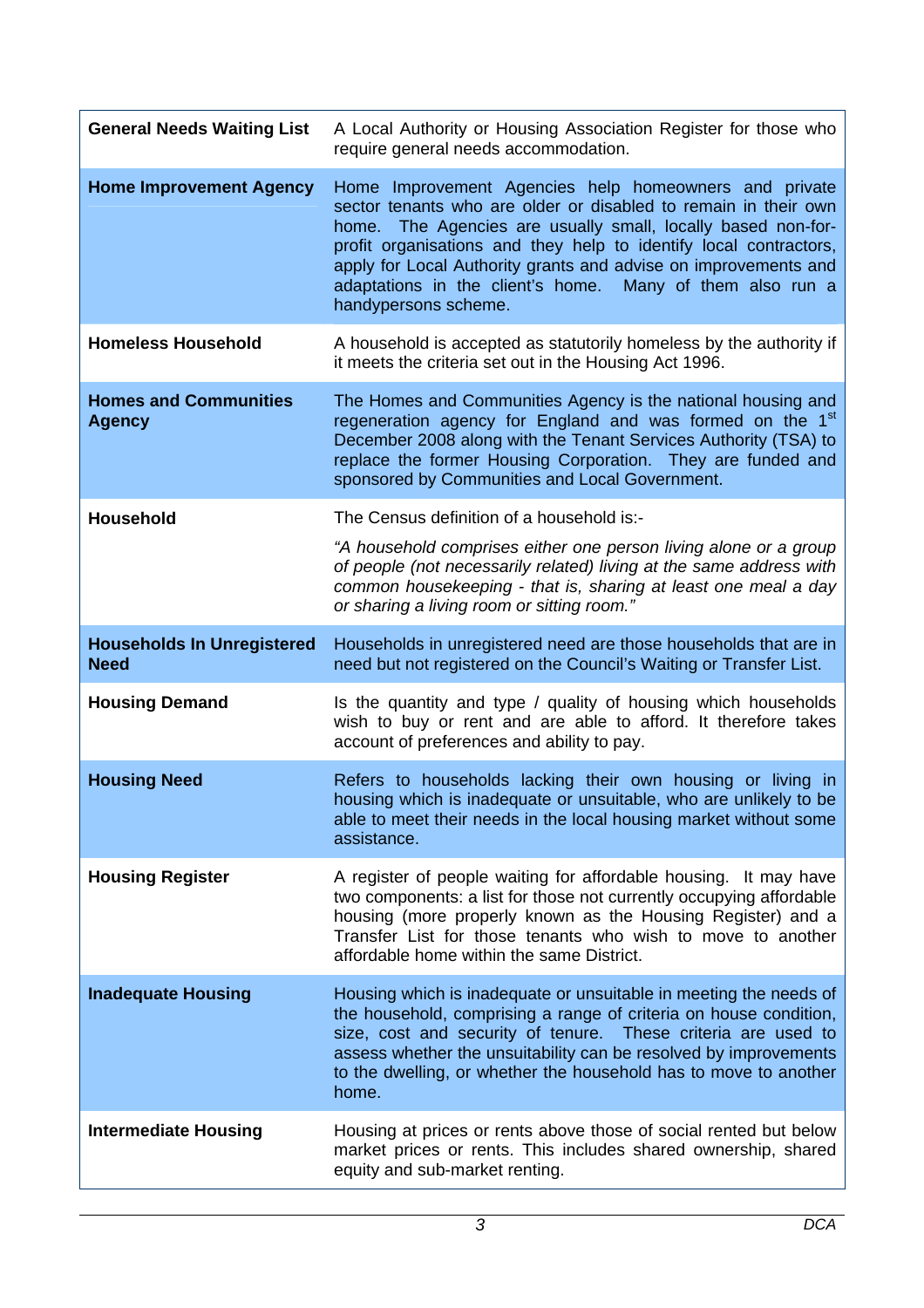| Key Worker <sup>3</sup>      | A Key Worker is someone:-<br>$\triangleright$ employed by the public sector<br>in a frontline role delivering an essential public service<br>➤<br>in a sector where there are serious recruitment and<br>≻<br>retention problems.                                                                                                                                                                                              |
|------------------------------|--------------------------------------------------------------------------------------------------------------------------------------------------------------------------------------------------------------------------------------------------------------------------------------------------------------------------------------------------------------------------------------------------------------------------------|
| <b>LDF</b>                   | Local Development Framework. This is a folder of local<br>development documents that outlines how planning will be<br>managed in your area.                                                                                                                                                                                                                                                                                    |
| <b>Over Occupation</b>       | Over occupation occurs when, using the bedroom standard,<br>there are insufficient bedrooms in the property based on the<br>number of residents and their age/sex/marital status composition.<br>Over occupation is more common in the public sector than the<br>private sector.                                                                                                                                               |
| P <sub>1e</sub>              | A P1e return is an overview of homelessness data completed by a<br>Data includes decisions on homelessness<br>Local Authority.<br>applications, key characteristics of households found to be<br>statutorily homeless and estimates of rough sleepers. The data is<br>used to measure progress against specific homelessness-related<br>Communities and Local Government targets.                                              |
| <b>PPS</b>                   | Planning Policy Statement. PPSs are<br>by the<br>prepared<br>government after public consultation to explain statutory<br>provisions and provide guidance to local authorities and others on<br>planning policy and the operation of the planning system.                                                                                                                                                                      |
| <b>Qualitative Research</b>  | A type of research designed to reveal a full range of views and<br>circumstances of the population under study, giving an in-depth<br>picture. Examples of this approach are depth interviews and<br>focus groups. It differs from quantitative research in not<br>providing statistically reliable numerical data.                                                                                                            |
| <b>Quantitative Research</b> | Research designed to provide numerical information about a topic<br>which is statistically reliable.<br>If carried out using adequate<br>methodology, quantitative data from a sample of the population<br>can be extrapolated to assume that the results apply to the<br>population as a whole, to greater or lesser degrees of reliability.<br>Data is usually collected by post, telephone or by face-to face<br>interview. |
| <b>Random Sample</b>         | A sample where no member of the target population has a greater<br>chance of being of being chosen than any other. Also known as<br><b>Simple Random Sampling.</b>                                                                                                                                                                                                                                                             |
| <b>Relets</b>                | Local Authority or RSL rented accommodation that becomes<br>vacant due to the departure of a previous tenant; therefore the<br>accommodation can be re-let to another tenant or new applicant<br>on the Housing Register.                                                                                                                                                                                                      |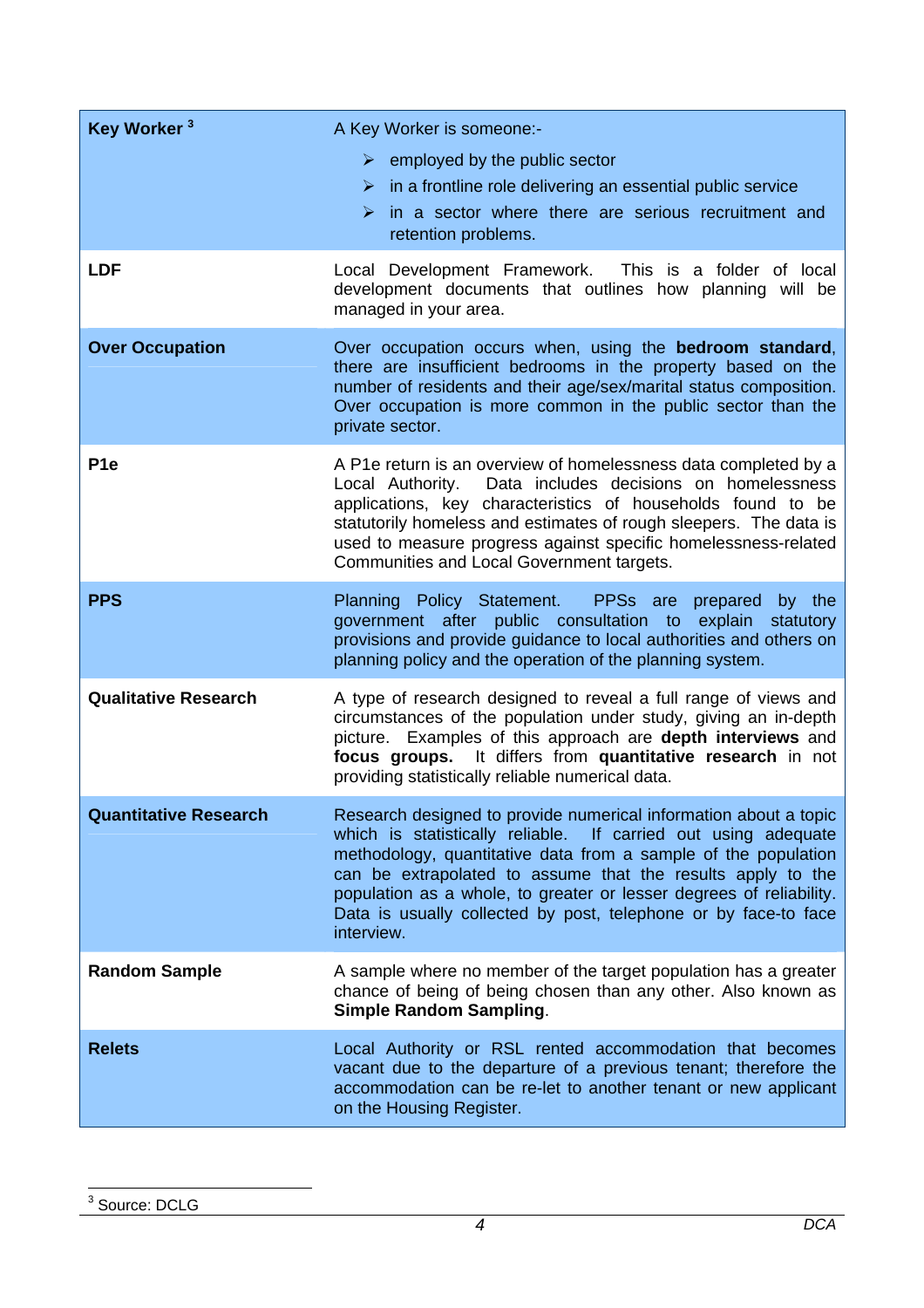| <b>RSL-Registered Social</b><br><b>Landlords</b>                                      | A Housing Association or a not-for-profit company, registered by<br>the Homes and Communities Agency and Tenant Services<br>Authority, providing social housing.                                                                                                                                                                                                 |
|---------------------------------------------------------------------------------------|------------------------------------------------------------------------------------------------------------------------------------------------------------------------------------------------------------------------------------------------------------------------------------------------------------------------------------------------------------------|
| <b>RSS</b>                                                                            | The objective of the Regional Spatial Strategy is to add to the<br>achievement of sustainable development. The RSS provides a<br>broad development strategy for a period of fifteen to twenty years.<br>The strategy also informs regional and sub-regional strategies and<br>programmes that have a bearing on land use activities.                             |
| <b>RTB</b>                                                                            | Right To Buy. The Right To Buy Scheme gives eligible council<br>tenants the right to buy their property from their council at a<br>discount.                                                                                                                                                                                                                     |
| <b>SDS-Scheme</b><br><b>Development Standards</b>                                     | A set of standards published by the Housing Corporation setting<br>out the essential and desirable standards for SHG-funded<br>property acquired or developed as affordable housing.                                                                                                                                                                             |
| <b>SEH</b>                                                                            | The Survey of English Housing is a continuous household survey<br>that collects information from nearly 20,000 households about the<br>characteristics of their housing and their attitudes to housing and<br>related issues.                                                                                                                                    |
| <b>Section 106 sites</b><br>(S106 of the Town and<br><b>County Planning Act 1990)</b> | A general term to describe a housing site which is large enough to<br>require a developer to contribute affordable housing as part of a<br>development scheme. S106 of the Act allows Planning Authorities<br>to negotiate planning obligations as part of a development and<br>could include, among other things, a proportion of affordable<br>housing.        |
| <b>SHG - Social Housing</b><br>Grant                                                  | Capital provided by the Housing Corporation, or Local Authority, to<br>fully or partially fund RSLs when developing social housing. SHG<br>is paid under s18 of the Housing Act 1996.                                                                                                                                                                            |
| <b>SHMA - Strategic Housing</b><br><b>Market Assessment</b>                           | An assessment of data (both primary and secondary) on all<br>aspects of a housing market in a defined geographical area.                                                                                                                                                                                                                                         |
| <b>SO-Shared Ownership</b>                                                            | Either newly built or existing properties purchased by a housing<br>provider, which are then sold on a part rent / part buy basis under<br>a shared ownership lease. The shared owner buys a percentage<br>of the property, funded by mortgage and / or savings. The<br>remaining percentage is still owned by the housing provider who<br>charges a rent on it. |
| <b>Supporting People</b>                                                              | Central Government defines the Supporting People programme<br>as, "a grant programme which enables the provision of housing<br>related support services to help vulnerable people maintain or<br>improve their ability to live independently".                                                                                                                   |
| <b>Tenants Services Authority</b><br>(TSA)                                            | The Tenants Services Authority was formed on the 1 <sup>st</sup> December<br>2008 along with the Homes and Communities Agency to replace<br>the former Housing Corporation.<br>They are an independent<br>regulator for affordable housing in England. Their main role is to<br>regulate social housing providers and protect tenants.                           |